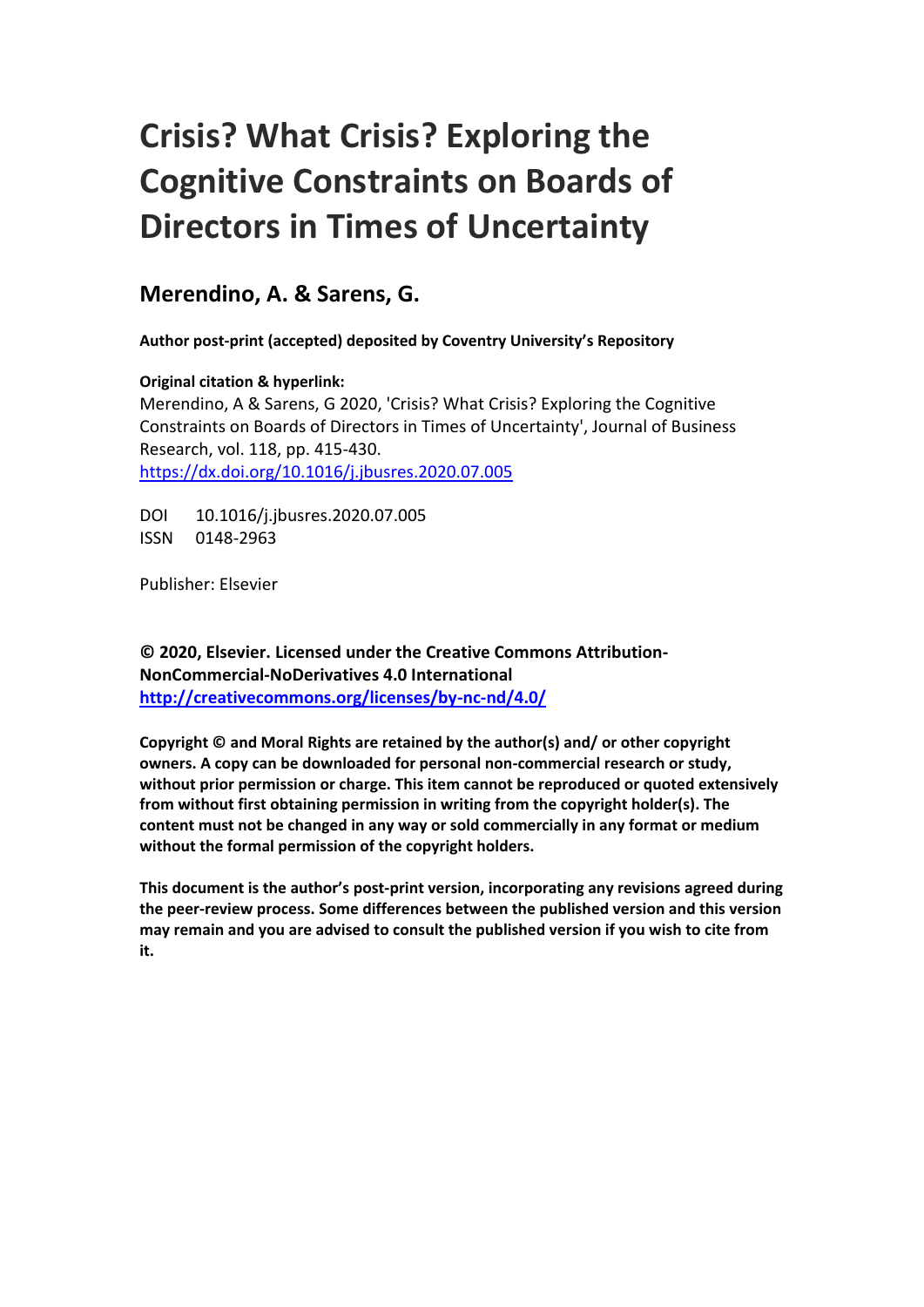## **Crisis? What Crisis? Exploring the Cognitive Constraints on Boards of Directors in Times of Uncertainty** *Short title***: The Board of Directors in Crisis**

## **Alessandro Merendino [corresponding author]**

Centre for Business in Society Faculty of Business and Law Coventry University Priory Street CV1 5FB Coventry United Kingdom +44 (0)7479862247 alessandro.merendino@coventry.ac.uk

## **Gerrit Sarens**

Université Catholique de Louvain Louvain School of Management Place des Doyens 1 1348 Louvain-la-Neuve Belgium Phone : +32 10 47 84 41 E-mail : [gerrit.sarens@uclouvain.be](mailto:gerrit.sarens@uclouvain.be)

**Acknowledgement:** We thank the anonymous reviewers and Prof. Sven A. Haugland, the Associate Editor, and Prof. Anders Gustafsson, the Editor, for their helpful comments and advice. The authors are grateful to Coventry University to have financed this research; to the participants of the International Corporate Governance Society Conference where the first draft of the paper was presented. The authors would like to thank the participants of the 14th Workshop on Corporate Governance, organised by European Institute for Advanced Management Studies (EIASM) where a later version of the paper was presented. The authors are utterly grateful to Prof Maureen Meadows who supported the authors since the beginning of this manuscript. We want to thank Prof Jill Brown, Prof Jean Bedard, Dr Peter Crow, Dr William Sharp for their indispensable suggestions and comments. We are extremely grateful to Prof Lee Quinn and Dr Elisabeth Bos for their comments and advice during the review process. We finally would like to thank the participants of the event on '*Crisis Management in Business: Finding Resilience?*' where the preliminary results were discussed. This event was awarded by Dr Alessandro Merendino and funded by the Festival of Science – ESRC (Economic and Social Research Council).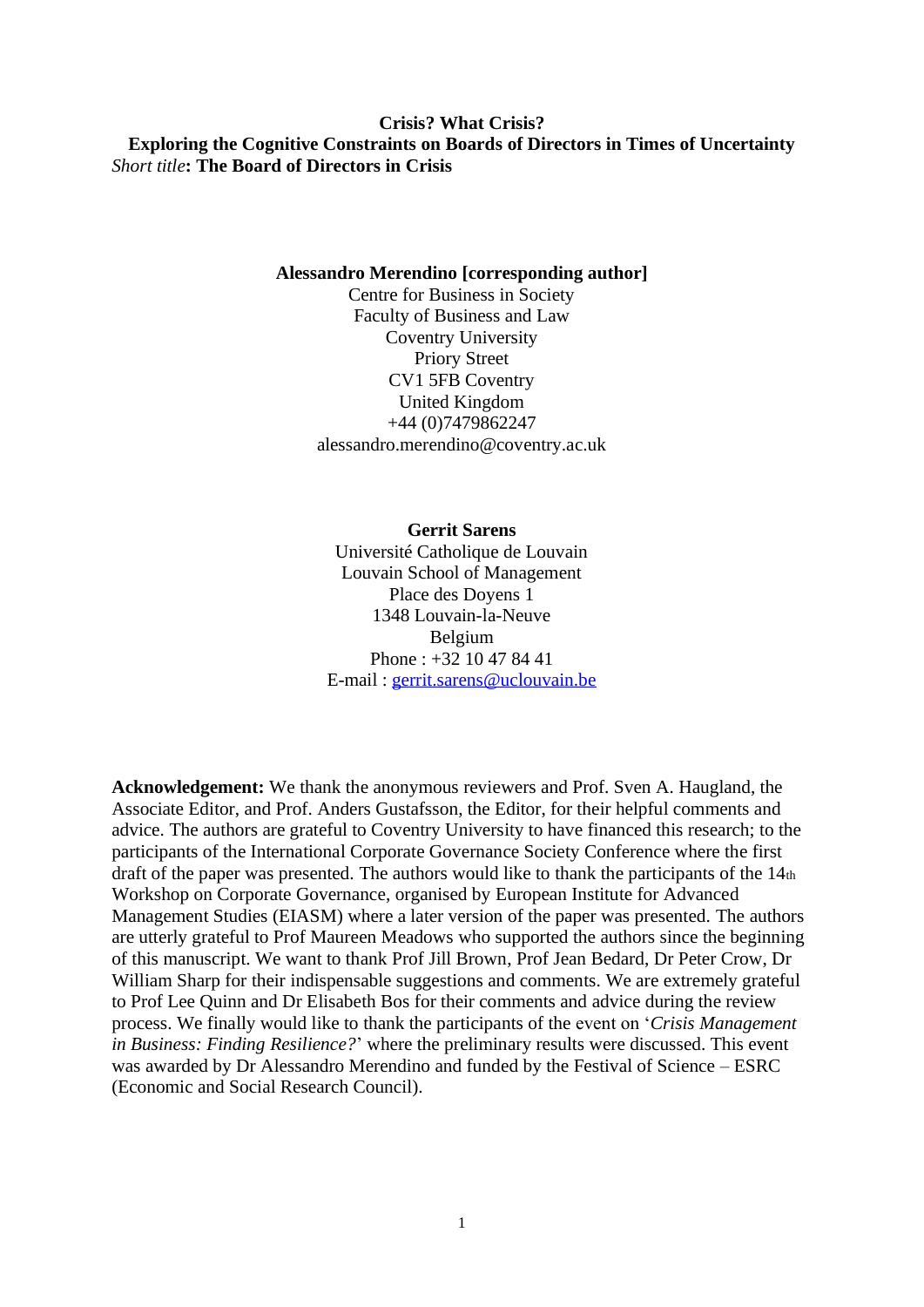## **Abstract**

Board-level decision-makers often fail to understand that a crisis is imminent and to proactively interpret environmental stimuli through their cognitive schemas. Directors have a selective perception of the environment, resulting in a filtered and narrowed vision of a crisis; this explains why boards often lack proactivity in crisis detection and response. This study draws on qualitative data from interviews with directors, chairs and CEOs of medium-large companies that were in crisis at the time of the interview or had recently tackled a crisis. We identify three main categories of factors that can hinder directors' cognitive schemas: individual, collective and hybrid constraints. Our research contributes to the cognitive model in a context of uncertainty, exploring the mechanisms underpinning board passivity during a crisis. This study has implications for both boards of directors, who should re-design the ways in which directors respond during crisis situations, and the policymakers who support this process.

**Keywords:** board of directors, crisis, uncertainty, cognitive model, cognitive schemas, constraints.

## **Highlights**

- The board of directors often acts passively during a crisis and does not proactively interpret the seeds of a crisis before it escalates.
- Directors may face individual, collective and hybrid constraints, which hinder the cognitive schemas that allow them to make sense of a crisis.
- Individual constraints include overconfidence, a lack of relevant expertise and a lack of independence.
- Collective constraints comprise groupthink, underestimation of the seeds of a crisis, short-termism and postponing decisions.
- Hybrid constraints include directors' low commitment, emotional responses and a lack of critical information.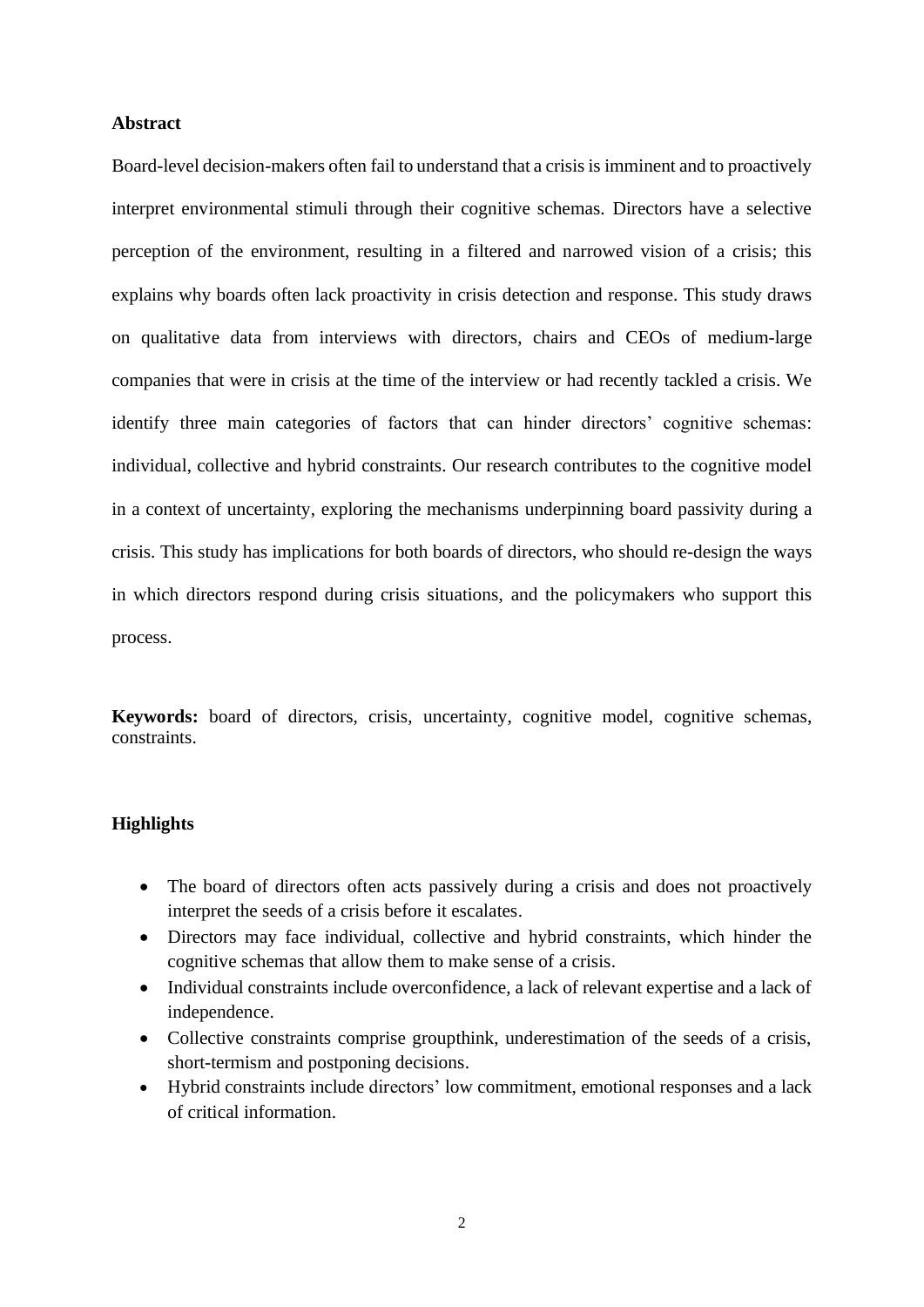## **1. Introduction**

## '*There cannot be a crisis next week. My schedule is already full.*' (Henry Kissinger)

Existing research shows that the board of directors should take control during periods of crisis (Lorsch & MacIver, 1989; Mintzberg, 1983). However, boards of directors often fail to deal appropriately with a crisis (Withers, Corley, & Hillman, 2012; Fernandez & Mazza, 2014). The board seems to be designed to fail (Boivie, Bednar, Aguilera, & Andrus, 2017) because it cannot always detect a crisis before it escalates.

A crisis is any emotionally charged situation characterised by uncertainty and complexity (Maitland & Sammartino, 2015) that, once it becomes public, attracts negative reactions from stakeholders; hence, it has the potential to threaten the survival of a company (James & Wooten, 2005). It represents a fundamental test of directors and their cognitive responses to challenges (Antonacopoulou & Sheaffer, 2014). Many companies have recently been struck by a crisis without a prompt response from directors. For example, around 24,000 companies went bankrupt in the US in 2018, along with around 16,000 in the UK and over 4,000 in Belgium (Dun & Bradstreet, 2019). Crises are characterised by complex situations, uncertain conditions and multiple interpretations (Mischel, 1977). Directors' cognitive schemas play a fundamental role in shaping their perceptions of crises (Mitchell, Shepherd, & Sharfman, 2011; Sharfman & Dean Jr., 1991).

Cognition is fundamental to crisis perception as it affects how directors solve challenges and tackle a crisis (Antes & Mumford, 2012). Extant studies (Musteen, 2016; Narayanan, Zane, & Kemmerer, 2011) highlight the importance of strategic cognition and cognitive schemas because these help directors to make decisions and interpret uncertain situations. Cognitive schemas are lenses, based on beliefs and prior knowledge, through which decision-makers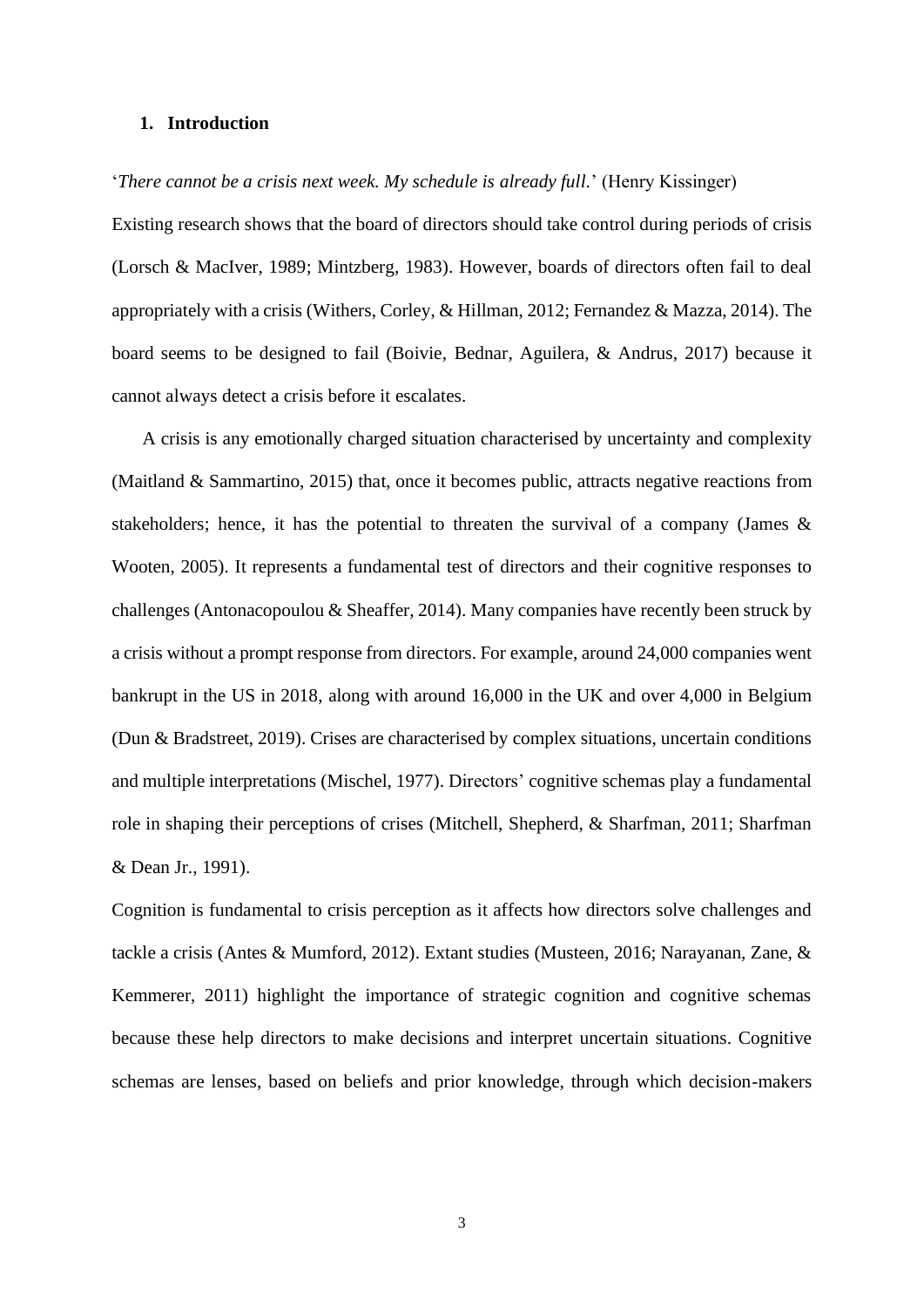interpret data (Forbes & Milliken, 1999; Combe, Rudd, Leeflang, & Greenley, 2012).<sup>1</sup> Therefore, the success or failure of a board to interpret the signs of a crisis relies on the cognitive boundaries that directors experience (Kücher & Feldbauer-Durstmüller, 2019; Samdanis & Lee, 2019). It becomes paramount to understand what these cognitive boundaries or constraints are because, as Chatterjee and Harrison (2001) point out, during a crisis directors experience different behaviour than in non-crisis circumstances.

Strategic cognition literature suggests that directors' cognitive schemas act as a curtain between the real environment and their perceptions of the environment (Finkelstein et al., 2009; Hambrick & Mason, 1984; Samdanis & Lee, 2019). Directors only tend to pay attention to a few aspects of the environment. This so-called selective interpretation of the environment (Hambrick & Mason, 1984) is due to cognitive constraints that can affect directors' cognitive schemas.

Such a selective perception of the environment and cognitive constraints result in a filtered and narrowed vision when interpreting information (Mumford, Todd, Higgs, & McIntosh, 2017), and reduces the chance that directors will take decisions to avoid a crisis (Lorsch, 1995). Existing research (Boivie et al., 2017; Stern, 2003) points out that boards tend to be passive and lack pro-activity or even reactivity in the identification of a crisis (Fernández & Mazza, 2014). Boards sometimes fail to understand that a crisis is imminent (Kash & Darling, 1998) because they do not proactively interpret environmental stimuli through their cognitive schemas (Reger & Palmer, 1996). This leads to a failure in early detection of a crisis (Mellahi, 2005; Williams, Gruber, Sutcliffe, Shepherd, & Zhao, 2017). Crisis awareness is the starting

<sup>1</sup> A number of synonymous and alternative terms for 'cognitive schemas' have been used in the management and strategic cognition literature. For instance, 'cognitive models' (Hodgkinson, 1997), 'cognitive thinking' (Wooten & James, 2008), and 'mental models' (Chermack, 2003) are employed to describe the underpinning thinking process (Hodgkinson & Sparrow, 2002). These concepts are also referred to as 'cognitive maps' (Weick & Bougon, 1986). Debate continues around these terms that, although used as alternatives, have subtle differences and, therefore, should be not employed as synonyms (Hodgkinson & Sparrow, 2002). It is, however, largely agreed in the management and strategic cognition literature that such terms can be used as alternatives (Combe & Carrington, 2015; Narayanan et al., 2011). This research adopts the term cognitive schemas in line with the mainstream strategic cognition literature (Finkelstein et al., 2009).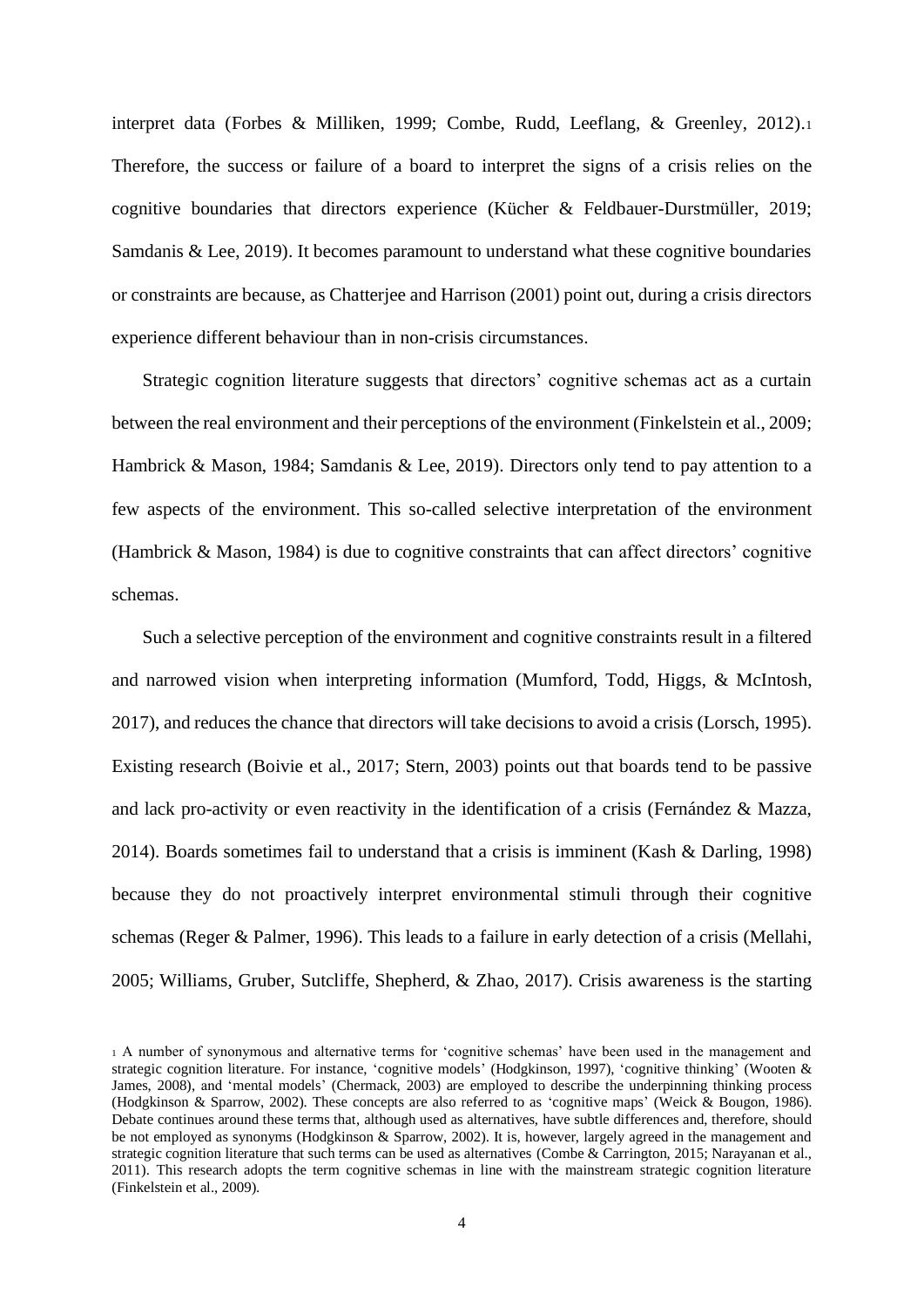point for the process of crisis detection, and directors' cognitive schemas (Weick, 1989) play a vital role in triggering this process.

A number of studies look at how directors' cognitive schemas help them to make decisions (Narayanan et al., 2011; Wrona, Ladwig, & Gunnesch, 2013) and to tackle uncertain situations (Mumford, Friedrich, Caughron, & Byrne, 2007). However, research has not yet revealed the reasons why boards tend to be passive in tackling a crisis, despite previous studies pointing out that directors' cognitive schemas help them to tackle uncertain situations (Brown, Buchholtz, Butts, & Ward, 2019; Samdanis & Lee, 2019). Therefore, it remains unclear why the board tends to be passive in tackling a crisis or what the cognitive constraints are that hinder directors' cognitive schemas and lead to a passive board of directors. Understanding why directors lack awareness or remain passive in crisis detection is paramount because this paralysis leads to crisis escalation with detrimental effects for the entire organisation.

The extant literature (Hillman, Nicholson, & Shropshire, 2008; Pugliese, Nicholson, & Bezemer, 2015) focuses predominantly on a 'steady and stable' context and neglects how boards act during a crisis. Additionally, most studies (Ahrens, Filatotchev, & Thomsen, 2011; Erkens, Hung, & Matos, 2012; McNulty, Florackis, & Ormrod, 2013) take a positive (and sometimes normative) perspective on how boards act during crises, especially during financial crises. Research on boards of directors finds inconclusive and mixed results on whether directors' characteristics affect financial crisis resolution (Abatecola, Farina, & Gordini, 2013). It therefore remains unclear why boards sometimes fail to recognise that a crisis is imminent, and why directors' cognitive schemas are often not triggered during a crisis. This research seeks to gain a more nuanced understanding of why boards often lack pro-activity in crisis detection and response.

In this study, we gained exceptional access to companies that were in crisis during the interviews or had solved a crisis situation in the last four years. Semi-structured interviews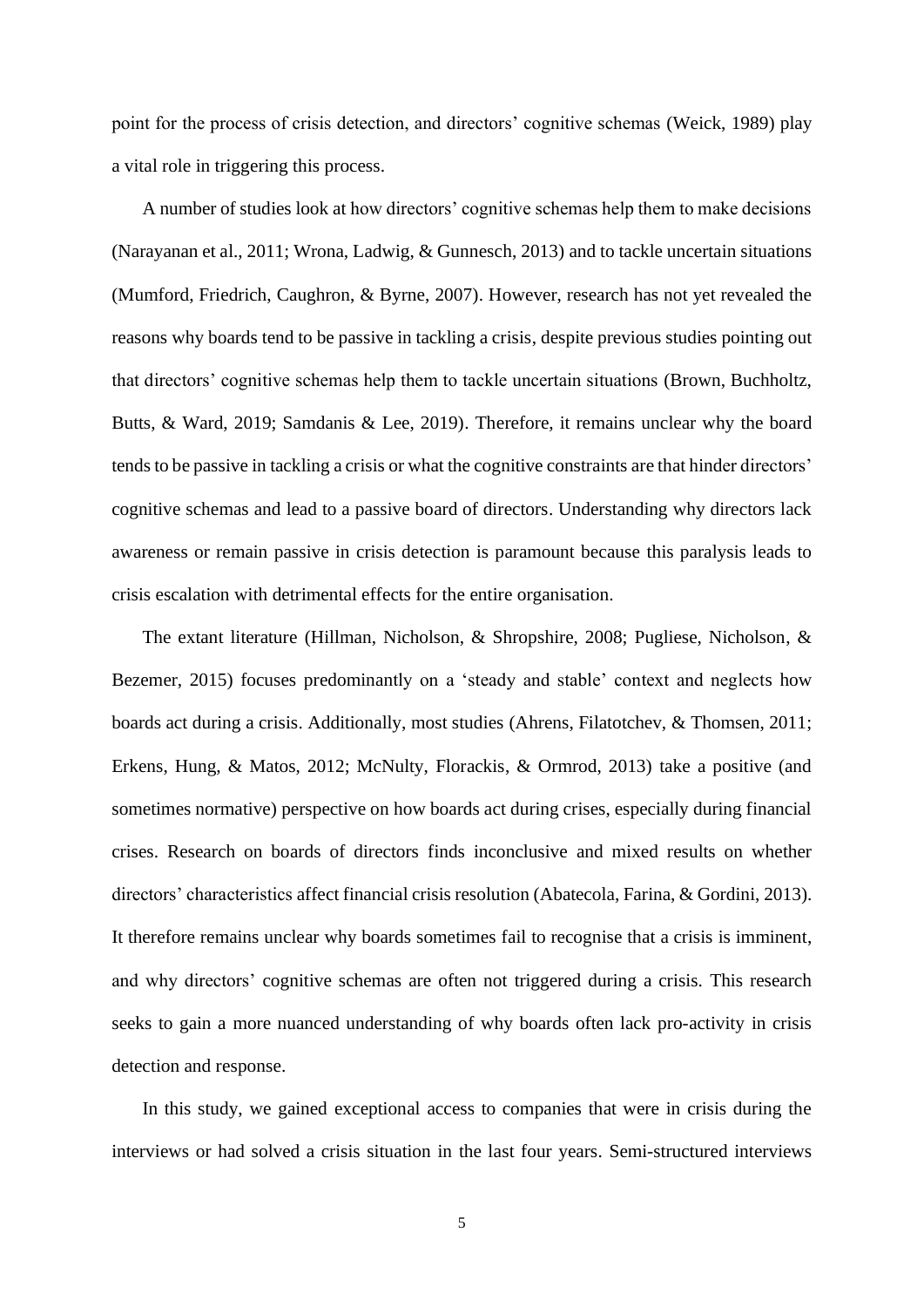were conducted with chairs of boards, independent directors and executive directors. During the data analysis process, the cognitive constraints and the role of cognitive schemas emerged from the data, and a literature review was retrospectively undertaken on directors' cognitive schemas.

This research makes four important contributions. First, we contribute to the research on boards of directors during financial crises (Dowell, Shackell, & Stuart, 2011; van Essen, Engelen, & Carney, 2013) by demonstrating that directors, regardless of their roles within a company, suffer from individual, collective and hybrid constraints that limit their understanding of the signs of a crisis. Second, we expand current research on boards of directors, which predominately focuses on the steady and stable context (Torchia, Calabrò, & Morner, 2015; Daily & Dalton, 1998). We do so by demonstrating how the boardroom acts during times of uncertainty by taking the unique perspective of directors who have recently gone through a crisis. Third, we contribute to crisis management studies (Amankwah-Amoah, 2016; Kücher & Feldbauer-Durstmüller, 2019) by integrating strategic cognition theory (Forbes & Milliken, 1999). As such, our research finds that directors' cognitive constraints restrict their generation of ideas and solutions. As a consequence, directors' cognitive schemas are not triggered, which disables their capacity to give meaning to the seeds of a crisis (Finkelstein et al., 2009; Samdanis & Lee, 2019). Finally, for boards of directors, we provide evidence why directors tend not to proactively react to the seeds of a crisis. Policymakers should support the board to detect, survive and learn from a crisis.

## **2. Literature Review**

## **2.1 What is a crisis?**

An established body of research defines an organisational crisis as a process (Pearson &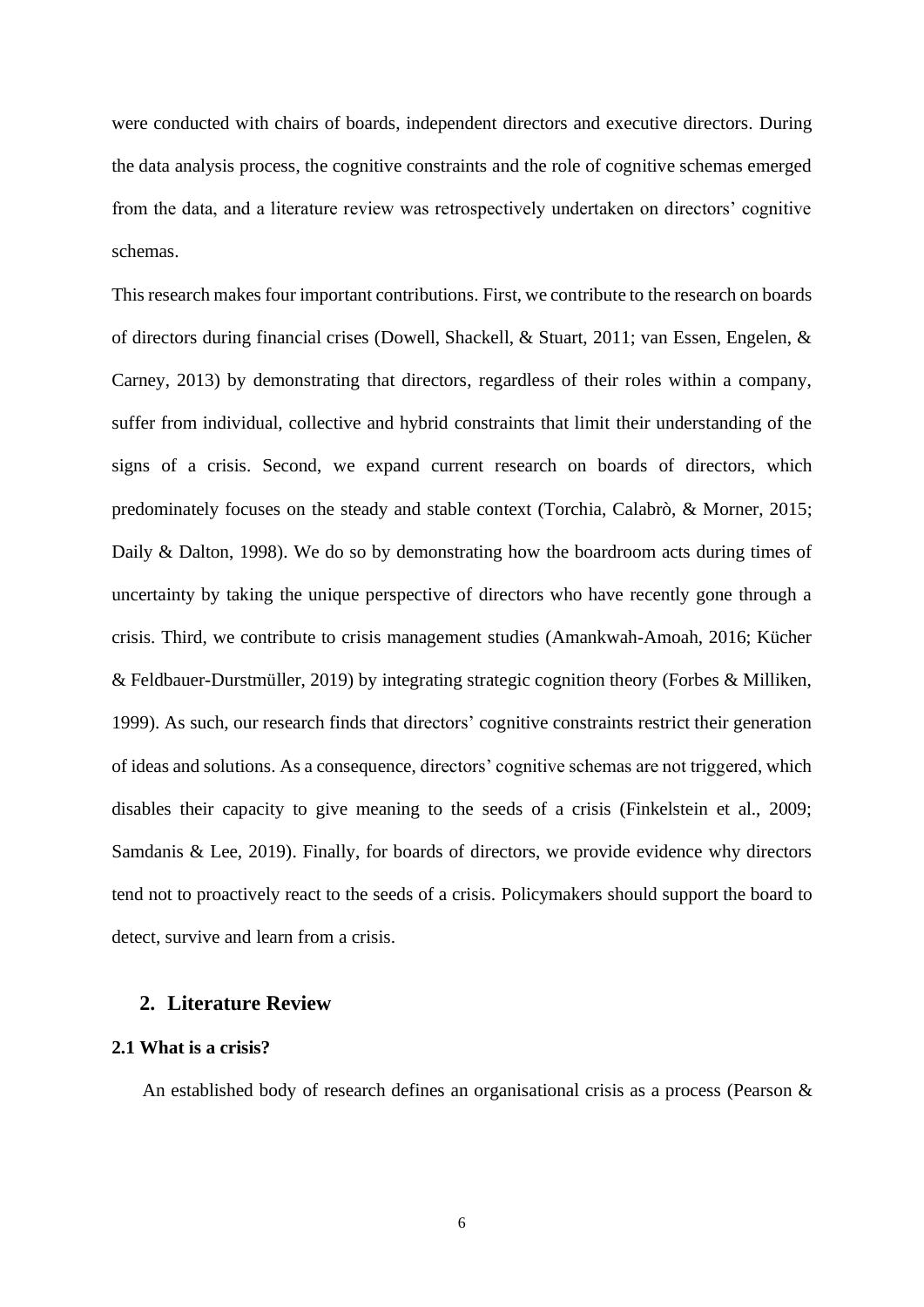Clair 1998; Sayegh, Anthony, & Perrewé, 2004).<sup>2</sup> This implies that a crisis does not suddenly occur (Kash & Darling, 1998); the situation develops through different stages (Lukason  $\&$ Laitinen, 2019) and cycles (Fernández & Mazza, 2014) over a period of time (Trahms, Ndofor, & Sirmon, 2013; Weitzel & Jonsson, 1989). Although a crisis may be a process that unfolds over time rather than happening suddenly, directors still face time pressures and have to make quick decisions. When directors realise that a smouldering crisis is escalating, fear of collapse and failure emerges, leading to the drive to find immediate solutions (Williams et al., 2017). In these situations, time pressures and accelerating decisions become critical factors (Bakker & Shepherd, 2016). This process-based view provides a dynamic perspective on a crisis, which suggests that it is impossible to encapsulate it as a single triggering event; rather, a crisis is a long process from unknown paths to known scenarios (Coombs, 2014; Pearson & Clair, 1998).

As Lorsch and MacIver (1989) suggest, a crisis may occur when combinations of internal and external events affect a company (MacDougall, Ritchie, Yalden, & Bradley, 2016; Sheng & Lan, 2019). External causes are mainly linked to environmental uncertainty and contextual conditions (Lorsch & MacIver, 1989). Internal causes are mainly related to environmental maladaptation, typically bad decisions, or conflicts and misbehaviours in the boardroom (Cyert & March, 1963). Previous research states that external and internal causes are not necessarily sequentially intertwined (Booth, 2015). This is the case when an industry collapses and the inability of top management to cope with this challenge leads to a crisis. On the other hand,

<sup>2</sup> The literature on organisational crises is fragmented, especially with regard to a lack of agreement on the definition of a crisis (James & Wooten, 2005; Pearson & Clair, 1998; Williams, Gruber, Sutcliffe, Shepherd, & Zhao, 2017; Wooten & James, 2008). There are two main conceptualisations of a crisis: crisis as an event (Carmeli & Schaubroeck, 2008) and crisis as a process (Mitroff & Pearson, 1993). A crisis as an event is a situation (Pauchant & Douville, 1993) or a sudden event (James & Wooten, 2005) that harms the organisation and its stakeholders (Shrivastava, Mitroff, Miller, & Miclani, 1988), such as a terrorist attack, natural disaster or plant explosion. This conceptualisation reinforces a linear and static view of a crisis because it is not concerned with drawing relationships between different events that have occurred over a period of time; rather, it considers a crisis as a single event that negatively affects the functioning of a company (Brown, 1979; Lorsch & MacIver, 1989).

<sup>3</sup> Previous studies on smouldering crises identify key stages (Booth, 2015; Williams et al., 2017). It is noted that, although the literature does not agree on the number of stages, it is possible to single out the following phases: detection, preparation, containment/damage control, business recovery, and learning and reflecting (James & Wooten, 2005). The present research conducts an in-depth analysis of the first key stage, i.e. detection.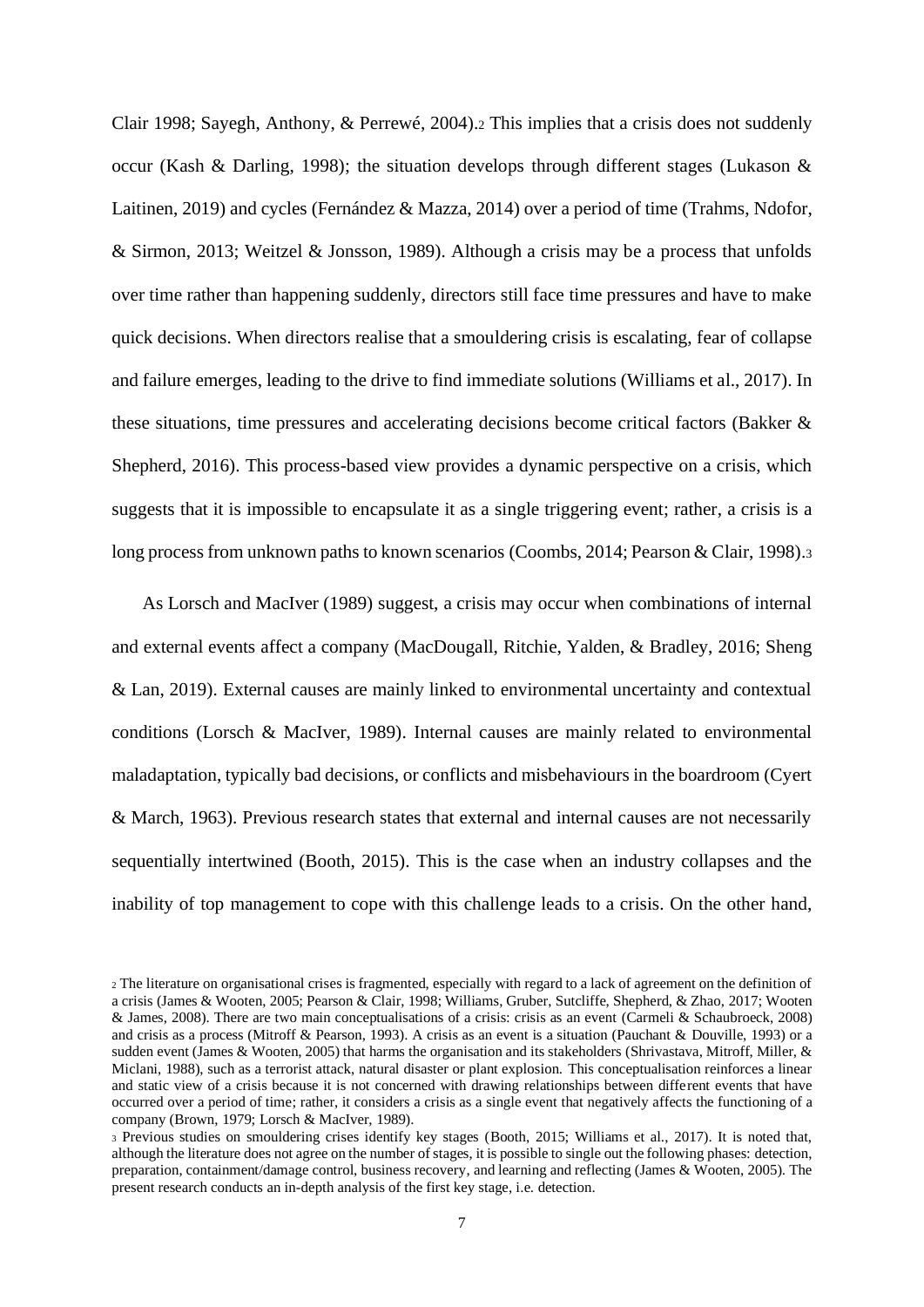organisations may face either internally or externally driven crises without any particular sequential relationship between the two (Morrow, Sirmon, Hitt, & Holcomb, 2007).

In line with previous research, our study focuses on crisis as a process because it provides researchers with more extensive opportunities to investigate the general inability of directors to detect a crisis in time to prevent it (Lukason & Laitinen, 2019). It also gives the opportunity to analyse the cognitive complexity that occurs during a crisis (Lorsch & MacIver, 1989). Therefore, considering crisis as a process offers the possibility of gaining insights into the thinking or cognitive processes of key individuals during a crisis (Booth, 2015).

## **2.2 Directors' cognitive schemas and board passivity**

Drawing upon the strategic cognitive literature (Finkelstein et al., 2009), the recognition and the perception that a crisis is approaching (Sheaffer & Mano-Negrin, 2003) is the first step towards making sense of ambiguity and uncertainty (Weick, 1995). Crises are filtered by cognitive schemas or lenses (Weick, 1989), and the perception of the crisis may vary from one board member to another (Trahms et al., 2013). Cognitive schemas refer to the mental models of directors that consist of causal beliefs for understanding and responding to the crisis (Combe & Carrington, 2015; Weick, 1995).

The directors' cognitive thinking can be represented by their cognitive schemas (Finkelstein et al., 2009; Brown et al., 2019; Haleblian & Rajagopalan, 2006), which comprise two cognitive lenses: (1) cognitive structures – how knowledge and beliefs are arranged in directors' minds (Narayanan et al., 2011); and (2) cognitive processes – how directors' minds actually work (Hambrick, Geletkanycz, & Fredrickson, 1993). Cognitive structures and cognitive processes are intertwined because they enable directors to make sense of and interpret environmental stimuli. Directors rely on their existing cognitive structures when they are actively involved in cognitive (i.e. decision-making) processes; on the other hand, these structures are also the result of former cognitive processes (Wrona et al., 2013).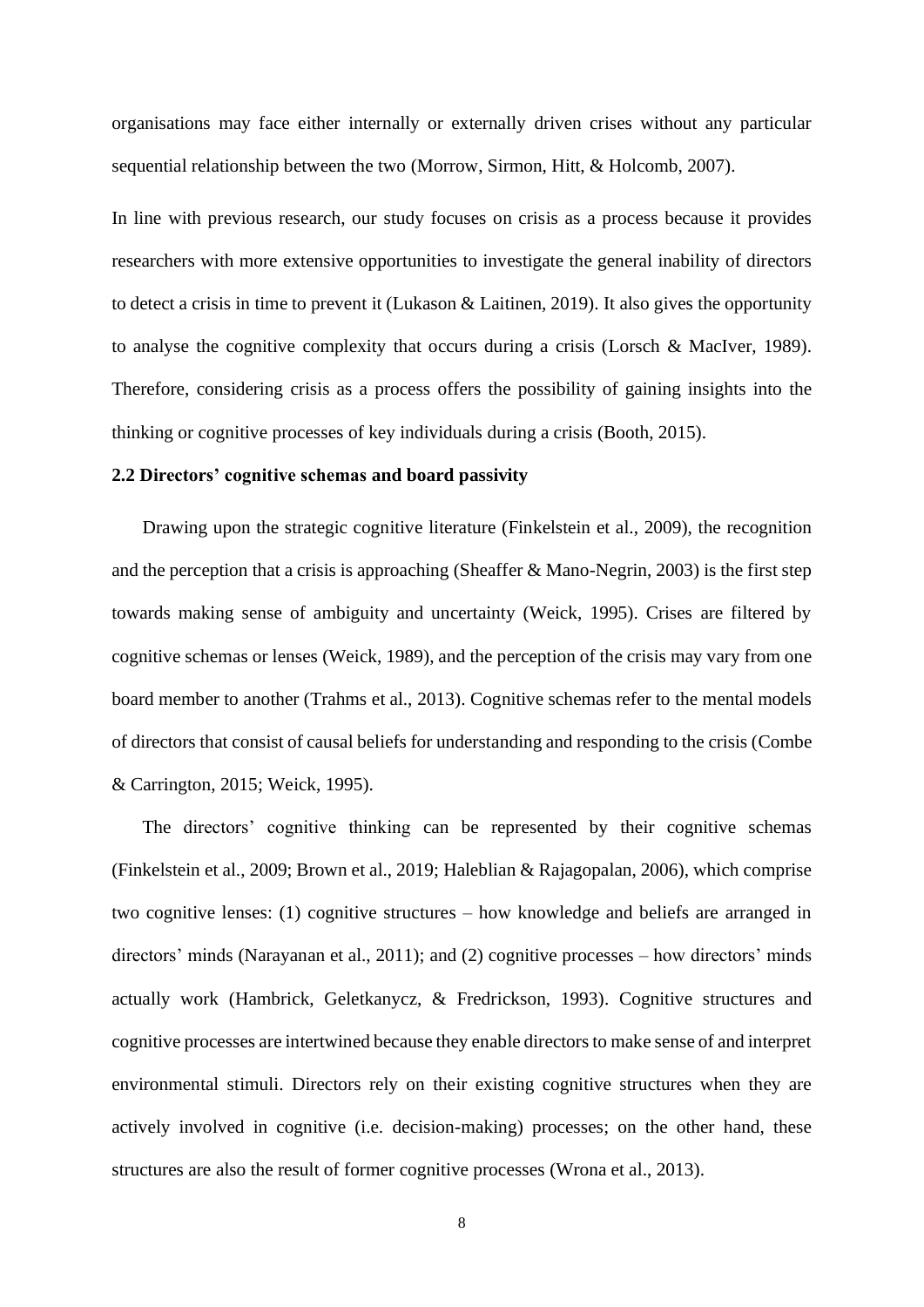The cognitive structures and processes of directors act as a curtain between the real environment and the directors' perception of the environment (Hambrick & Mason, 1984). Directors' perceptions are characterised by the so-called selective interpretation of the environment (Hambrick & Mason, 1984): they will only pay attention to a few stimuli – those that are more familiar. The seminal work of Forbes and Milliken (1999) proposes a model linking board effectiveness with directors' cognitive schemas. As Chatterjee and Harrison (2001) point out, the boardroom may suffer from cognitive constraints or barriers (Boivie et al., 2017), resulting in the board failing to tackle a crisis effectively.

Directors, as individuals or a group, may suffer from individual, collective or hybrid constraints (Bundy, Pfarrer, Short, & Coombs, 2017) that can interfere with or limit the functioning of their cognitive schemas (Mumford et al., 2017). Individual constraints refer to the individual beliefs and limitations that shape the cognitive schemas of single actors (Narayanan et al., 2011). The formation of individual constraints is influenced by a single actor's interpretation of stimuli, their experience, and generally by elements of the 'lifeworld' such as personality and culture (Kirsch, 1996; Ortmann & Seidl, 2010). Such individual-level cognition constraints influence individual directors' cognitive schemas, and therefore their solution evaluation and the adoption of different perspectives (Bonnardel, 2006). Collective constraints refer to the limitations of a group of individuals (like the board) that can emerge as a result of social interactions (Lamont & Molnár, 2002; Wrona et al., 2013). Wrona et al. (2013) point out that research regards collective constraints as a mere aggregation of individual constraints such as functional background, diversity and age. This is problematic because collective constraints stem from a complex network of relationships between actors (Caughron & Mumford, 2008). Actors in a group discuss their own beliefs and share opinions and interpretations of events. Therefore, they might face collective limitations or constraints that prevent them from taking actions or agreeing on a given matter, or they may make decisions that are not necessarily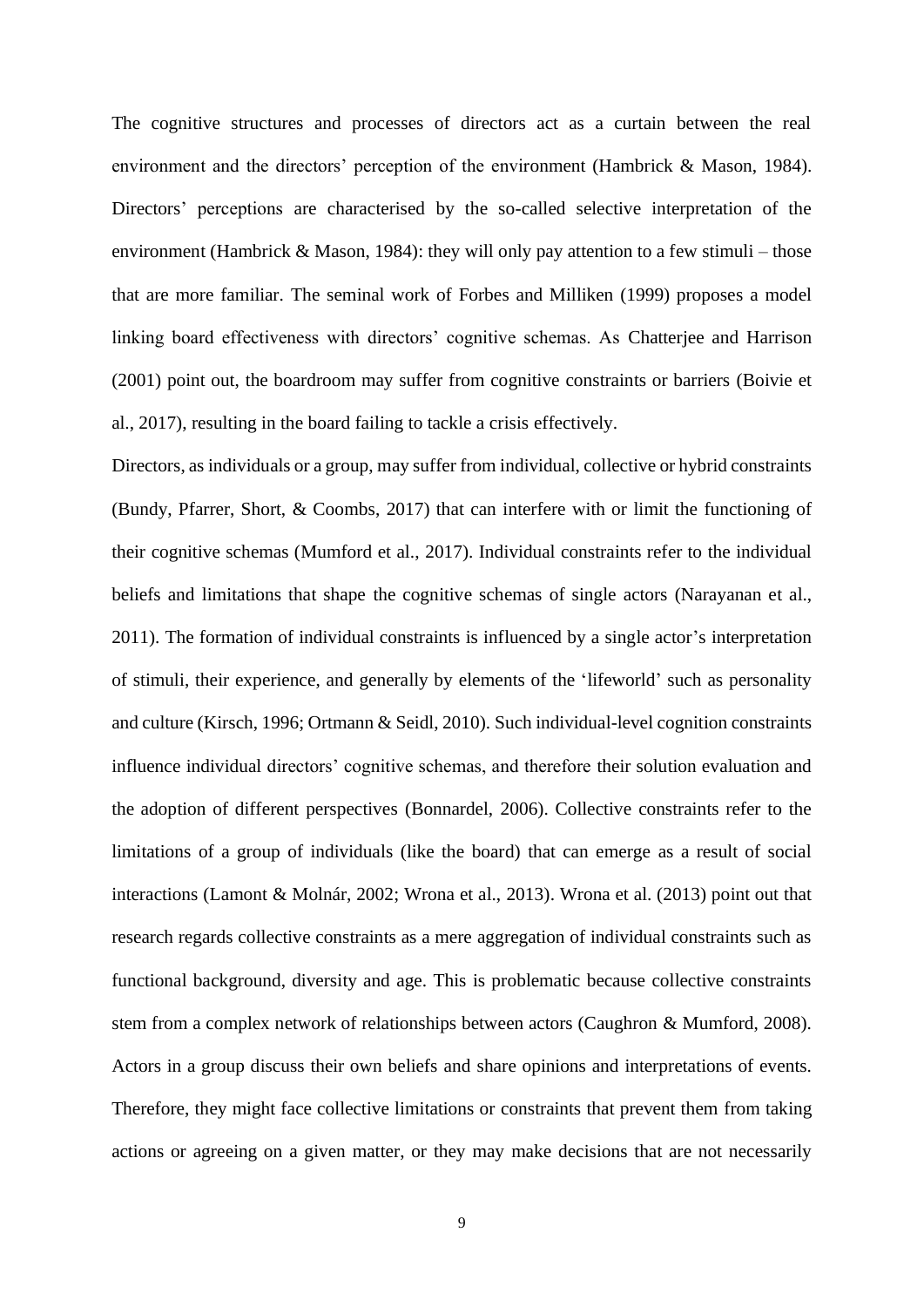beneficial for the company. Hybrid constraints refer to those cognitive limitations that can characterise both single individuals (a director) and a group of actors (the board) (Mumford et al., 2007). This is echoed by Medeiros et al. (2017), who posit that constraints do not operate in isolation, i.e. it is expected that constraints interact with each other. Such constraints restrict the generation and evaluation of alternative actions (Medeiros et al., 2014), resulting in the selective perception of the environment (Hinojosa et al., 2017).

These constraints and directors' selective perception of the environment lead to a limited vision of a crisis (Antonacopoulou & Sheaffer, 2014). As such, directors' interpretation of how to solve a crisis is narrowed, which, in turn, reduces the likelihood that directors will take strategic decisions to tackle a crisis (Bundy et al., 2017). As a result, the board remains passive (Mellahi, 2005; Nag, 2015), waiting for the crisis to escalate [\(Lorsch, 1995\)](https://hbr.org/1995/01/empowering-the-board). Board passivity refers to situations where directors do not challenge their colleagues (Li et al., 2018; Zajac & Westphal, 1996), make decisions, or take action (Mellahi, 2005). They fail to act on threatening information presented by management (Muñoz-Izquierdo, Segovia-Vargas, Camacho-Miñano, & Pascual-Ezama, 2019; Platt & Platt, 2012). Board passivity can, therefore, lead to paralysis, where directors discount the signs of an incipient crisis (MacDougall et al., 2016). Existing research (Platt & Platt, 2012) and corporate scandals show how a board can be passive or '*flatout oblivious to what goes on around them*' (Nadler, 2004, p. 102).

Studies on the European financial crisis (Conyon, Judge, & Useem, 2011; Dowell et al., 2011; van Essen et al., 2013) found that some board characteristics could be detrimental to tackling the crisis, such as board independence, board size, CEO power and CEO duality (Daily & Dalton, 1998). However, Abatecola et al. (2013), through a systematic literature review, point out that board characteristics often explain the resolution of the financial crisis. Other studies (Amankwah-Amoah, 2016; Mellahi, 2005) depart from board characteristics to analyse board dynamics and processes during a crisis. Studies on cognitive strategy emphasise the need to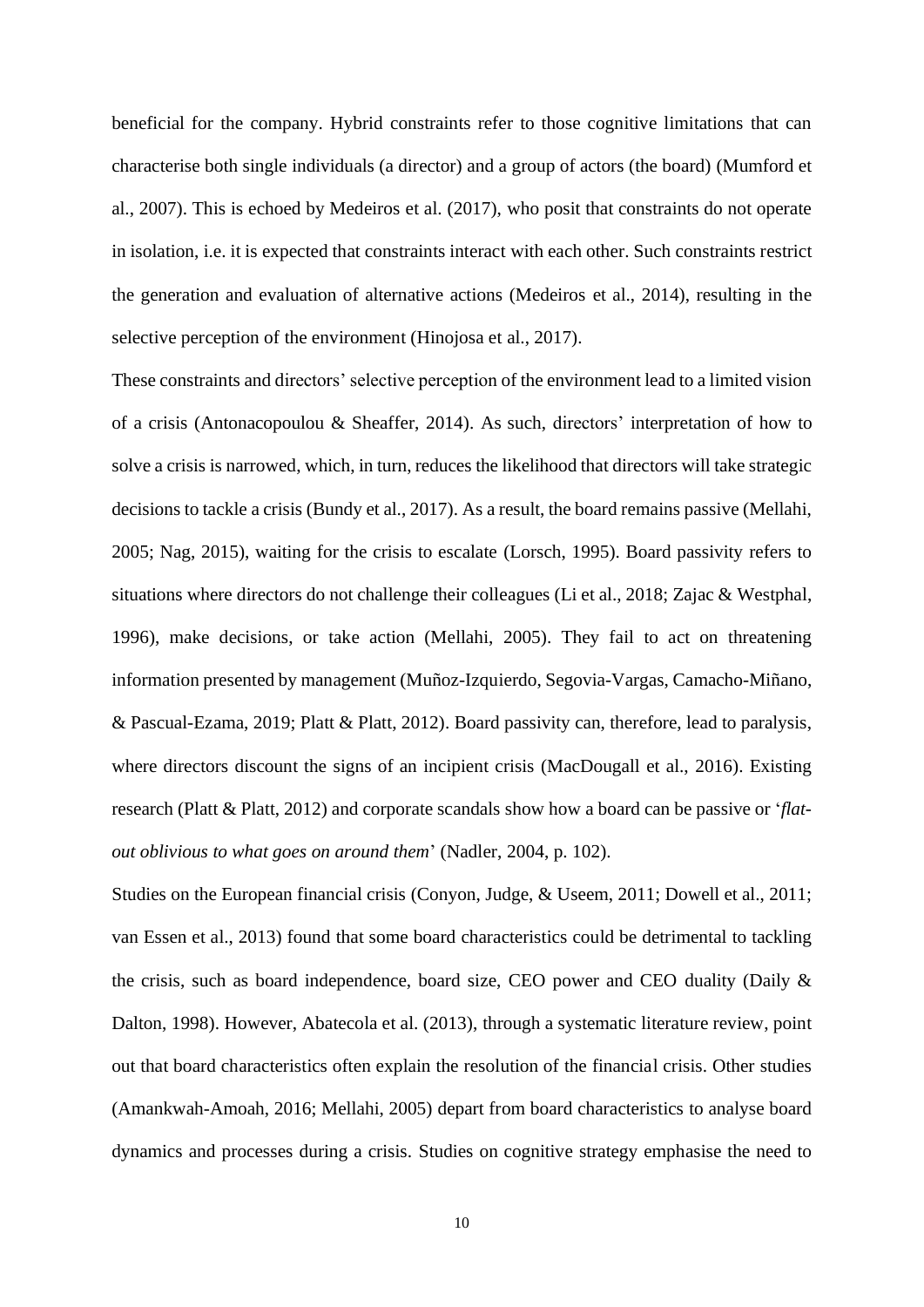analyse the cognition side of directors during a crisis (Lorsch & MacIver, 1989). McNulty et al. (2013) develop this further by analysing the impact of cognitive conflicts on board task performance during the 2008–2009 financial crisis. Their research complements Lorsch and MacIver's study (1989), where boards characterised by high-effort norms manage better during depressed periods of crisis. In the same vein, other research (Mellahi, 2005; Samdanis & Lee, 2019) concludes that directors and executives can suffer from some cognitive limitations during a crisis.

Previous studies (Boivie et al., 2017; Booth, 2015; Lorsch & MacIver, 1989) demonstrate that directors have a more passive approach to a crisis because they do not detect the signs of a crisis, resulting in a delay in tackling it (Muñoz-Izquierdo et al., 2019). As Kücher and Feldbauer-Durstmüller (2019) point out in their literature review, one of the causes of the late detection of a crisis lies in psychological or cognitive factors. If cognitive structures and processes are not triggered, it is highly problematic because directors are not able to make sense of the signs of a crisis (Combe & Carrington, 2015). This will contribute to the crisis rapidly escalating into a wider crisis for the entire organisation (Mitroff, 2004) with potentially disastrous consequences.

Directors, through their cognitive schemas (cognitive structures and processes), are unable to interpret and give meaning to the signs of a crisis (Finkelstein et al., 2009; Mumford et al., 2015). Directors may not perceive a crisis as such, which means that their cognitive structures and processes are not triggered (Frigo, 2009) leading to a lack of crisis sensemaking (Combe & Carrington, 2015) and a failure to interpret environmental stimuli. As a consequence, directors tend to remain passive and do not actively intervene when the signs of a crisis become apparent (Platt & Platt, 2012). However, it remains unclear why cognitive structures and processes are not triggered in directors' minds during a crisis, and what the factors are that prevent directors' cognitive structures and processes from being activated. Therefore, this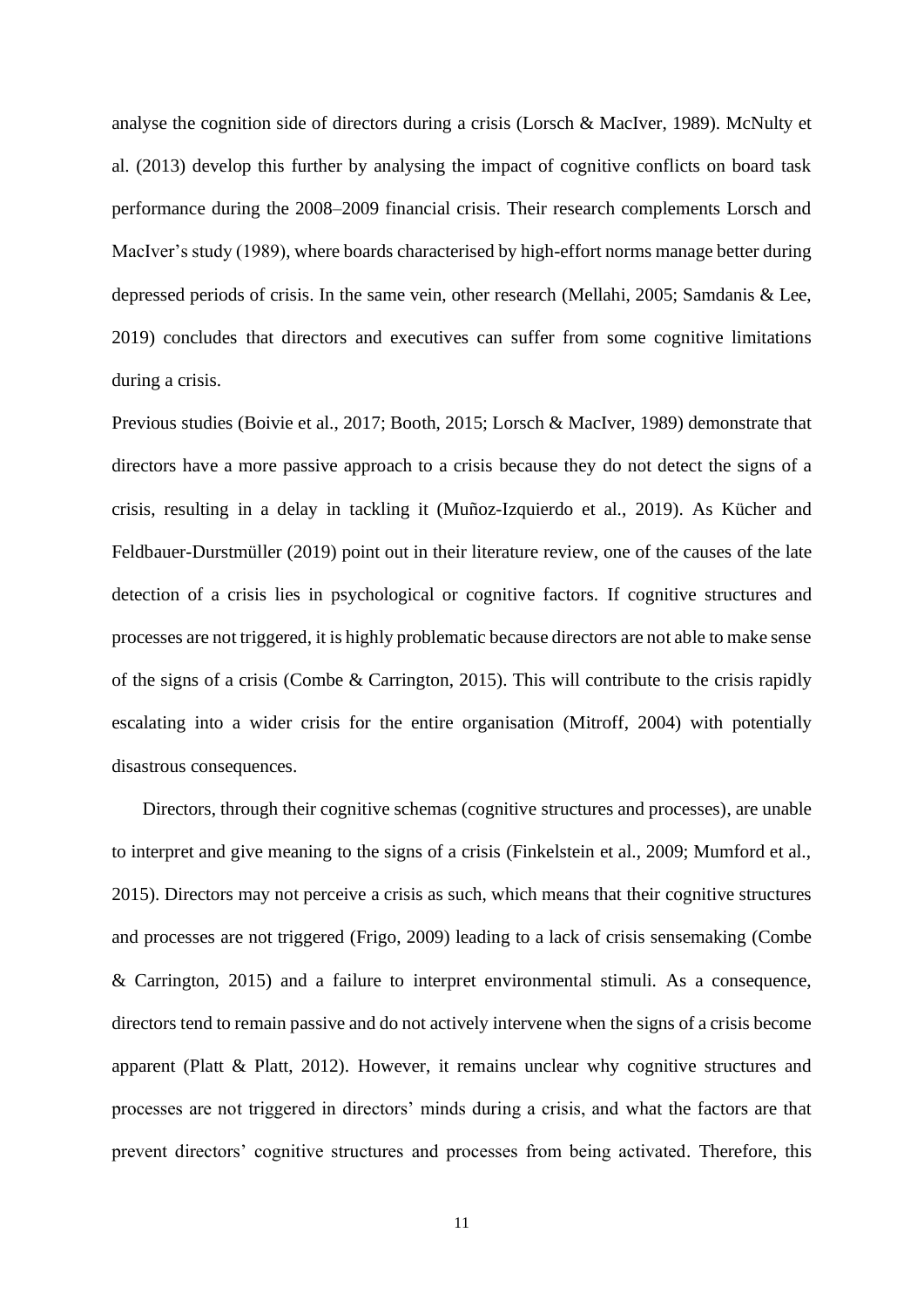research seeks to gain a more nuanced understanding of why boards often lack proactivity in crisis detection and response. Particularly, we investigate the cognitive constraints that prevent directors from proactively tackling a crisis, whether these cognitive constraints are different depending on the type of crisis, and the outcome of the crisis and the directors' role.

## **3. Methodology**

An approach based on qualitative data is opportune for gaining new insights into a phenomenon that is not fully explored (Gioia, Corley, & Hamilton, 2012). Analysing a crisis typically means looking at a series of events and actions that take place over a long period of time. In-depth semi-structured interviews allow the researcher/interviewer to reconstruct the story together with the informant, as well as to double-check the reliability of the information by digging deeper into certain aspects mentioned by the interviewee. Semi-structured interviews encompass often-used descriptors of the qualitative methodology, such as 'flexible' and 'exploratory' (Graebner, Martin, & Roundy, 2012), which is in line with our research purpose.

Given the limited knowledge that exists on how boards act in times of crisis, this exploratory research adopts a blend of deductive and inductive approaches (Graebner et al., 2012). During the data analysis process, the role of cognitive schemas emerged (Eisenhardt, Graebner, & Sonenshein, 2016) and an *ex post* literature review on directors' cognitive schemas was conducted.

## **3.1 Informant selection and the Belgian corporate governance context**

The informants were selected based on a mix of judgment and convenience sampling (Creswell, 2013), given the challenge presented by the need to interview directors of mediumlarge companies that were in a crisis during the interview or had solved a crisis in the last four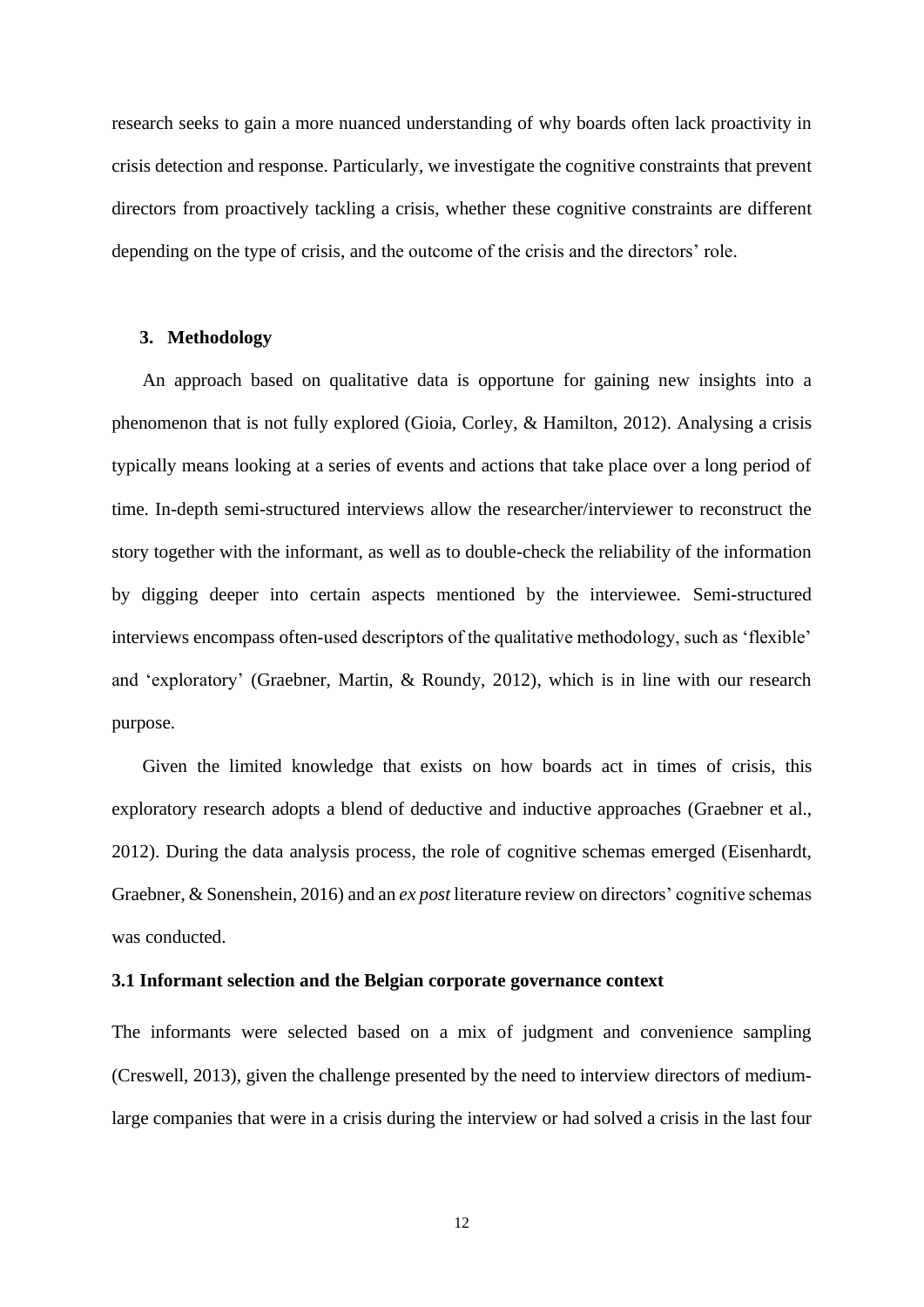years.<sup>4</sup> During our data collection, the directors were experiencing the last stage of crisis, i.e. learning and reflecting (James & Wooten, 2005). Therefore, directors were finalising their assessment of the causes and consequences of the crisis and what they had learnt. It follows that directors, even if they were formally still in the crisis process, were able to provide a relatively balanced view of the factors that prevented them from detecting the early signs of the crisis.

The selection criteria of informants included medium-large organisations that had faced an extreme threat to their survival that led to the company's disfunction, i.e. a crisis (Mitroff  $\&$ Pearson, 1993; Williams et al., 2017), where directors acted passively and failed to understand that a crisis was imminent. Over fifty directors and top executives were contacted to verify whether they had encountered a crisis and whether or not they would be willing to participate in this research. Table 1 provides relevant information on the 27 informants who agreed to be involved in this research. The informants work as independent directors, chairs or executives of medium-large Belgian companies across a broad range of industries, such as manufacturing, insurance, food, health and luxury products. None of these 27 informants had actively worked with the researchers before; thus, any bias in the data collection and analysis was avoided.

Belgian corporate governance structure is similar to that of other European countries (Levrau, 2017). With regard to shareholder composition, Belgian companies have concentrated ownership, where the largest shareholder possesses on average 45% of share capital and the stake of the second-largest shareholder is on average 11% (Deloitte, n.d). The composition of boards of directors includes both executive and non-executive members. In line with other European countries (Merendino & Melville, 2019), the size of the board of directors is, on average, 10, where at least half of the board must be non-executives as per the new Belgian

<sup>4</sup> We chose four years as the cut-off time because this is generally regarded as a mid-term timeframe (Gold, Thorpe, & Mumford, 2016); therefore, the risk that informants would not remember the details and valuable information of the crisis was minimised.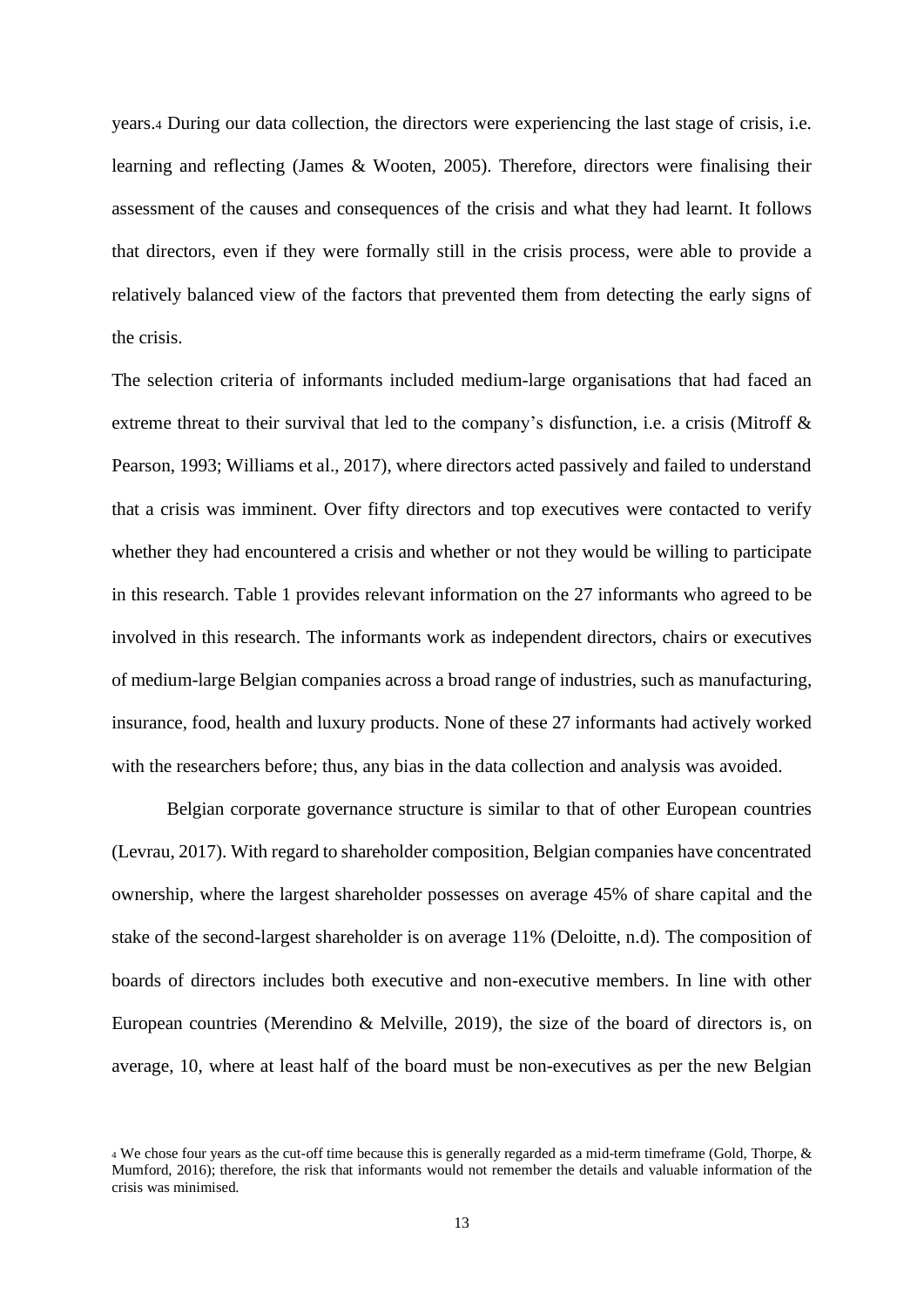Corporate Governance Code (2019). The Code also recommends not appointing directors that have more than five directorships (De Vlaminck & Sarens, 2015). Similar to other European countries, Belgian companies typically adopt CEO non-duality in their leadership structure, i.e. the role of the chair and the CEO is usually separate.

## INSERT TABLE 1 ABOUT HERE

## **3.2 Data collection**

We developed an interview protocol (see Appendix A) containing guiding questions, which was flexible enough to allow the researchers to delve deeper into issues that emerged during each semi-structured interview. The interview guide was developed based upon our research objectives and our analysis of previous literature on boards of directors in crisis. Therefore, precise theoretical constructs were not determined in advance; this is in line with the exploratory and qualitative nature of the study (Graebner et al., 2012). The literature review on cognitive schemas was carried out during the data analysis once the themes related to directors' cognition emerged.

The interviews were conducted between September 2015 and September 2016, and each interview lasted between 60 and 120 minutes. During the interviews, informants were asked to provide their perspective on both individual directors and the board as a team. Therefore, we were able to understand the barriers at the individual and collective levels. This is in line with previous research (Boso, Adeleye, Donbesuur, & Gyensare, 2019; Merendino et al., 2018) where individual directors of different companies were interviewed and the researchers were able to abstract findings at both an individual and collective level. We took several steps to enhance the reliability of the data collected. First, all interviews were recorded and transcribed immediately upon completion. The transcribed interviews ran to almost 250 pages of singlespaced text. Second, complete anonymity was guaranteed as per the ethics guidelines of the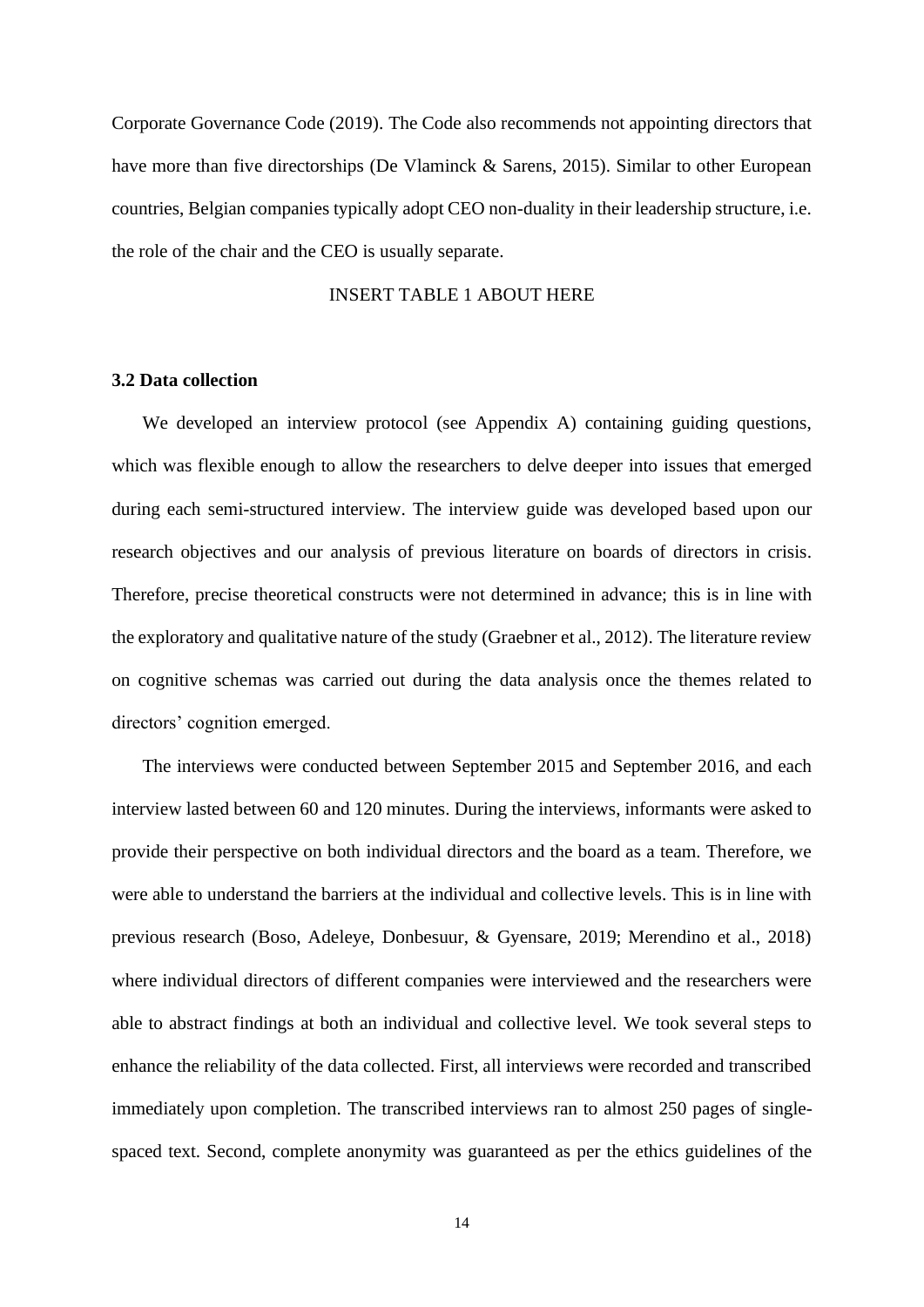authors' institutions. Third, interviewees had the opportunity to verify the accuracy of the transcript and make changes, if they deemed this necessary, before the analysis (Patton, 2002). Finally, data collection generated numerous field notes containing a wide variety of impressions, comments and anecdotes written by the interviewers during or immediately after the interviews. These field notes provided an overall impression of the emerging concepts even before starting the data analysis.

We minimised the limitations and biases of memory and recall of the details that occurred during the crises by selecting informants who had recently experienced a crisis or were still in the later stages of one. Collecting data after a crisis or when it is in its later stages is extremely advantageous. Directors are able to provide a broad, comprehensive and in-depth view of how they knew they were in the midst of a crisis and the reasons why they acted passively. In fact, if data collection were conducted during the earlier stages of a crisis, the risk would be that directors would not have a clear and balanced view of the crisis they were going through. We must add that, as previous research points out (Merendino et al., 2018), interviewing directors is not unproblematic given their busy schedules and reluctance to share sensitive information. Furthermore, interviewing 27 directors of medium-large companies that had experienced a crisis was an even more strenuous task, considering the highly sensitive, private and confidential information that was disclosed to the researchers.

## **3.3 Data analysis**

This research applied Gioia et al.'s (2012) approach, where first order concepts, second order themes and aggregate dimensions were identified throughout the data analysis. In our first stage of data analysis, we conducted open coding, where the transcripts were read in order to identify the first relevant categories (Gibbs, 2007; Miles & Huberman, 1994). The data was analysed using the software package Dedoose by assigning open codes to the interviews to break the data apart and delineate concepts relating to the blocks of raw data (Corbin & Strauss,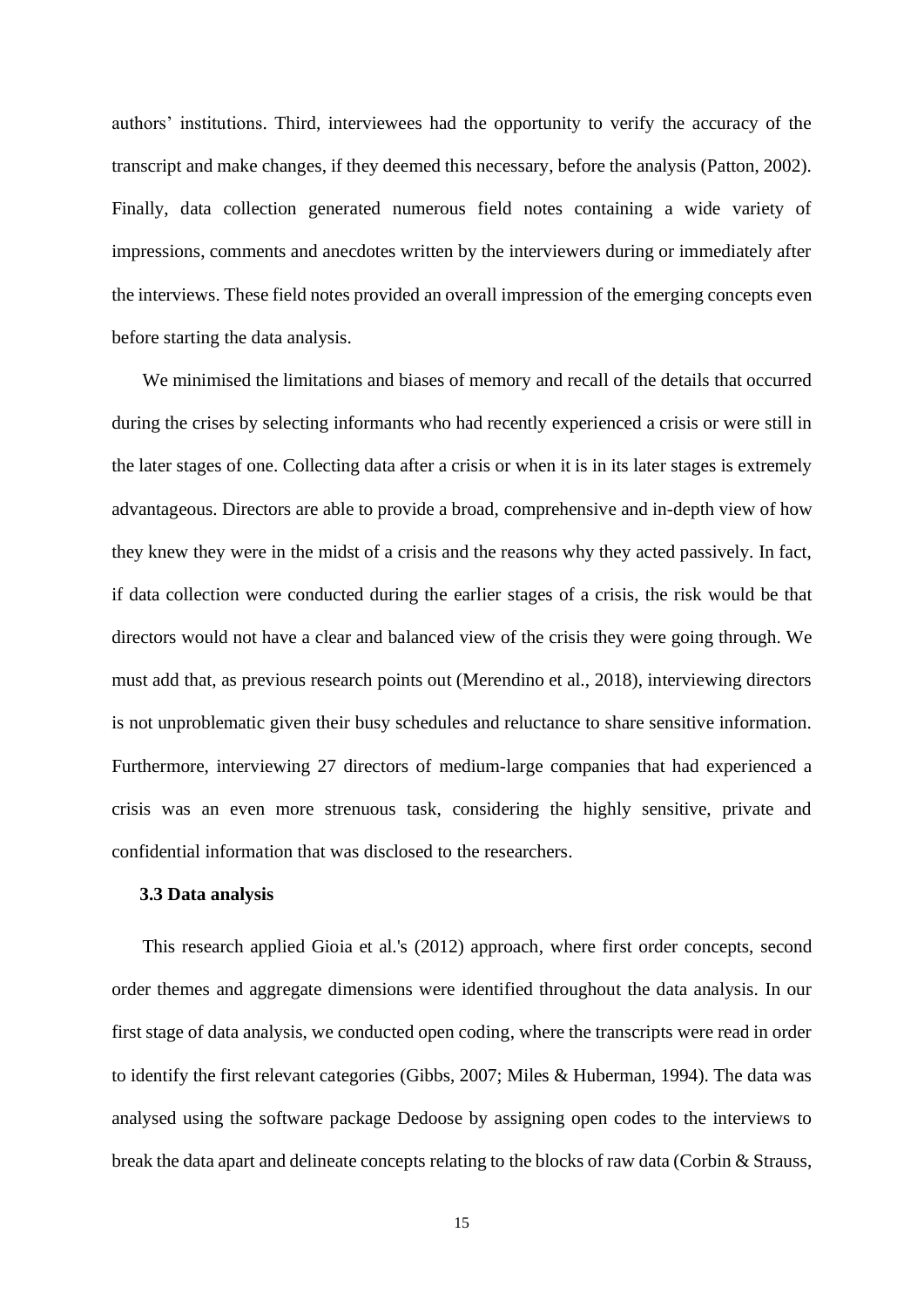2008). In the second phase of data analysis, these open codes were categorised into more abstract codes, commonly defined as axial codes (Strauss & Corbin, 1998). As new insights emerged from this iterative process, additional interviews were conducted, which led to an enrichment of our explanations. We decided to conduct additional interviews after the first round of coding in order to strengthen and validate our preliminary findings. No further interviews were conducted after the second round as it was judged that a saturation point had been reached and no additional insights were emerging from the data (Strauss, 1987). All these features support the reliability of our results (Miles, Huberman, & Saldana, 2014). Following Eisenhardt et al.'s (2016) suggestions, we referred to the existing literature in order to continuously refine our inductively derived theoretical insights. The researchers reviewed the results to identify any discrepancies in the findings until an acceptable level of reliability was achieved (Hodson, 1999; Hruschka et al., 2004).

Intercoder reliability (Krippendorff, 2004) and intercoder agreement (Campbell, Quincy, Osserman, & Pedersen, 2013) were maximised by the two researchers, who independently coded the data to verify redundancies, reveal discrepancies, check coding reliability and identify any new insights. In line with Campbell et al.'s (2013) suggestions, we assessed intercoder reliability on a sample of five interview transcripts, which is in line with the 10% threshold of the set of interviews suggested by Hodson (1999). Each researcher created a codebook, which included the list of aggregate dimensions, themes and the first order concepts, their explanations and quotes for each. As per Campbell et al.'s (2013) guidelines, a codebook is an important tool for improving reliability because it allows researchers to understand whether coders have coded the same data the same way. After each researcher assessed the sample of transcripts and designed their own codebook, we met together to discuss the emerging themes and to perform intercoder agreement assessments. Based on Robinson's (1957) measure of agreement, intercoder agreement on the number of codable assertions in the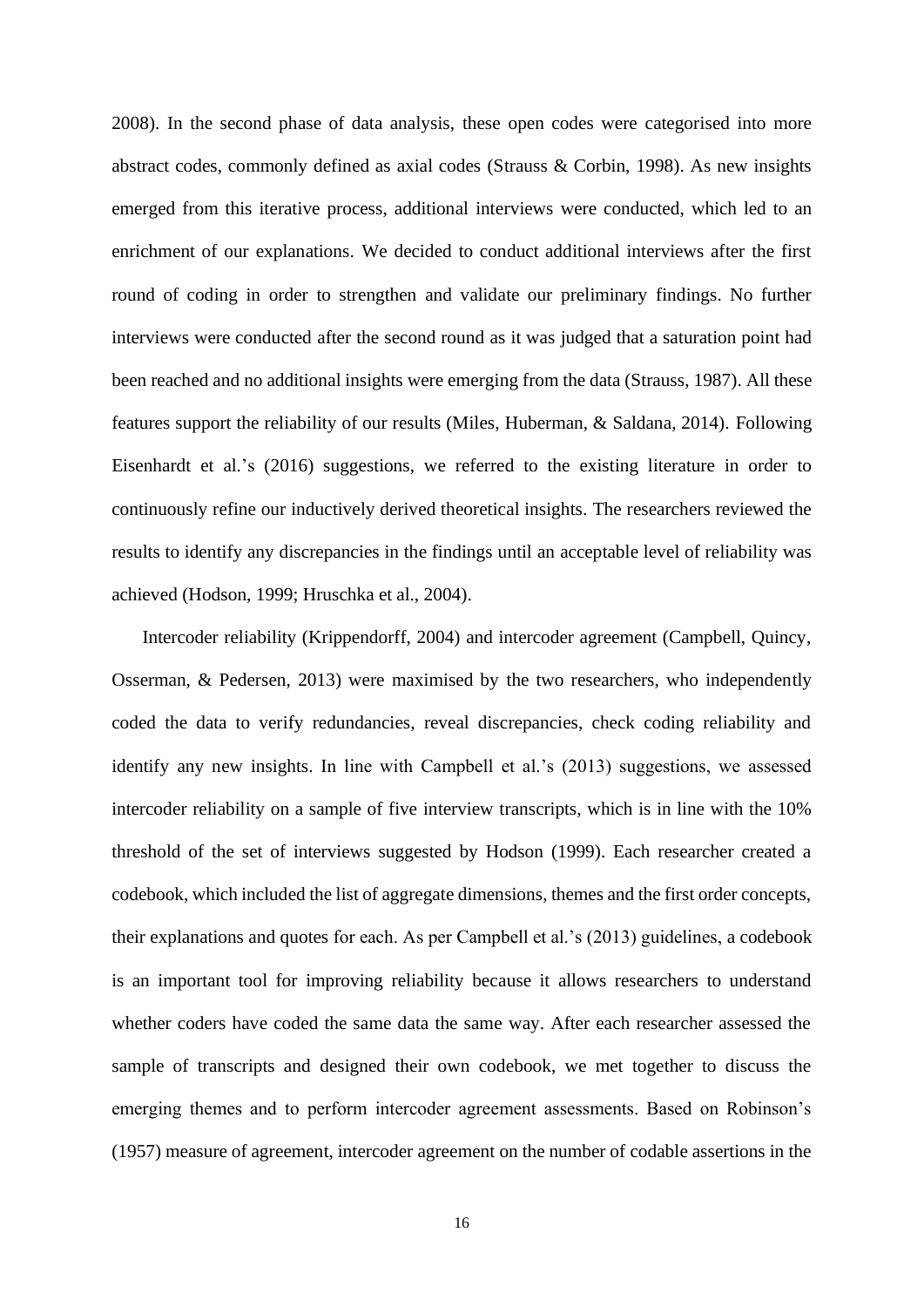sample text was less than 95%. Disagreements between coders serve as a basis for discussion and strengthening the codebook or data structure, and therefore improve the rigour and reliability of the data analysis (Gioia, Price, Hamilton, & Thomas, 2010). We decided to separately code another sample of five interviews to refine the codebook and to reach a higher level of intercoder agreement of at least 95%.

During this process, the role of cognitive schemas emerged, and we therefore revisited the existing literature. In order to ensure reliability, discussions between the researchers and the refinement of the codebook continued until we reached 95.5% intercoder agreement. Once a high level of agreement with the codebook was achieved, as corroborated by extant studies, other senior scholars and professionals revised our data structure. In order to assure a high degree of rigour and robustness (Denzin & Lincoln, 2011), over the period of 2016 to 2018, our data analysis was shared with different senior academics and practitioners (chiefly, executives and independent directors) during meetings, events and conferences to refine our data analysis.

Finally, the analysis generated three main aggregate dimensions: individual constraints, collective constraints and hybrid constraints. Individual constraints include overconfidence, lacking relevant expertise and lacking independence. Collective constraints concern groupthink, underestimation, short-termism and postponing decisions. Hybrid constraints include a low level of commitment, emotional responses and lacking critical information. Figure 1 shows our first order concepts, second order themes and aggregate dimensions, as per Gioia et al. (2012). The researchers identified 105 quotations for the first aggregate dimension individual constraints, 219 quotations for the second aggregate dimension collective constraints, and 104 quotations for the third aggregate dimension hybrid constraints. Appendix B shows in more detail the number of and further quotations for each aggregate dimension and second order theme.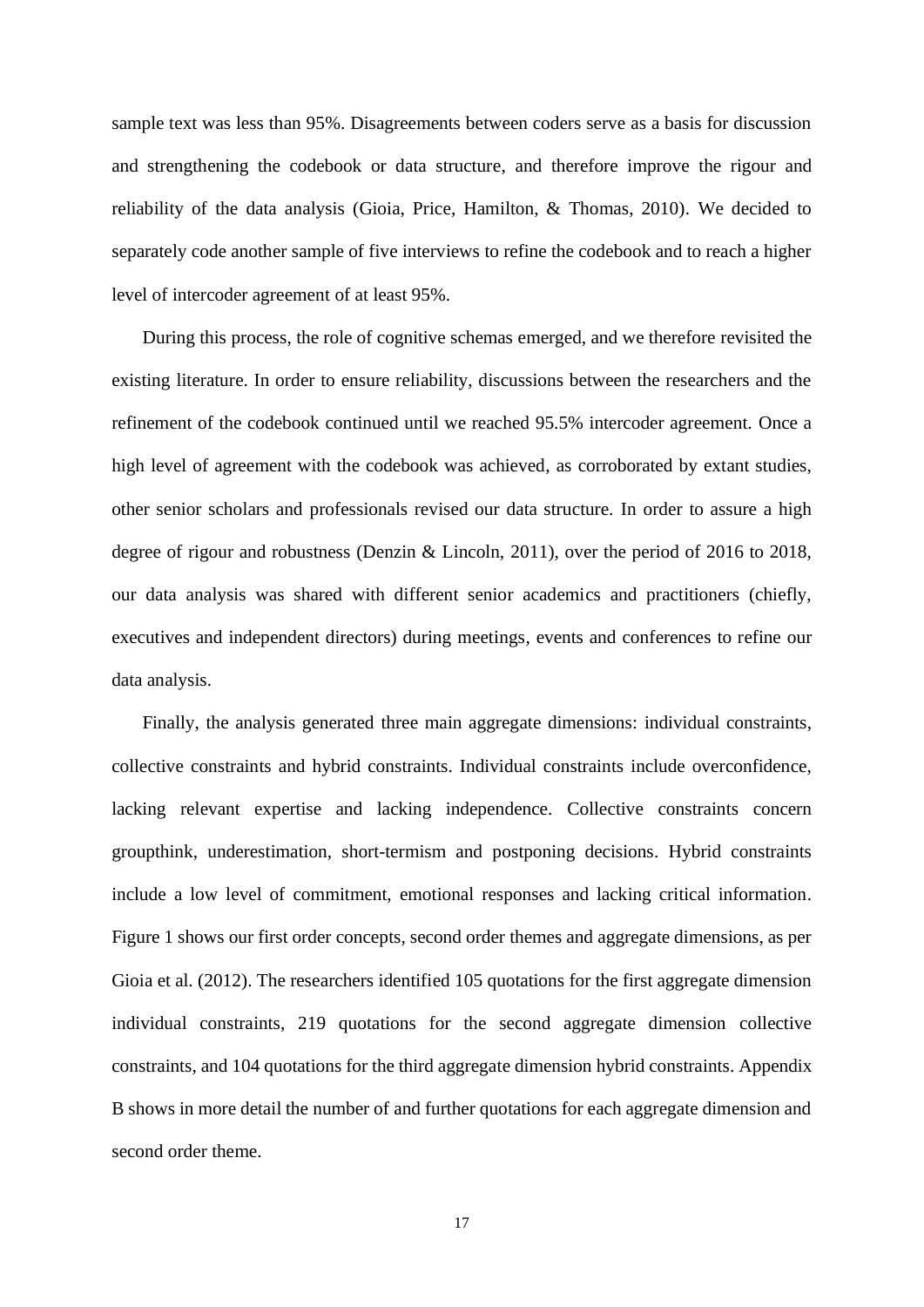## INSERT FIGURE 1 ABOUT HERE

#### **4. Findings and Discussion**

Our results are explained by the cognitive model (Finkelstein et al., 2009) in a context of uncertainty where directors pay attention to only a few environmental stimuli (Milliken, 1987). The cognitive model refers to the cognitive thinking of directors and how their minds process beliefs, knowledge and assumptions (Forbes & Milliken, 1999). Our research seeks to understand why the board acts passively during a crisis, in particular in response to the following questions: Why are cognitive structures and processes not triggered in directors' minds during a crisis? What are the factors that impede directors' cognitive structures and processes from being activated?

Previous research has proven that constraints interact with, and influence cognitive processes involved in, design thinking (Mumford et al., 2017). A stream of literature holds that cognitive constraints limit decision-making and, therefore, the resolution of a crisis (Samdanis & Lee, 2019). On the other hand, other scholars maintain that cognitive constraints favour creative thinking and the resolution of problems (Medeiros et al., 2014). Our data shows that, in line with the first stream of research (Finkelstein et al., 2009), such cognitive constraints can hinder cognitive processes, resulting in paralysis in the boardroom.

## *When you're in the build-up of the crisis, the question is, as a board, how can you see that there is a crisis coming? And that's not easy. The directors simply cannot see it.*  (Informant 26)

Directors do not perceive the seeds of a crisis and remain locked into mental models (Combe & Carrington, 2015) that are not suitable for understanding and reacting to the new situation. In the next paragraphs, based upon the interviews, we set out three categories of factors that we find can hinder the activation of directors' cognitive schemas, i.e. individual constraints, collective constraints and hybrid constraints, where constraints are boundaries that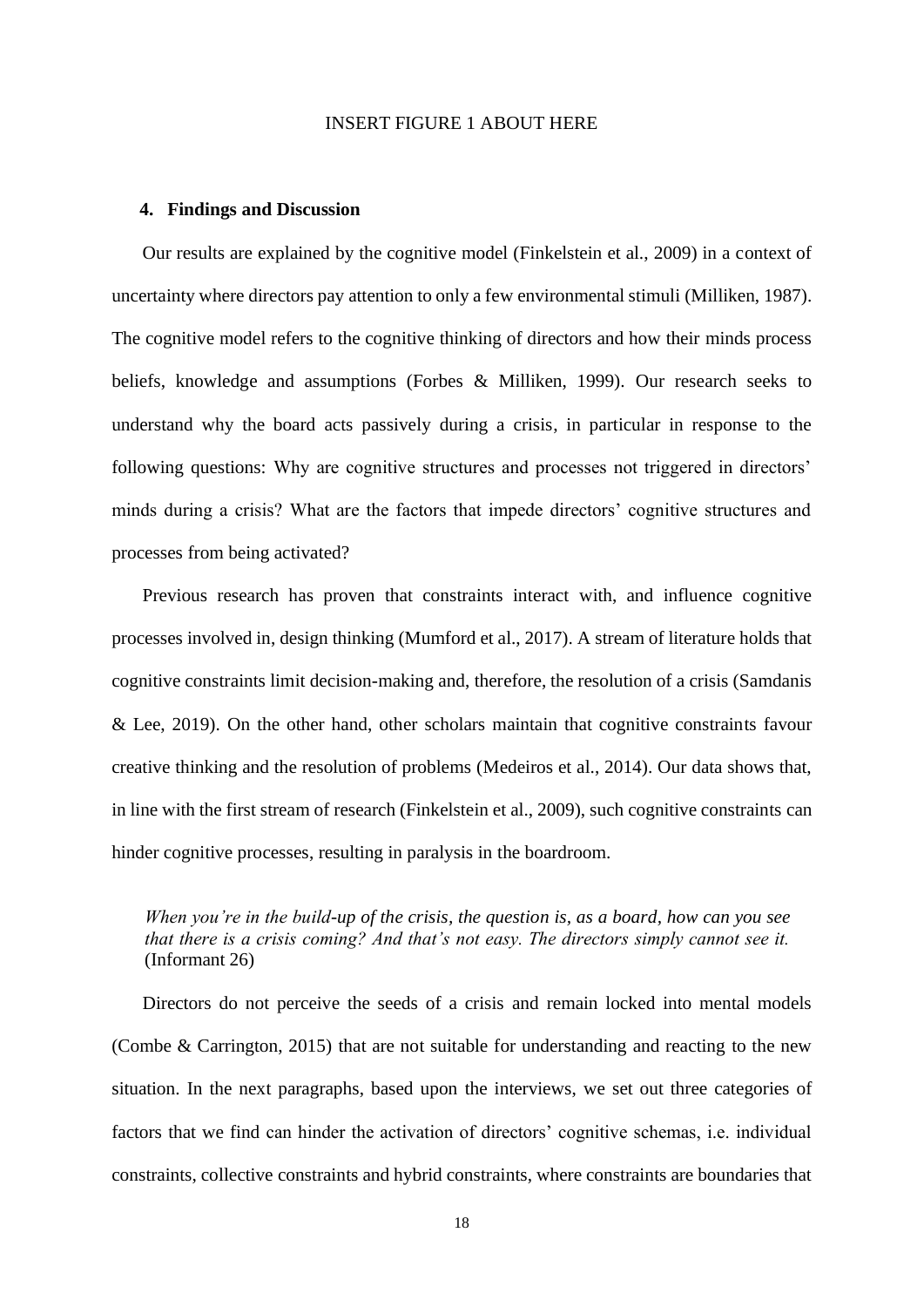shape individuals' behaviours and their cognitive schemas (Bless & Fiedler, 2004). Figure 2 summarises our results by showing the cognitive barriers that executive and independent directors experience during internal and external crises.

## INSERT FIGURE 2 ABOUT HERE

We found that directors' cognitive schemas, which should help directors to tackle uncertain situations (Mumford et al., 2007), are not triggered due to these cognitive barriers. Directors experience a restriction of the generation of ideas and solutions, i.e. they cannot make sense of the crisis signs (sensemaking). Sensemaking is a cognitive phenomenon where both individual directors and the boardroom as a whole strive to give plausible meanings to the ambiguity and uncertainty of a crisis (Maitlis & Sonenshein, 2010). As a result of this failure in sensemaking, directors are not able to scan, interpret and assess the seeds of a crisis (Samdanis & Lee, 2019) and board passivity ultimately unfolds. We also found that directors manage to overcome barriers by, for instance, changing the board composition, hiring an external consultant, or setting up a crisis committee. In these cases, directors' cognitive schemas are triggered, enabling the generation of solutions and alternatives. Therefore, they can make sense of crisis signals, find alternatives and create solutions to understand the crisis, and thus better enable the organisation to survive the crisis.

## **4.1 Individual constraints**

We found three main individual constraints that hinder individuals' cognitive processes and structures and therefore the recognition of a crisis: overconfidence, a lack of relevant expertise and a lack of independence.

*Overconfidence.* Overconfidence or hubris refers to the '*tendency to overestimate the accuracy and precision of one's judgments and predictions*' (Almondoz & Tilcsik, 2016, p. 1127). Overconfidence amongst directors is a common pattern that characterised our informants. As one director confirmed, '*there was this group of two or three older and wiser board members*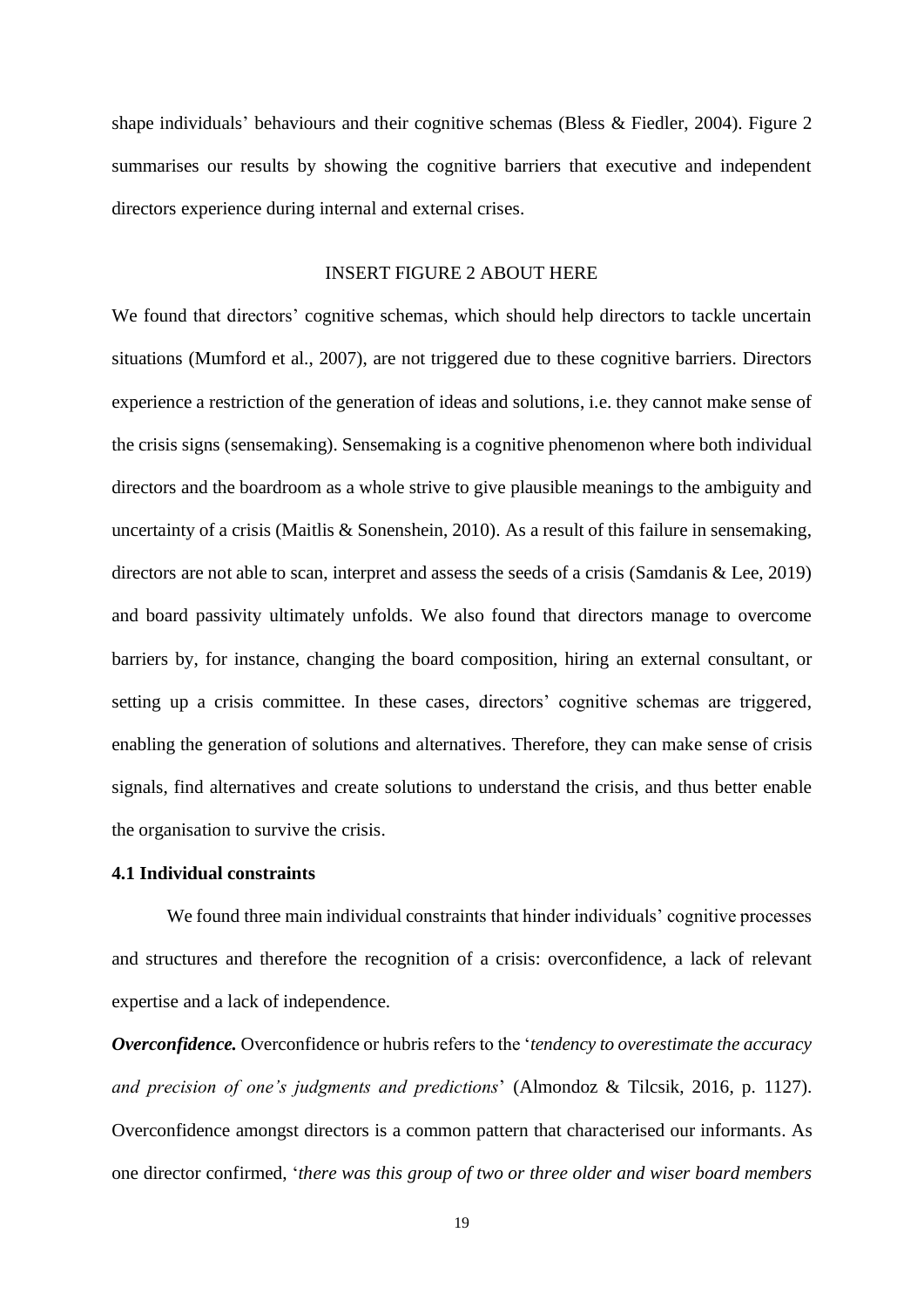*that were involved in the negotiations […]. It was a show of confidence from the older members and the young generation could not intervene much'* (Informant 13). This suggests that overconfident directors might be detrimental to the detection and resolution of a crisis because given their high level of confidence they tend to overestimate their own experience, capabilities and predictions. One director clearly recognised this:

*The main problem was the megalomaniac ideas of the president of that time. He wanted to grow [the business] without the company having enough finance. He [the chair] didn't even listen to the issues raised by the board*. (Informant 2)

Therefore, overconfidence can undermine effective decision-making to solve a crisis because it may contribute to a less accurate and an overly optimistic assessment of the outcomes of decisions. Directors' cognitive processes are not properly activated because their overconfidence does not allow them to correctly perceive a crisis as a threat. Overconfident directors tend to ignore potential problems and overlook crisis planning and crisis vision formation, both of which are cognitive processes (Shipman & Mumford, 2011) that are not perceived to be pivotal.

*Lack of appropriate expertise.* We found evidence that the board wasted time before switching to action. The informants came up with evidence that board passivity was due to a lack of appropriate expertise and knowledge on the part of the directors.

*We could have taken a more important role; perhaps we should have taken over the permanent office or found skilful people from management in the meantime. In the boardroom, directors are outsiders and are not always able to take on the role or prepared to solve a crisis.* (Informant 23)

Pre-existing knowledge is the starting point from which new knowledge and information are sought and interpreted through cognitive schemas (Finkelstein et al., 2009). The combination of increased complexity and a paucity of knowledge can lead to a severe delay in decisionmaking, resulting in a paralysis of the board in tackling the crisis. Most of the directors had only superficial knowledge of the industry, which made it almost impossible to see the disruptive changes coming up. One director (Informant 12) complained about the fact that his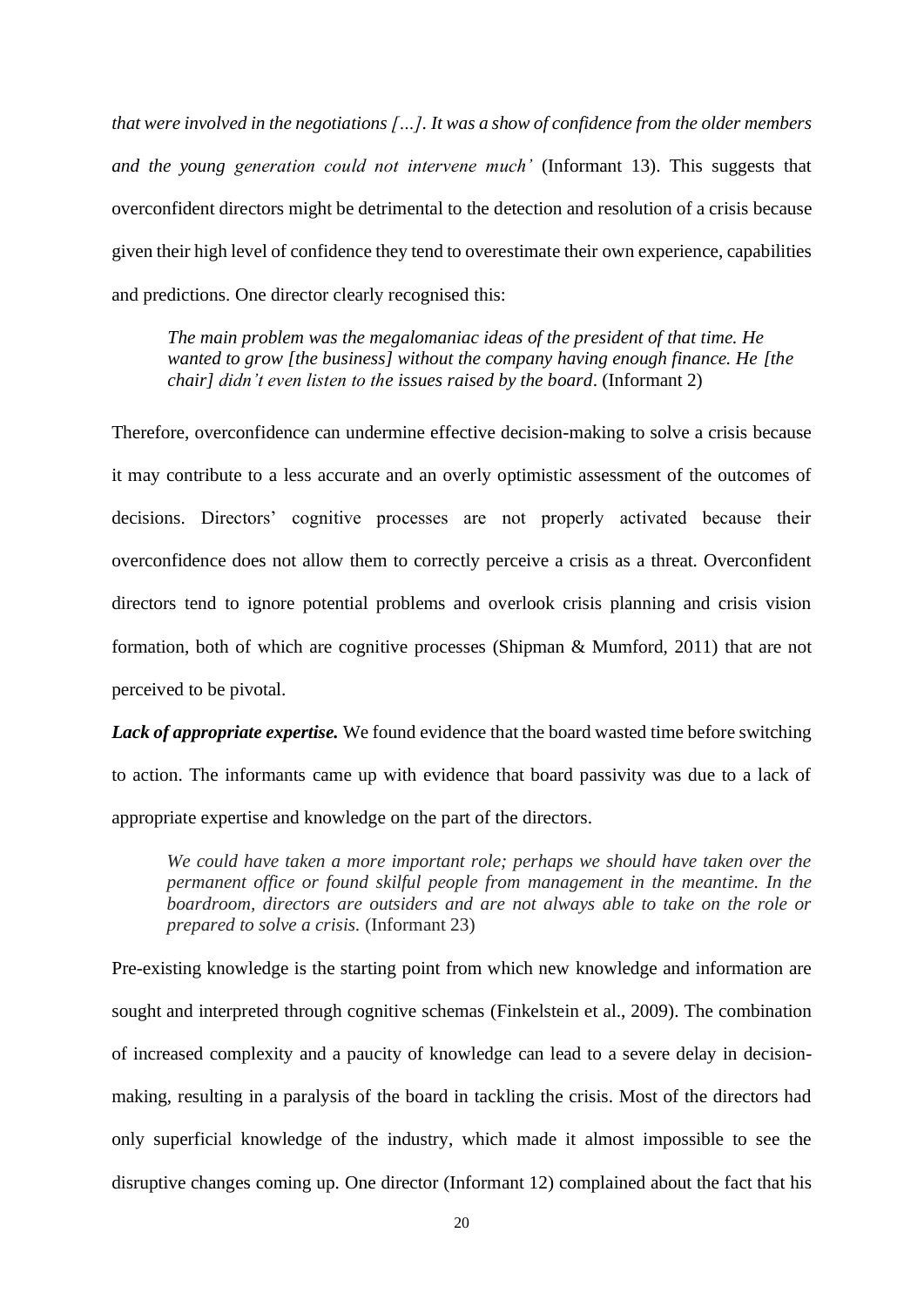board spent most of the time 'freewheeling' about the future of the company, not seeing the reality:

*I think they were quite happy to be on our board, very respectful, also realising that they did not have a particularly strong knowledge of the business, so they were quiet […]. So, I think that certainly also had an impact on the attitude, the reaction of the board.* (Informant 12)

Another director (Informant 16) confirmed that '*the paucity of knowledge of my board*' was one of the reasons for a significant delay in the detection of the crisis. Because of a lack of knowledge and experience in crisis resolution, directors are not cognitively equipped to perceive the seeds of the crisis; they do not have the necessary cognitive background to identify and understand such signals.

**Lack of independence.** We found that a lack of independent thinking in strategic decisionmaking between directors was one of the main reasons why the board remained passive and reacted slowly to crises. A lack of formal independence refers to the inability of directors '*to make strategic decisions consistent with the concerns and evaluations of a broader set of stakeholders*' (Rindova, 1999, p. 966). Some directors were independent on paper but not in practice: their personal interests turned out to be more important than the interests of the company. For instance, a board populated with politicians did not dare to take strategic decisions because of their own personal interests (their popularity or concerns about their reelection).

*The Lord Mayor of [a Belgian city] was president of the board and he had to take very tough decisions to restructure the company. It was absolutely impossible because he had to find his own electors. The board was totally unable to take any decisions except to ask for subsidies each year to survive.* (Informant 4)

The lack of independent thought is due to the fact that independent directors have 'artificial' interests in the company although they are independent by law. They will tend to avoid facts and circumstances relating to the crisis, resulting in board passivity with potentially disastrous consequences for the board and the organisation as a whole.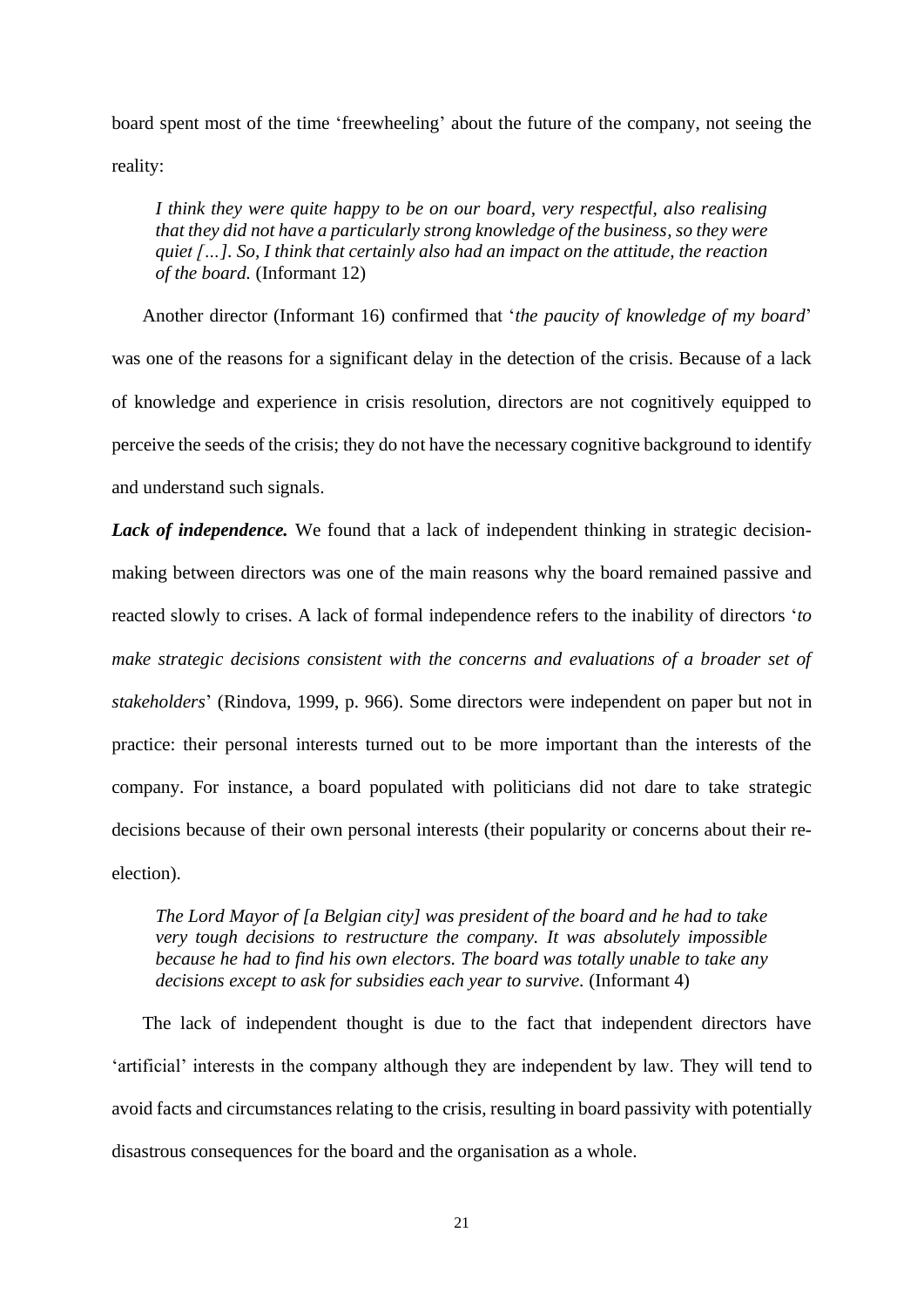Some independents were relatively young and more occupied with their personal career than the interests of the company. The main goal of their board mandate was to create personal visibility rather than detecting the seeds of the crisis. When directors were active during board meetings, it was mainly ego-driven and was not always constructive or in the interests of the company, leading to a failure to recognise the upcoming crisis. One director admitted:

*I call them the kangaroo directors because they make a point of coming on board with one company, trying to be visible […] They are really ego-driven […] so that they join another board, maybe a bigger board, and continue to move up the director ladder; they were not really interested in the company and its crisis.* (Informant 11)

A lack of independence means that even when directors are able to recognise and interpret the seeds of a crisis, they do not react because of their personal interests (Brown et al., 2019). As directors may consider their personal interests to be more important than the company's interests (Leblanc, 2016), their cognitive processes encourage them to ignore environmental stimuli. Directors' lack of independence means that their cognitive processes are not activated; in turn, sensemaking and interpretation of environmental stimuli are not enabled.

## **4.2 Collective constraints**

We found that the following collective constraints can compromise directors' cognitive structures and processes during a crisis: groupthink, underestimation, short-termism and postponing decisions.

*Groupthink.* We found clear evidence of groupthink and conflict avoidance behaviours within boards, whereby the board did not really have a critical attitude towards the CEO. Conflict avoidance and the lack of a critical attitude towards the CEO are part of groupthink (Janis, 1972) and are collectively defined as cognitive biases (Torchia et al., 2015), which result in inefficient and ineffective behaviour from directors when tackling a crisis. Too much sympathy from the board towards the CEO creates a kind of strategic blindness to the seeds of a crisis.

*There was a protectionism, so it's not always easy to get out of the emotions. There is such a connivance and such a strong leadership, and no one dares to ask*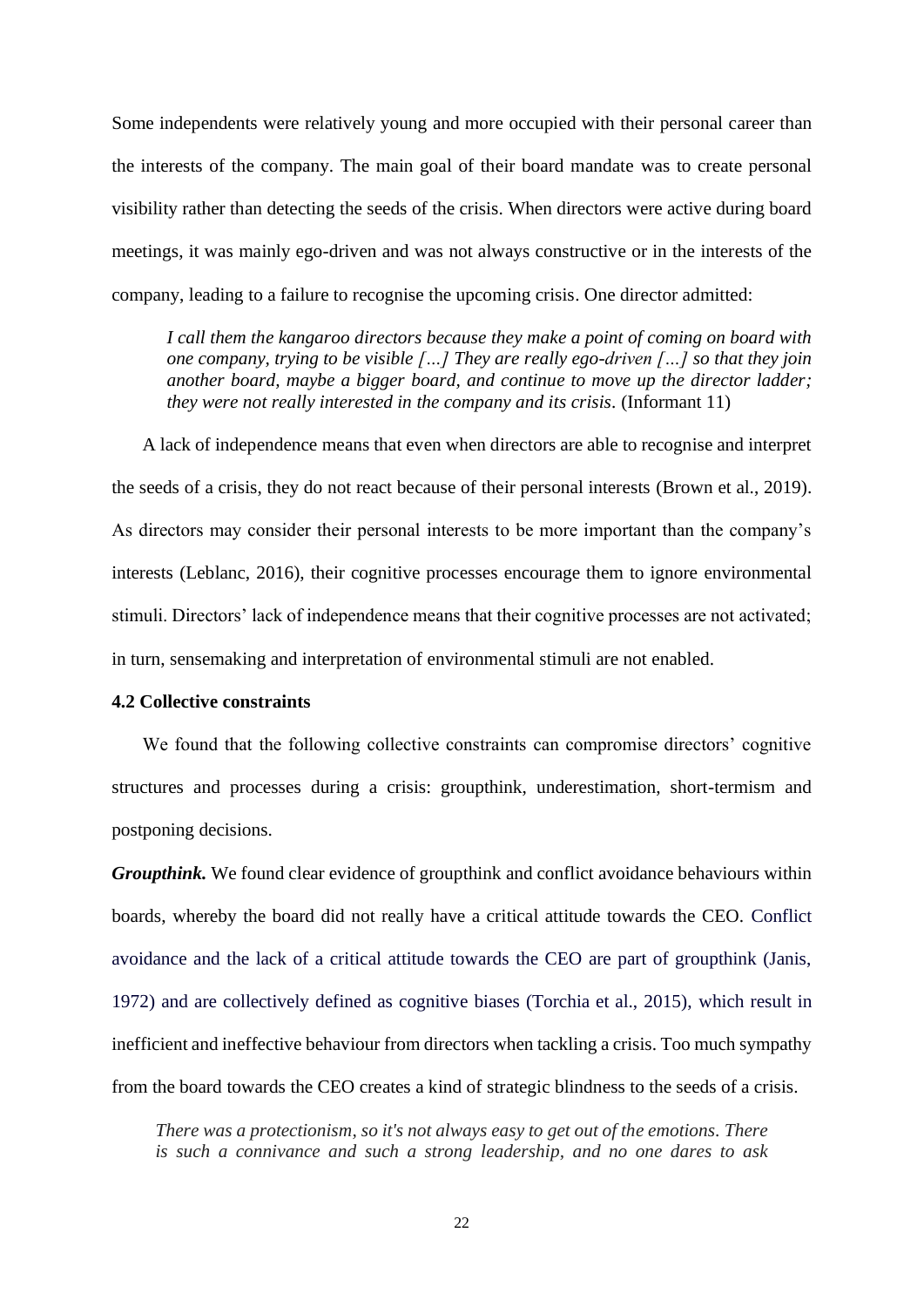*questions. They [the directors] are even blind to the situation. […] There is no anticipation in thinking.* (Informant 24)

A director confirmed that his board tried to compromise and to create a harmonious and friendly climate leading to conflict avoidance between directors:

*It's always difficult because the climate within the board is always friendly, unless the chief executive officer becomes very bad or unless after two or three years the results are still bad and we don't see any positive evolution, but the climate is always very positive, very friendly*. (Informant 4).

By striving to create a harmonious and friendly boardroom, directors rarely express their disagreements during meetings, leading to board passivity in crisis detection. Even when directors have a sufficient level of knowledge, they may act passively because of groupthink, a lack of critical attitude or conflict avoidance (*scilicet*, cognitive biases, Torchia et al., 2015) that compromise their cognitive structures. Directors will not raise any crisis issues because they may be concerned about the negative impact on their relationships with their peers and management (e.g. the CEO).

A director confirmed that '*it was often necessary not to bypass the CEO; we can't destroy his credibility and put the company at risk*' (Informant 20). Conflict avoidance can cause serious harm in the boardroom, especially during a crisis, because directors who attempt to please their peers or superiors do not seek alternative solutions, not wishing to damage the internal 'teamness' of the board (Hambrick, Humphrey, & Gupta, 2015). Directors are not able to have a personalised interpretation of reality (cognitive structure) when groupthink, conflict avoidance and a lack of a critical attitude do not allow stimuli to be arranged and connected (Finkelstein et al., 2006). Directors' cognitive structures are influenced by the relationships they have within the boardroom, which may lead to a biased interpretation of these stimuli (Park, Westphal, & Stern, 2011).

*Underestimation of the seeds of the crisis*. An underestimation of the seeds of the crisis is related to a low effective response to environmental stimuli (Rindova, 1999). In this vein, one director admitted, '*It was only one person who stood up but he has never really been followed*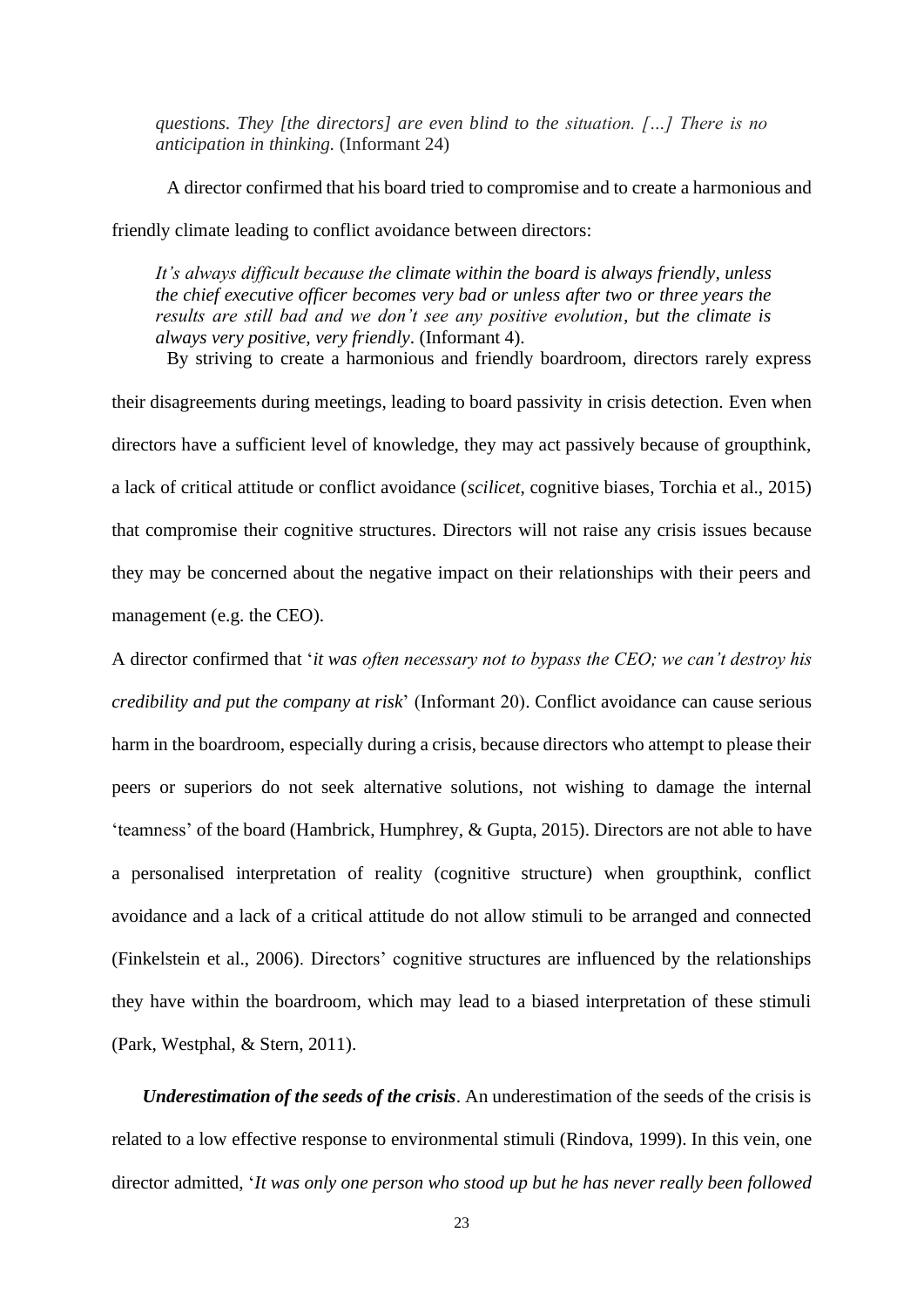*because once again the results were still positive'* (Informant 5). The board understated the issues, expecting a stabilisation of the situation in the short run. Another director reiterated that '*they [the directors] typically underestimate the seeds of the crisis[…], probably because there was not an expressed strategy'* (Informant 10). This reveals that directors' limited perception of an upcoming crisis is due to an underestimation of its signs, which in turn fails to trigger their cognitive schemas. Directors are not able to build meaningful frameworks that could then lead to creative and innovative solutions (Gold et al., 2016). Because of this lack of correct appraisal of the seeds of a crisis, boards of directors tend to remain passive (Mellahi, 2005) and fail to make any strategic decisions until the crisis escalates.

*Postponing decisions*. Because directors underestimate the complexity and tenacity of crises, they repeatedly postpone important decisions, even when the seeds of a crisis gradually become more evident.

*The board sees the figures when it realises that something is not going well. The board is looking for answers about what to do. But if the board feels that the CEO cannot give the answers, they postpone all the decisions. They cannot decide.* (Informant 9)

The boards also preferred to retain the old business model and postpone decisions to make big strategic changes. They preferred to wait, with the result that the crisis escalated and decisions then had to be made under considerable stress. However, one director wanted to act more proactively:

*The other attitude of the directors is a 'let's wait and see' approach. I mean, we will see in two years if that decision had been necessary […] I was very reluctant about this 'let's wait and see' approach.* (Informant 15)

This suggests that delaying decisions can be common in the boardroom throughout a crisis, representing a lack of activity on the part of directors. The main consequence is that directors and managers adopt the 'old ways of thinking', or try to maintain the status quo (Hambrick et al., 1993). Directors tend to procrastinate, failing to gather more information or to evaluate alternative solutions, because their cognitive schemas are not triggered. This delay is a form of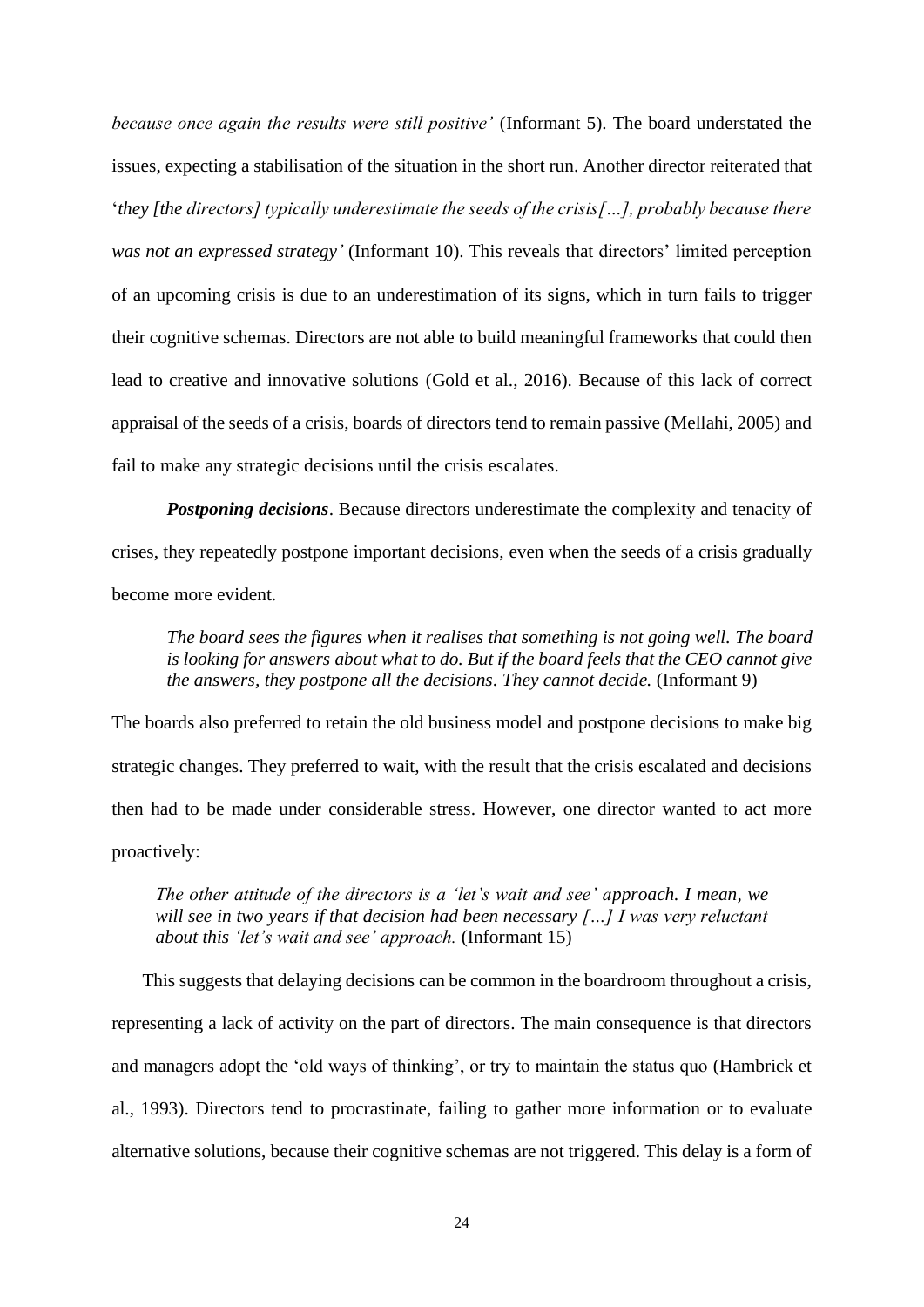error identified as contributing to board passivity or inertia (Combe & Carrington, 2015) because directors are incapable of using their knowledge, beliefs and assumptions to interpret the signs of a crisis.

*Short-termism*. Short-termism is an individual constraint because a single director is likely to shift their temporal focus towards the short term and tend towards conservatism (Flin, 1996), especially during periods of great uncertainty. We found evidence that boards mainly focused on the short term because they tend to make decisions to boost immediate results. By doing so, they continue to overestimate their abilities and chances of success. One director stated, '*really the situation was quite tense and at that time, of course, we had to react and it wasn't the board but it was the management that reacted, making significant decisions, short-term decisions, to conserve cash'* (Informant 4). Therefore, the board was only taking marginal and incremental actions to survive when the first indications of the crisis became clear. Another director makes the point by rhetorically asking, '*How can you make sure that the board keeps thinking long term and does not kill the company by thinking really short term and not thinking long term?'* (Informant 1). This reveals that a crisis can be accentuated by the short-termism of directors or managers who feel under pressure to solve a crisis with short-term outcomes. Because of their short-termism, directors are unable to develop meaningful frameworks for understanding how to solve a crisis (Guiette & Vandenbempt, 2013). As a consequence, cognitive structure and processes that should allow directors to interpret stimuli are not triggered.

## **4.3 Hybrid constraints**

We identified three main constraints that limit the activation of directors' cognitive structures and processes: a low level of commitment, the emotional response of shareholders and a lack of critical information.

*Low level of commitment of the board towards the company.* Commitment is a relational process that develops as a function of individuals' perceived relational environment (Burke &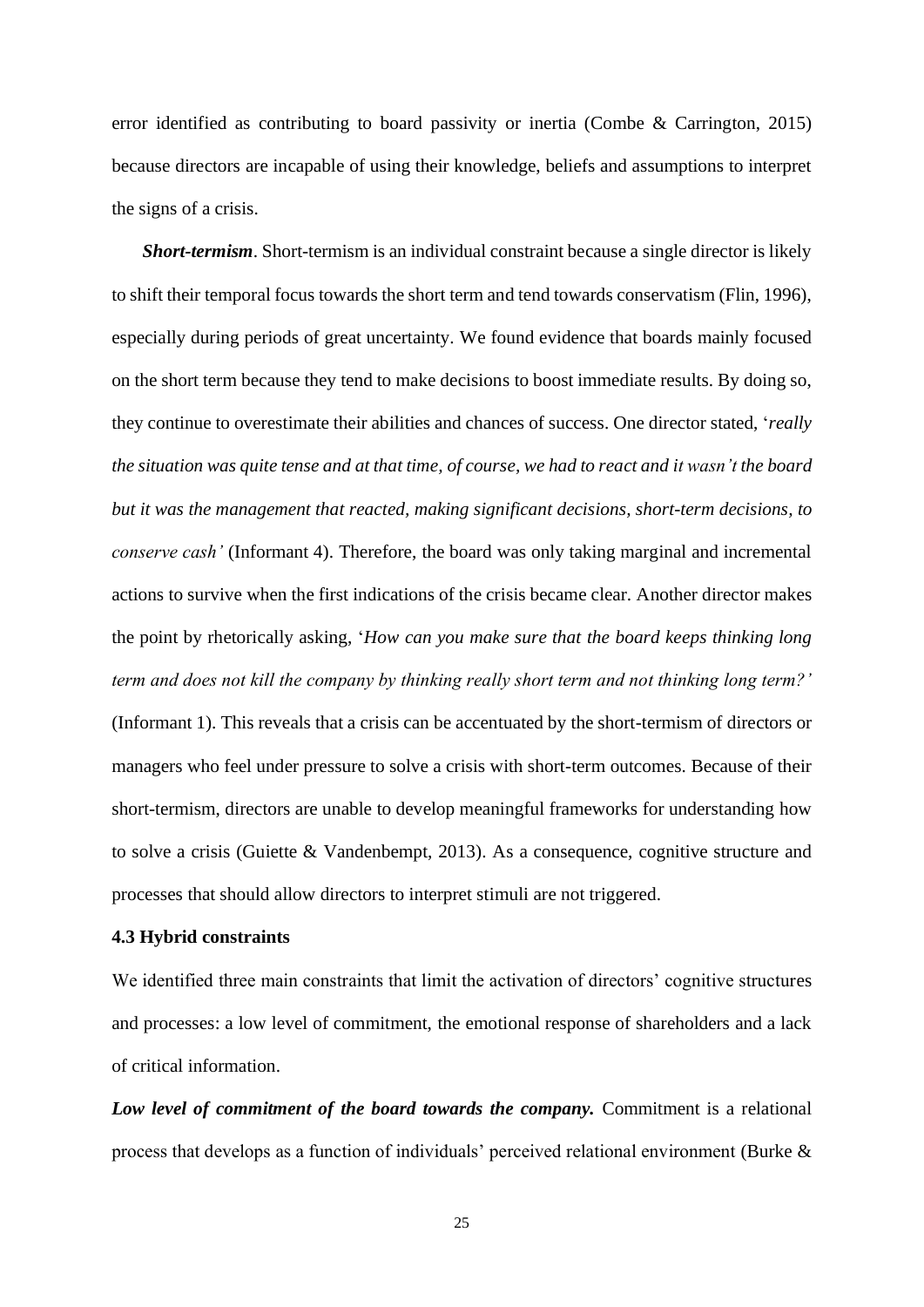Segrin, 2014). Despite the fact that the board's commitment to a company is surely a vital factor to minimise the effects of a crisis, we found clear evidence that some directors were not really committed to their boards. Both management and the market authorities were well aware of the upcoming crisis; however, the board remained blind because of directors' busy agendas and a low prioritisation of the crisis.

*The other thing is the agenda of those guys because they used to skip boards [meetings] because they are far too busy with other boards, other meetings and whatever….* (Informant 5)

A low level of commitment represents a cognitive constraint as it may occur in a situation where some individuals in a group choose to sit back and let others do the work, i.e. social loafing (Boivie et al., 2017). Less committed directors are likely to present a barrier when the board seeks to interpret and assess the seeds of a crisis. Lorsch and MacIver (1989) point out that time commitment is a challenge that prevents directors from tackling a crisis. We found that it is not only a time commitment that constrains directors, but also a lack of engagement in the thinking process to solve a crisis.

*They [the independent directors] are just there doing nothing. I think it's very easy for them to be on the side-line. […] I am absolutely up for debates, but they stayed on the side-line without playing the game. And of course, sometimes it was one or two or three that stayed aside.* (Informant 8)

As a consequence, because of such a low commitment to the board, directors do not invest the time and effort to develop a sufficient level of knowledge about a crisis. They may gather some information from other directors but because of their low commitment they do not prepare themselves sufficiently for board meetings, which makes them, cognitively speaking, not able to make value-adding contributions to prevent or solve a crisis. As a consequence of a low level of commitment, cognitive schemas are not triggered.

*Emotional response of the main shareholders.* Shareholders typically do not have a good understanding of how the company and industry work. Therefore, the presence of majority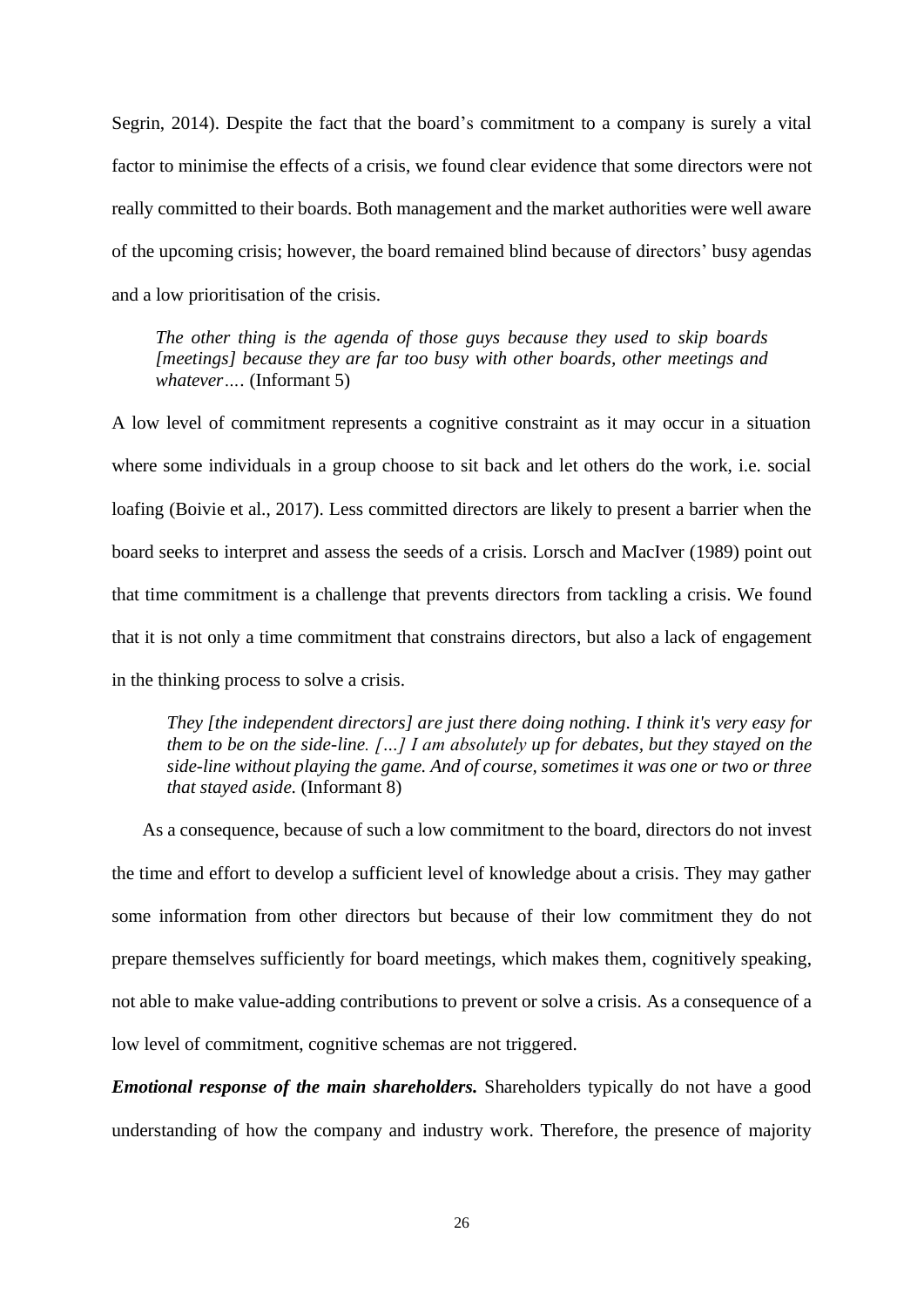shareholders on the board may also create blindness to upcoming crises. We found that it is extremely challenging for directors to convince colleagues who represent main shareholders.

*I told them, sell [name of a subsidiary] and again, the two main shareholders on the board with the loud voices, they said no. They said, this is going to be the cash cow. […]They did not want to do that and you know what happened? [Name of the subsidiary] went bankrupt. So, all the people were saying it and seeing it except the two shareholders who thought they would make a fortune by sitting on it and keeping it.* (Informant 7)

The convictions of these majority shareholders, as well as their financial stake in the company, may lead to an emotional response that reduces the capacity of the board to recognise the signs of an upcoming crisis. This behaviour could be defined as a commitment to the status quo (Hambrick et al., 1993). Their emotional connection to the company, which had once been very successful, makes them blind to the reality. One director confirmed that '*the dominant shareholder was too stubborn, not willing to see the reality despite the declining revenues, because of a too close emotional connection with the company*' (Informant 8). Taking strategic decisions means that majority shareholders should let go of the past (Karabag, 2019) and accept that decisions taken previously were not the right ones. Additionally, the chair, who should play a prominent and coordinating role between the directors, shareholders and executives (Bottenberg et al., 2017), does not necessarily act as such during a crisis. For instance, as long as the results did not become too negative and the majority shareholders were satisfied, the chair did not ask for major strategic action to tackle the crisis, despite the fact that some independent directors had raised some questions:

*It was one or two people [independent directors] who stood up but they have never really been followed because once again the results were still positive.* (Informant 5) Therefore, dominant majority shareholders on the board can make it difficult for independent directors to voice their concerns, especially during a crisis. Emotional convictions can create biased interpretations of the stimuli, and this can explain why directors tend to stick to old business models and previously taken decisions. It follows that the emotional response of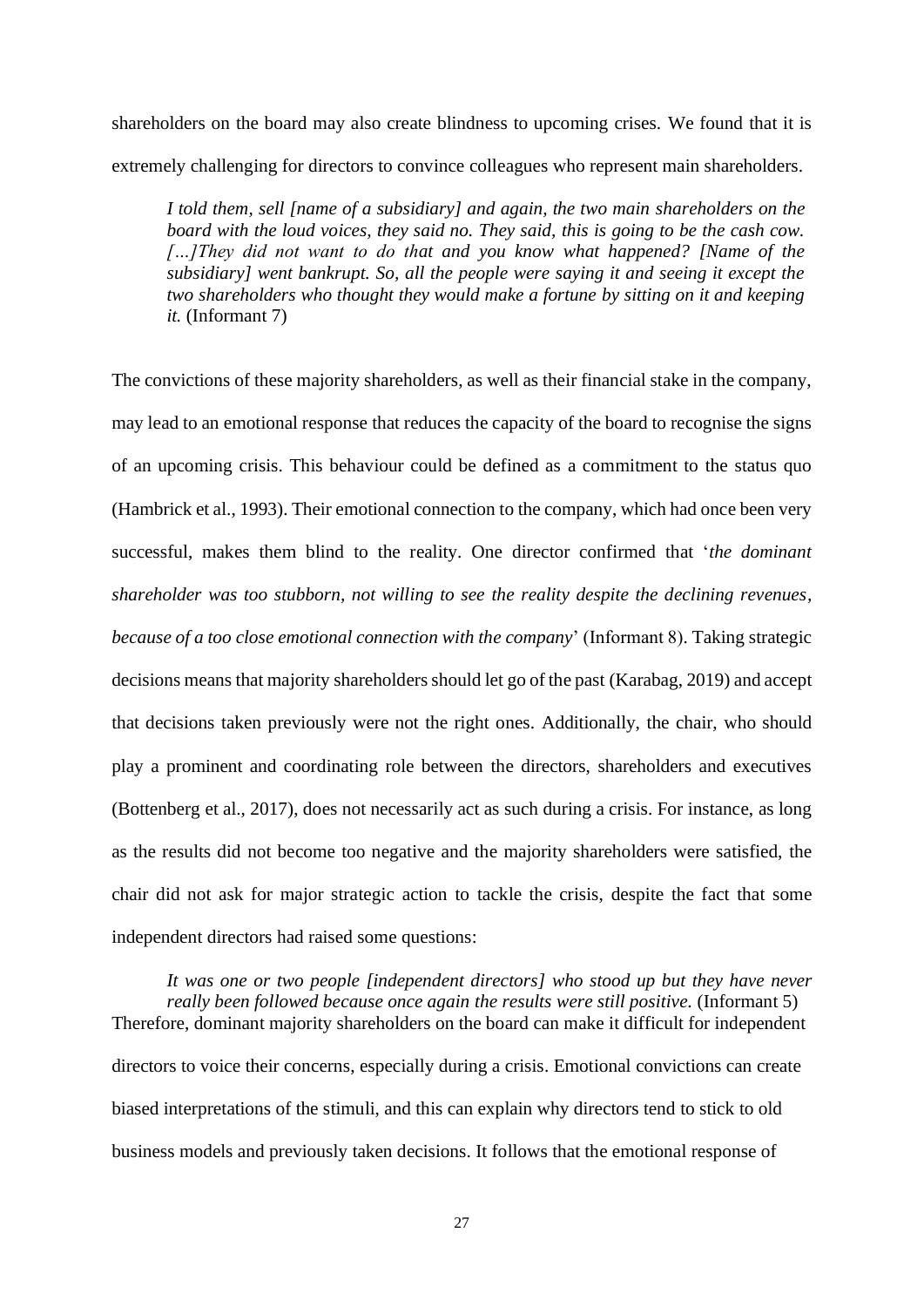shareholders (Raelin & Bondy, 2013) can interfere with the directors' inferences or cognitive structures, resulting in a passive and unresponsive board.

*Lack of critical information.* We found evidence that a lack of critical information is another reason for board passivity or a delay in crisis detection. This refers to a paucity of clarity and the accuracy of information shared with directors. One director confirmed that during the crisis, 'the board was never fully informed about what was going on in the company' (Informant 7). With only partial information, it is extremely difficult for independent directors to understand, assess and tackle the seeds of a crisis. We found evidence that information provided to boards was filtered and manipulated by the CEO to disguise problems:

*In 2008, the project starts escalating… in the first stage, the information provided to the board, even the financial statements, was manipulated to hide this. Moreover, the bottom-up information flows were blocked by the CEO. Operational people had to shut up. […] He made the board blind by showing them useless details to prevent them from seeing the real message that was hidden in the information.* (Informant 16)

In order to avoid difficult questions from the board, the CEO manipulated the information that was presented to the independent directors. Executives did not have access to the board to 'blow the whistle', as they were blocked by the CEO. One director clearly summarised the concept of a lack of key information flowing between management and the board: '*As soon as the mission of the CEO is well-specified and the objectives are decided, the contact with us [independent directors] becomes more distant'* (Informant 21). The board does not perceive the environmental uncertainty as threatening and so their response to the crisis is low. As a result, directors draw the wrong conclusions about the crisis (Antonacopoulou & Sheaffer, 2014), which increases uncertainty and decreases the likelihood of crisis detection.

We conducted additional analysis in order to get a more nuanced understanding of the cognitive constraints and why boards often lack proactivity in crisis detection. We investigated whether the cognitive constraints were different depending on the type of crisis (internal versus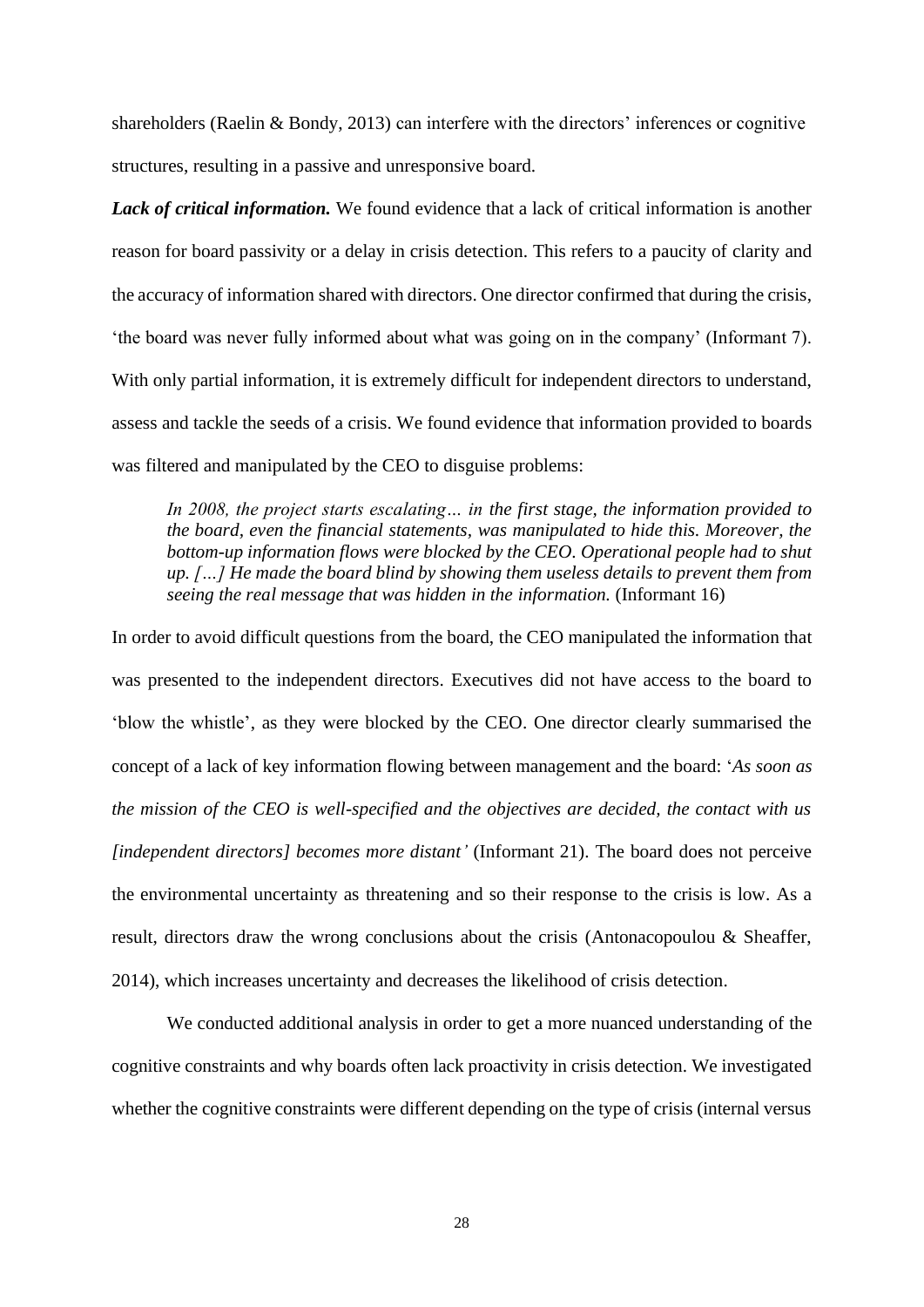external), the outcome of the crisis (success versus failure), and the directors' role (executives versus independents versus chairs).

## **4.4 Internal and external crises and cognitive constraints**

It emerged from our data that overconfidence, emotions and postponing decisions are accentuated in internal crises because, as Benoit (2004) points out, directors tend to adopt the denial strategy.

*We had the first denial approach at the beginning, to stay in our own comfort zone. We focused on the scale of acquiring other firms, opening new branches, but still using the same business model […]. It's typically after a while that they end up realising that this does not work but we were too certain that our business model would have worked out.* (Informant 2)

An internally driven crisis is chiefly caused by the directors themselves; therefore, they initially tend to deny or minimise their faults by being overconfident, emotionally responding, and therefore delaying strategic decisions. Directors typically do not want to admit they have taken the wrong decisions. Based on our data, there is no difference between internally and externally driven crises in terms of the cognitive constraints that inhibit directors from taking action when faced with those events. This is an interesting result because it suggests that, although the extant literature differentiates between internal and external causes of crises (Lorsch & MacIver, 1989), directors tend to experience the same individual, hybrid and collective constraints regardless of the source of the crisis. Therefore, the cognitive barriers that prevent early detection of a crisis remain unchanged.

## **4.5 Successful and unsuccessful companies and cognitive constraints**

Previous research suggests that constraints can generate creative solutions to problems (Medeiros et al., 2014). However, such creative solutions can assist in resolving a crisis only if the constraints are taken into account (Narayanan et al., 2011). We found that directors of successful companies who recognised their cognitive constraints managed to reframe the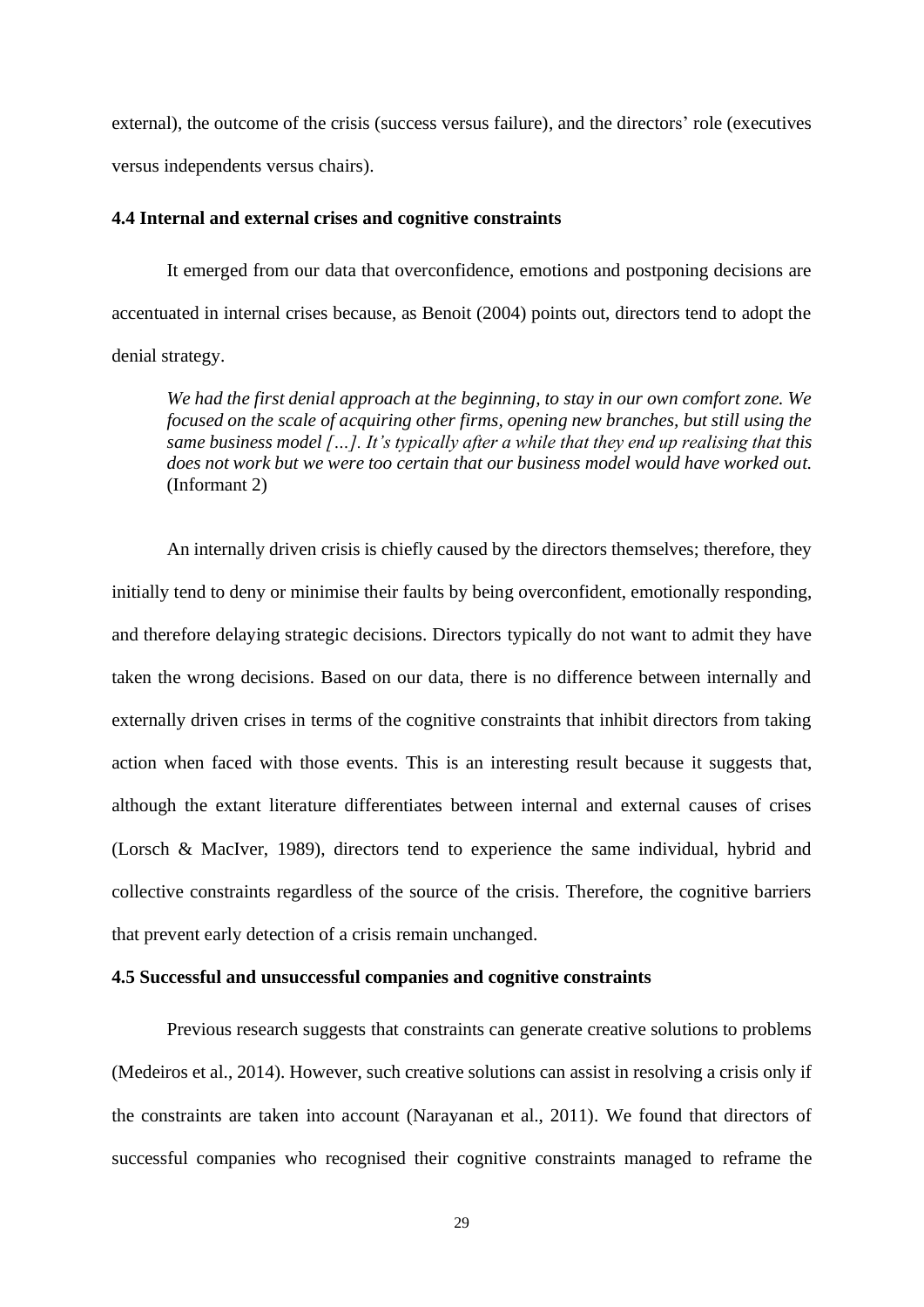problem and find alternative solutions to overcome such barriers and tackle the crisis.

Successful companies establish a crisis committee or change the board composition.

*We did not hire a consultant to make a post mortem analysis of the crisis or to solve it. But there has been a new general manager and a new chair, who helped our company to solve the crisis... there was in fact a strategy review going on.* (Informant 13)

Those successful companies that hired an external consultant also set up a crisis

committee to help the board to overcome their cognitive constraints:

*We appointed an external consultant whose competence was not necessarily industry related. He has more general management experience and crisis management expertise. We set up a committee with the new consultant specifically for the crisis. This committee is made of the chair of the board and another two non-executives. It took three years to restore the company and [name of the consultant] helped us to exit the crisis by re-analysing what has happened and what prevented us from understanding it*. (Informant 24)

The external consultants and new directors appointed had expertise in crisis resolution and tended to remain in the company after the crisis. This suggests that the board felt the need to establish a permanent role, either a directorship or a committee, to act as '*a fire department that goes out when there is something going wrong and can forecast when there is something wrong coming up*' (Informant 1).

## **4.6 Directors' roles and cognitive constraints**

Our data does not show any substantial difference between executives, independent directors and chairs in relation to cognitive constraints. Regardless of the directors' roles, they generally experience the same cognitive constraints in detecting the seeds of a crisis. For instance, we found that independent directors tend to criticise CEOs' overconfidence, and CEOs are likely to condemn the detrimental overconfidence of the chair and/or independent directors. This is an important point because the mainstream research (Finkelstein et al., 2009) notes that mainly CEOs are overconfident. Revealing that the chair and independent directors can also be overconfident means that the focus on overconfidence needs to shift from executives to the entire board.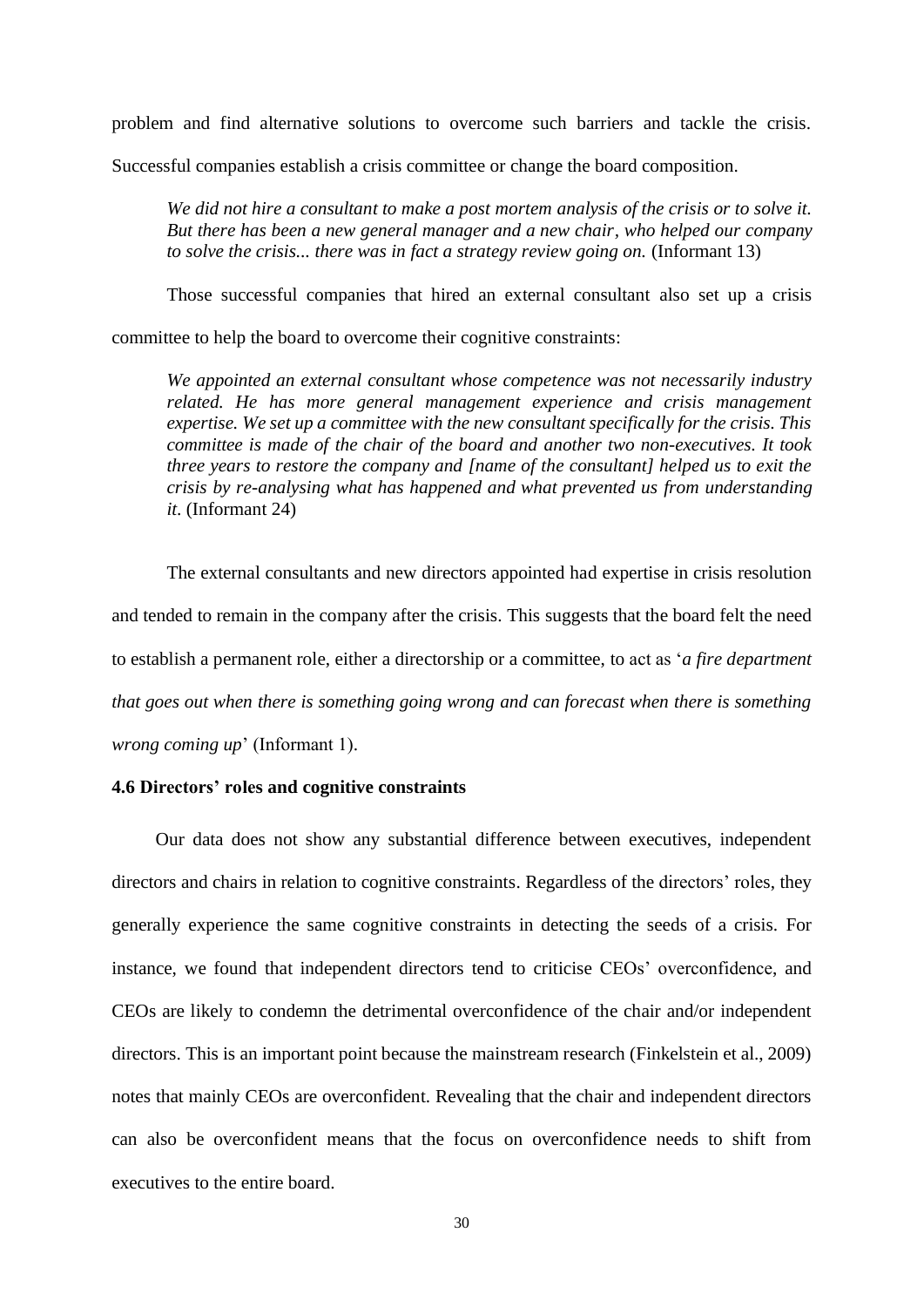On the other hand, our data (Appendix B) shows that independent directors and chairs are more likely to point out, and criticise, emotional behaviour by (especially majority) shareholders. This is in line with Lorsch (1995), who argues that independent directors and chairs must represent all stakeholders' interests in the boardroom. This hybrid constraint, i.e. emotional behaviours, results in a distraction for the non-executives and chairs; they are deflected from dealing with a crisis and instead have an unhealthy focus on the emotional behaviour of the shareholders. This leads to adverse effects on the board's coordination in crisis detection (Hambrick et al., 2015).

Interestingly, we found that executives are most likely to criticise the chair of the board for postponing decisions and independent directors lament delayed decisions from executives. '*The CEO condemned the chair for delaying critical decisions because [name of the chair] deemed crisis discussions to be extravagant or not pertinent to board meetings*' (Informant 24). The chairs and independent directors could not perceive the seeds of the crisis, resulting in its escalation across the organisation. On the other hand, some independent directors lamented that executives postponed some crisis decisions because the latter believed that the situation was under control and that '*the CEO has a plan, and everything will be fixed soon*' (Informant 9). Overall, regardless of the role the directors hold, cognitive constraints may affect the cognitive schemas of all board members and therefore their ability to make sense of the seeds of a crisis.

## **5. Conclusions and Implications**

This research sought to understand why boards lack proactivity in crisis detection. We conducted in-depth semi-structured interviews with CEOs, independent directors and chairs across a range of industries. We identified three main constraints that can hinder directors' cognitive schemas, preventing them from giving meaning to and interpreting environmental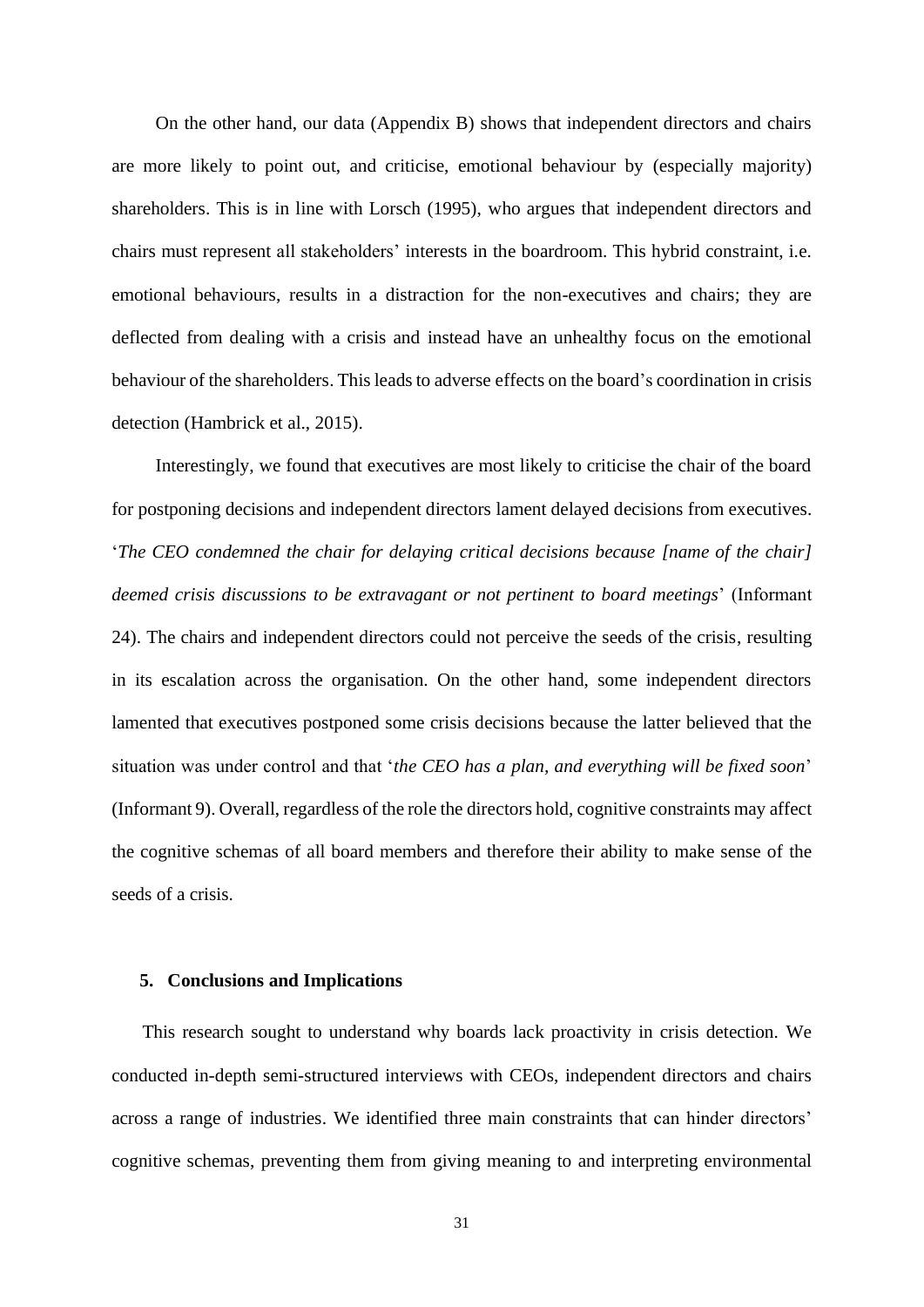stimuli (Combe et al., 2012; Narayanan et al., 2011): individual constraints, collective constraints and other limitations that can be both individual and collective (i.e. hybrid).

This research makes three main contributions. First, we challenge the traditional analysis of board of directors' characteristics during crises. We do so by demonstrating that individual, collective and hybrid constraints act as a curtain between environmental stimuli and the directors' perceptions (Hambrick & Mason, 1984) during an organisational crisis. Therefore, the results of previous research (Conyon et al., 2011; Dowell et al., 2011; van Essen et al., 2013) can be better interpreted when considering that directors tend to be passive during a crisis because of cognitive constraints that may be experienced at the individual and/or collective level. Such barriers create blind spots, which allow crises to escalate and prevent the board from being active in crisis resolution. Directors cannot see the seeds of the upcoming crisis because they do not have the necessary cognitive background to identify and understand the signals. As a consequence, their sensemaking is not enabled as they seek to resolve a crisis. Our results expand on previous research on board characteristics during a crisis because we found that directors' roles (e.g. CEO, chair, independent director) do not influence the types of cognitive constraint they may experience during a crisis. This is fundamental because previous research tends to neglect the fact that directors may criticise their peers rather than themselves. Therefore, overconfidence is not only a constraint affecting CEOs, as per Finkelstein et al. (2019), but also independent directors and chairs. Independent directors and chairs, more than executives, found the emotional behaviour of (majority) shareholders detrimental. Such a hybrid constraint leads to a distraction or a blind spot for independent directors and chairs when dealing with a crisis because of their efforts to coordinate the rest of the board and shareholders (Greer & Dannals, 2017).

Second, most previous empirical studies on boards of directors focus on a steady and stable context (Abatecola et al., 2014; Shropshire, 2010; Torchia et al., 2015) or the 2008–2009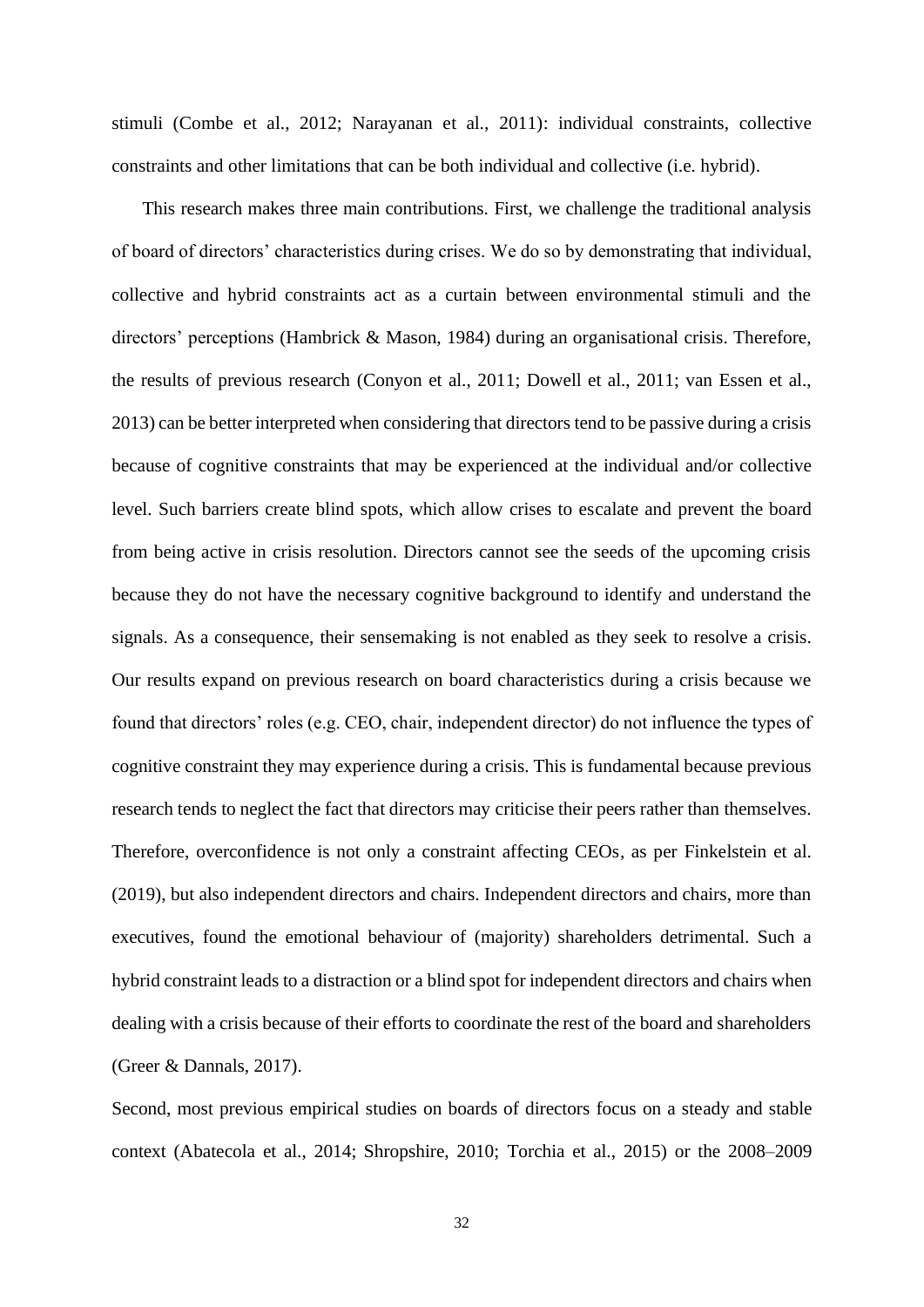financial crisis and its impact on performance (Abatecola et al., 2013), neglecting how the board acts in any crisis and hence in a state of uncertainty (Maitland & Sammartino, 2015). Understanding why boards remain passive and lack proactivity in detecting an organisational crisis is paramount. It allows us to uncover those board characteristics that are not necessarily common during a financial crisis or in non-crisis contexts. Our research contributes to this debate by explaining that it is important to analyse the effects of internal and external crises on the board as well as on organisational performance. Our data suggests that there is not much difference between internal and external causes of a crisis. We found, however, a subtly different pattern for overconfidence, emotions and postponing decisions, which occurs more frequently for internally derived crises. This is due to the denial strategy that directors tend to adopt in this context. The board does not recognise the seeds of the crisis because of the directors' commitment to the status quo (Hambrick et al., 1993). This creates conditions in which the crisis can grow and escalate and be exacerbated by short-termism and a low level of knowledge, as well as cognitive biases.

Third, this study contributes to crisis management literature (Fernández & Mazza, 2014; MacDougall et al., 2016; Sheaffer & Mano-Negrin, 2003). While previous research seeks to understand the lifecycle of a crisis (Barton, 2001; Mitroff, 1996), the corporate decisionmaking process during a crisis (Fernández & Mazza, 2014), and directors' sensemaking and their cognitive schemas (Combe & Carrington, 2015; Mumford et al., 2007), the reasons why a board suffers from passivity were still opaque. Our findings extend crisis management studies by combining it with the literature on strategic cognition (Brown et al., 2019; Finkelstein et al., 2009; Samdanis & Lee, 2019). As such, our research finds that individual, collective and hybrid cognitive constraints restrict the generation of ideas and solutions. Therefore, directors experience limited vision and a selective perception of the environment, leading to passive behaviour in tackling the crisis. We expand the crisis management literature (Amankwah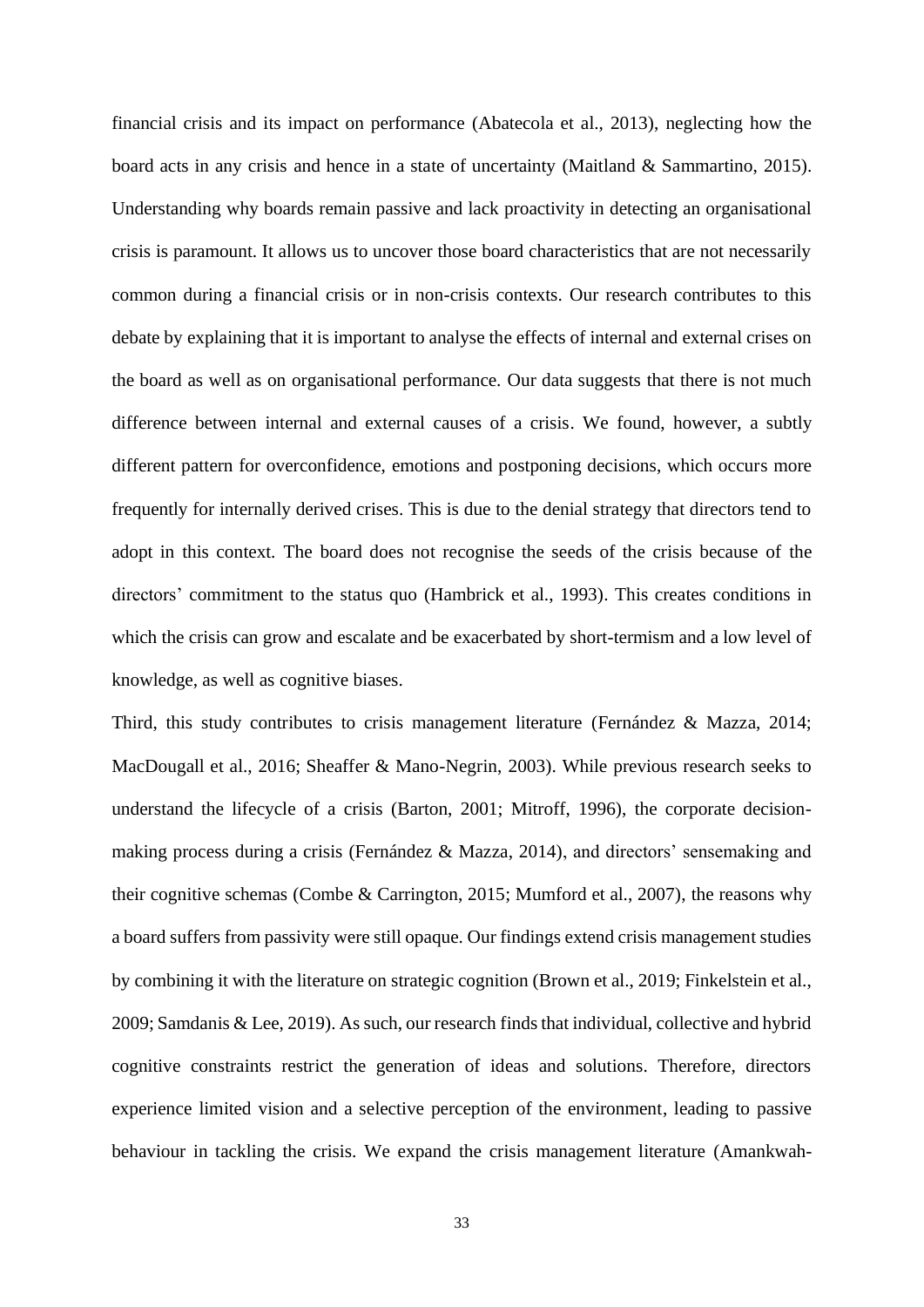Amoah, 2016) by arguing that directors tend to be passive during a crisis because their cognitive structures and processes are not triggered due to the three constraints that can prevent them from actively intervening. As a consequence, their sensemaking to solve a crisis is not enabled. On the other hand, consistent with our theoretical framework, our results indicate that companies that were successful in responding to a crisis hired experts in crisis recognition and resolution. This is pivotal because these experts, either consultants or non-executive directors, become fundamental in helping the board to overcome cognitive constraints by making directors aware of the seeds of a crisis before it escalates across the entire organisation.

This research also has important implications for practice, especially for boards of directors and policymakers. In order to navigate successfully through crises, boards should develop crisis protocols; that is, guidelines on how to detect and deal with crises. The chair should promote training sessions for the board on how to tackle a firm's crisis. We acknowledge that directors sometimes do not have the resources (e.g. time and skills) to implement crisis guidelines. In that case, it would be advisable to collaborate with external institutions (e.g. universities or consulting companies) to help the board to shape a crisis protocol. Directors should also give more attention to behavioural competencies when selecting directors; this could reduce the chances of selecting a director who is too strongly driven by their own ego or personal interests. A solution could be to split the monitoring role from the strategic role, which is in line with the approach of two-tier boards (Merendino & Melville, 2019). Majority shareholders can then be represented on the monitoring board, while independent experts are in the majority on the strategic board.

Policymakers should support directors to survive and learn from crises. Instead of a crisis being viewed as a failure on the part of the board, policymakers should help directors to become more resilient and manage the complexity of a crisis so as to minimise adverse spillovers. Given that crises provide a unique opportunity for directors to show that they add value in the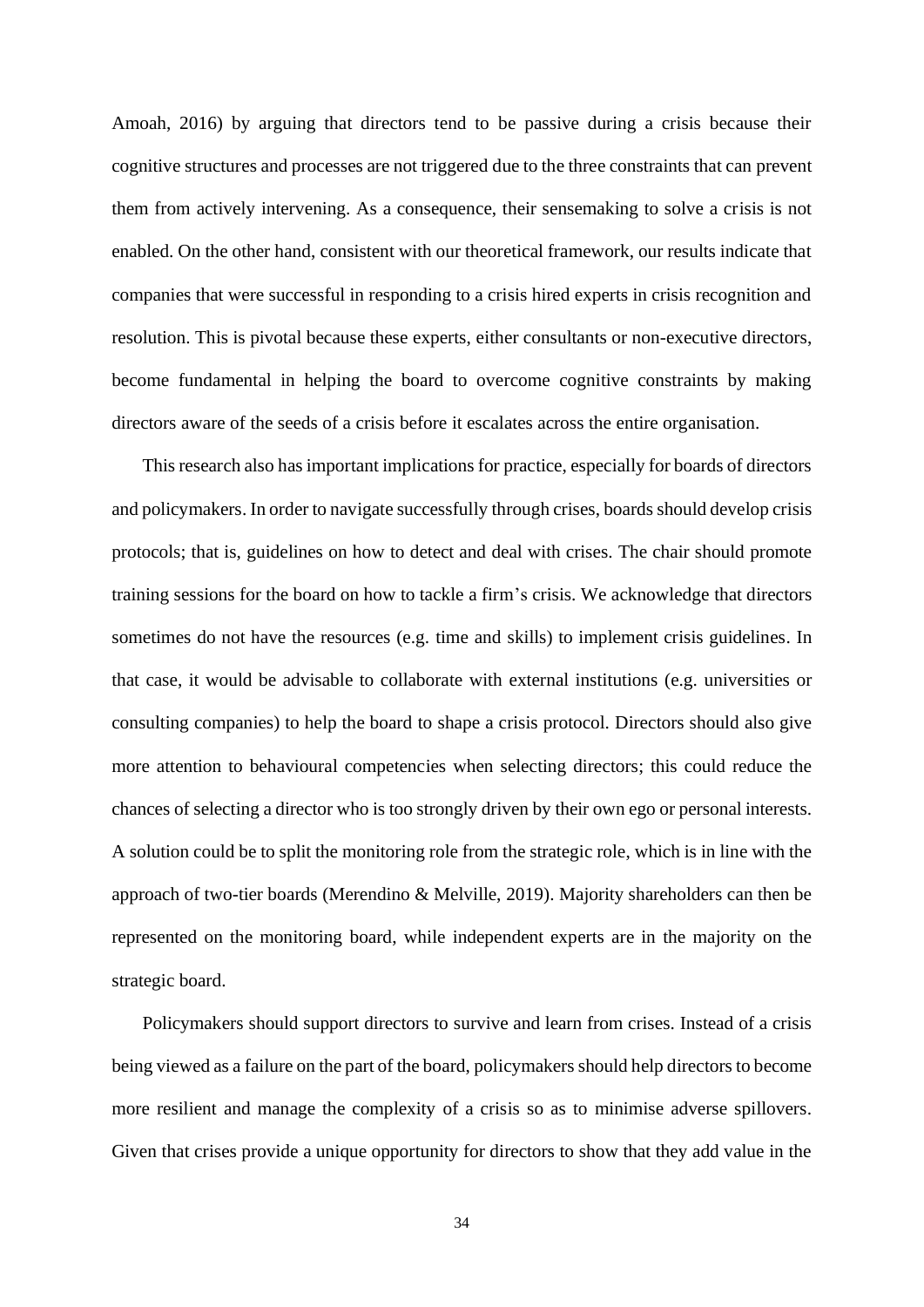boardroom (Dowell et al., 2011), we encourage policymakers to develop clear guidelines for boards of directors on how to prevent and tackle a crisis, as the current corporate governance codes seem to be designed for stable boardrooms.

While our research has some limitations, we note that there are a number of areas that could be examined in future research inquiries. Being a qualitative study, we first recognise that the generalisability of our results (Eisenhardt et al., 2016) is limited and given the nature of the sample (Musteen, 2016), critics might suggest that our results may be organisationspecific. However, our study provides substantive insights revolving around the cognitive dimensions of boards at times of uncertainty. In particular, our findings present a strong and original emphasis concerning the personal characteristics and group dynamics of the board during a crisis. Moreover, the cognitive constraints we elucidate in our findings can be found in many different contexts (Conyon et al., 2011; Samdanis & Lee, 2019). Therefore, and in line with the underpinning consensus of Lincoln and Guba (1985), we claim that most of our findings constitute a substantive contribution to many boards of directors who have experienced a crisis or who may seek to prevent one. In extending our findings and related theoretical frameworks (Kücher & Feldbauer-Durstmüller, 2019; Samdanis & Lee, 2019), future research could further investigate how specific organisational and board characteristics have an impact on the cognitive barriers that we have presented. For instance, future research could endeavour to deepen our understanding of how some board-specific factors, such as power, politics (Gold et al., 2016), and leadership style (Trahms et al., 2013), impact upon cognitive barriers at times of uncertainty.

A second limitation is that this research did not analyse the use of specific crisis management tools (such as risk committees and risk registers), given that our focus was on crisis detection and not on how the crisis was managed once it was detected. Future research could focus in more detail on the board's role in crisis resolution. Some of our informants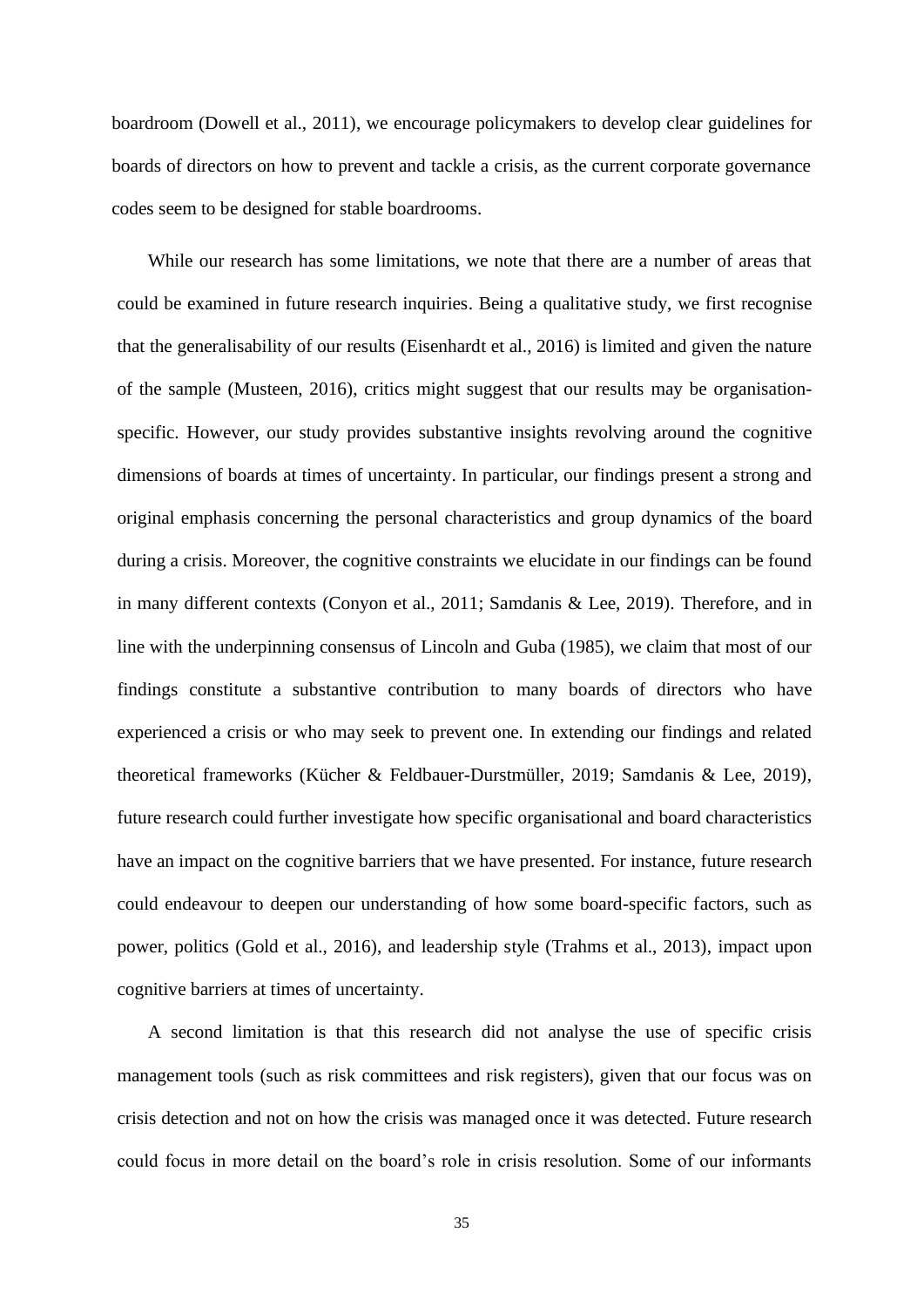briefly discussed this at the end of the interview, suggesting that the role of the board becomes more operational in the phase of crisis resolution. Future research could unpack how directors' cognitive capabilities (Boso et al., 2019) play a role in the resolution of a crisis, as cognitive capabilities are critical success factors that affect how decisions are taken and implemented (Finkelstein et al., 2009).

While our research reveals novel insights into cognitive constraints by retrospectively interviewing single informants at one specific moment in time (cross-sectional), future research could adopt a longitudinal approach, whereby the board's behaviour is observed over a longer period of time (van Essen et al., 2013). This is especially interesting for crises that build up over time. In-depth case studies, including board observations and interviews with multiple informants within the same company to analyse *in vivo* cognitive dynamics at board level, might be more appropriate. Future research could also focus on directors who are in the midst of a crisis by collecting data through questionnaires as opposed to interviews *ex post facto*; by doing so, biases from retrospectively recalling the crisis could be minimised.

Finally, another limitation of this study lies in the definition of crisis that our inquiry adopts. In line with the widely accepted position noted in the literature (Coombs, 2014; Lukason & Laitinen, 2019), this study defines crisis as a process that builds over a period of time rather than something identifiable as a more sudden event. Additionally, while our research shows that internal and external types of crises are not necessarily sequentially intertwined, directors may experience an internal crisis due to an external time of uncertainty (Lorsch & MacIver, 1989). Future studies could therefore seek to establish how cognitive constraints change if an external crisis leads to an internal one, or if an internal crisis leads to a crisis within other related businesses, such as in the supply chain. Researchers could also deliberately interrogate organisations that have experienced crises as abrupt and sudden events, such as the unforeseeable death of the CEO, a plant explosion, a terrorist attack, or a pandemic,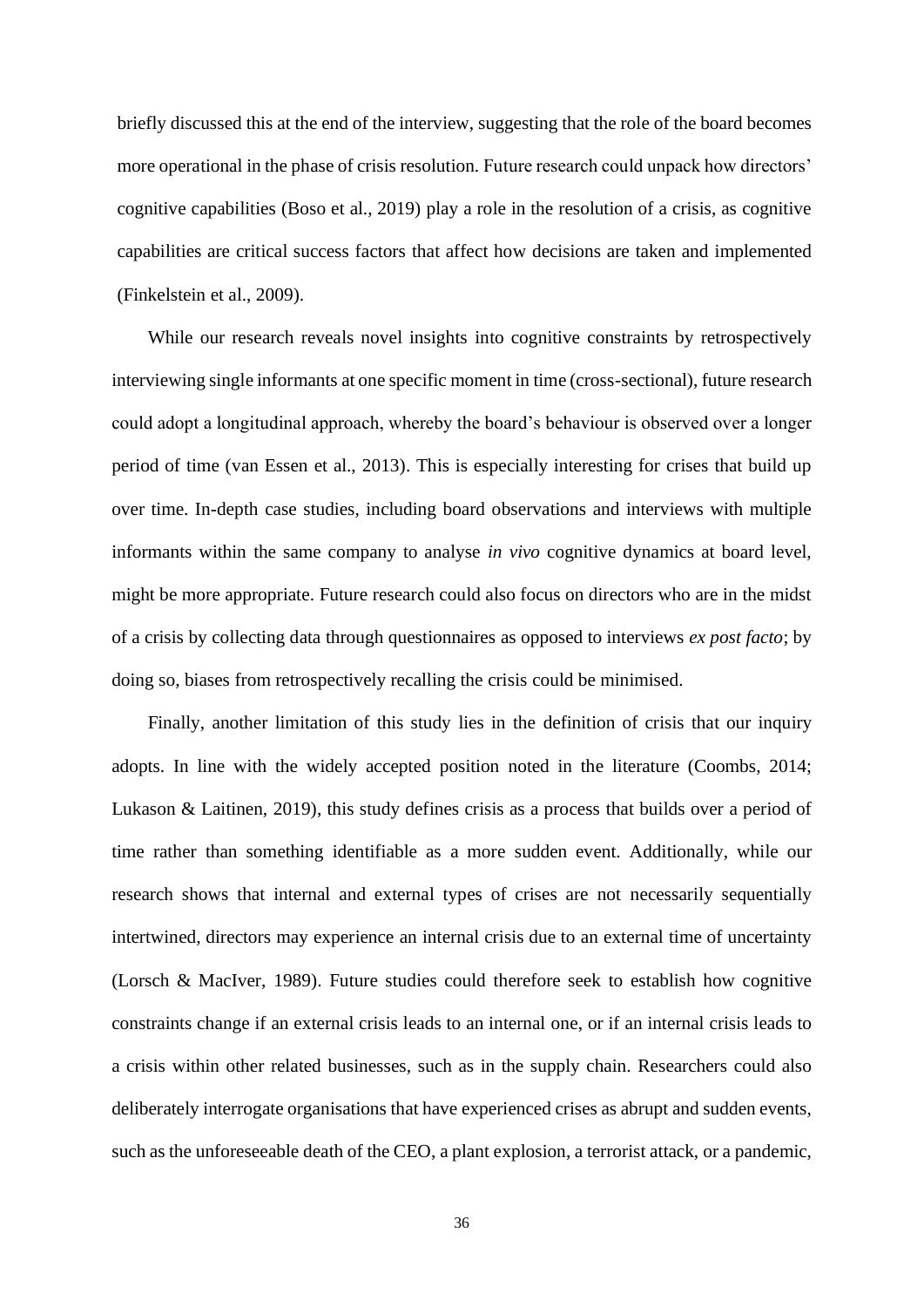and seek to establish whether the same cognitive constraints occur (Samdanis & Lee, 2019).

Indeed, the recent Covid-19 pandemic provides an immediate context in which to pursue such a challenge.

Our findings suggest that directors will inevitably face cognitive constraints that prevent

them from tackling a crisis. However, research could also investigate whether boards weakened

by a combination of the constraints described in this study become increasingly marginalised

and overruled by management (Rindova, 1999), and/or whether boards are more or less likely

to play a very active role in surviving the storm within these circumstances (Mumford et al.,

2017).

#### **References**

- Abatecola, G, Farina, V., & Gordini, N. (2013). Boards of Directors in Troubled Waters! Enhancing the Survival Chances of Distressed Firms. In A. Carretta & M. G. (Eds.), *Financial Systems in Troubled Waters. Information, Strategies, and Governance to Enhance Performance in Risky Times* (pp. 9–18). London: Routledge. https://doi.org/10.4324/9780203100790
- Abatecola, G., Farina, V., & Gordini, N. (2014). Board effectiveness in corporate crises: lessons from the evolving empirical research. *Corporate Governance: The International Journal of Business in Society*, *14*(4), 531–542. http://doi.org/10.1108/CG-03-2013-0030

Ahrens, T., Filatotchev, I., & Thomsen, S. (2011). The research frontier in corporate governance. *Journal of Management and Governance*, *15*(3), 311–325[. http://doi.org/10.1007/s10997-009-9115-8](http://doi.org/10.1007/s10997-009-9115-8)

- Amankwah-Amoah, J. (2016). An integrative process model of organisational failure. *Journal of Business Research*, *69*(9), 3388–3397. https://doi.org/10.1016/j.jbusres.2016.02.005
- Almondoz, J., & Tilcsik, A. (2016). When Experts Become Liabilities: Domain Experts on Boards and Organizational Failure. *Academy of Management Journal*, *59*(4), 1124–1149[. http://doi.org/10.5465/amj.2013.1211](http://doi.org/10.5465/amj.2013.1211)
- Antes, A. L., & Mumford, M. D. (2012). Strategies for leader cognition: Viewing the glass "half full" and "half empty." *Leadership Quarterly*, *23*(3), 425–442. https://doi.org/10.1016/j.leaqua.2011.10.001
- Antonacopoulou, E. P., & Sheaffer, Z. (2014). Learning in crisis: Rethinking the relationship between organizational learning and crisis management. *Journal of Management Inquiry*, *23*(1), 5–21[. http://doi.org/10.1177/1056492612472730](http://doi.org/10.1177/1056492612472730)
- Bakker, R. M., & Shepherd, D. (2016). Pull the plug or take the plunge: Multiple opportunities and the speed of venturing decisions in the Australian mining industry. *Academy of Management Journal*, *60*, 130– 155.
- Barr, P. S. (1998). Adapting to Unfamiliar Environmental Events: A look at the Evolution of Interpretation and its Role in Strategic Change. *Organization Science*, *9*(6), 644–669. http://doi.org/10.1287/orsc.9.6.644
- Barton, L. (2001). *Crisis in organizations II* (2nd ed.). Cincinnati, OH: College Divisions South-Western.
- Bless, H., & Fiedler, K. (2004). *Social Cognition: How individuals construct Social Reality.* New York: Taylor & Francis.
- Booth, S. (2015). *Crisis Management Strategy.* New York: Routledge
- Boivie, S., K., Bednar, M., Aguilera, R. V., & Andrus, J. L. (2017). Are Boards Designed to Fail? The Implausibility of Effective Board Monitoring. *The Academy of Management Annals*, *10*(1), 319-407. <http://doi.org/10.1080/19416520.2016.1120957>
- Boso, N., Adeleye, I., Donbesuur, F., & Gyensare, M. (2019). Do entrepreneurs always benefit from business failure experience? *Journal of Business Research*, *98*, 370–379. https://doi.org/10.1016/j.jbusres.2018.01.063
- Bottenberg, K., Tuschke, A., & Flickinger, M. (2017). Corporate Governance Between Shareholder and Stakeholder Orientation: Lessons from Germany. *Journal of Management Inquiry*, *26*(2), 165-180. http://doi.org/10.1177/1056492616672942
- Brown, J. A., Buchholtz, A., Butts, M. M., & Ward, A. J. (2019). Board Socio-Cognitive Decision-Making and Task Performance Under Heightened Expectations of Accountability. *Business & Society*, *58*(3), 574-611. http://doi.org/10.1177/0007650316675597
- Bundy, J., Pfarrer, M. D., Short, C. E., & Coombs, W. T. (2017). Crises and Crisis Management: Integration, Interpretation, and Research Development. *Journal of Management, 43*(6), 1661-1692. http://doi.org/10.1177/0149206316680030
- Burke, T. J., & Segrin, C. (2014). Bonded or stuck? Effects of personal and constraint commitment on loneliness and stress. *Personality and Individual Differences*, *64*, 101–106. http://doi.org/10.1016/j.paid.2014.02.027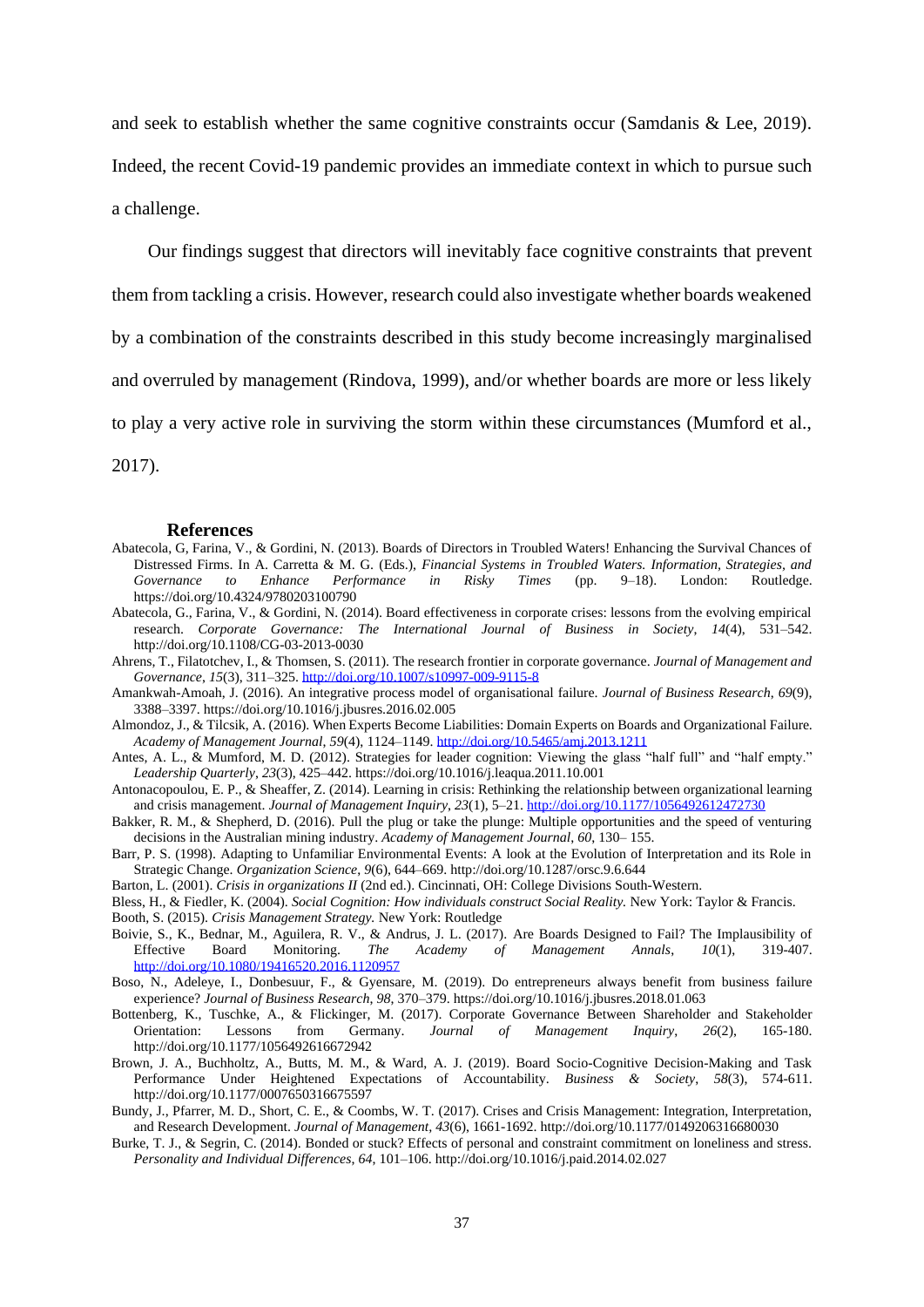- Campbell, J. L., Quincy, C., Osserman, J., & Pedersen, O. K. (2013). Coding In-depth Semistructured Interviews: Problems of Unitization and Intercoder Reliability and Agreement. *Sociological Methods & Research*, *42*(3), 294–320. http://doi.org/10.1177/0049124113500475
- Carmeli, A., & Schaubroeck, J. (2008). Organisational Crisis-Preparedness: The Importance of Learning from Failures. *Long Range Planning*, *41*, 177–196. http://doi.org/10.1016/j.lrp.2008.01.001
- Claeys, A-S., & Cauberghe, V. (2014). What makes crisis response strategies work? The impcat of crisis envolvement and message framing. *Journal of Business Research, 67*(2), 182-189.
- Chatterjee, S., & Harrison, J. S. (2001). Corporate Governance. In Hitt, M. A., Freeman, R. E., & Harrison, J. S. (Eds.), *The Blackwell Handbook of Strategic Management* (pp. 543–564). Oxford, UK: Blackwell Publishing Ltd. https://doi.org/10.1111/b.9780631218616.2006.00020.x
- Chermack, T. J. (2003). Mental Models in Decision Making and Implications for Human Resource Development. *Advances in Developing Human Resources*, *5*(4), 408–422. https://doi.org/10.1177/1523422303257373
- Combe, I. A., & Carrington, D. J. (2015). Leaders' sensemaking under crises: Emerging cognitive consensus over time within management teams. *Leadership Quarterly*, *26*(3), 307–322[. http://doi.org/10.1016/j.leaqua.2015.02.002](http://doi.org/10.1016/j.leaqua.2015.02.002)
- Combe, I. A., Rudd, J. M., Leeflang, P. S., & Greenley, G. E. (2012). Antecedents to strategic flexibility: Management cognition, firm resources and strategic options. *European Journal of Marketing*, *46*(10), 1320–1339. <http://doi.org/10.1108/03090561211248053>
- Conyon, M., Judge, W. Q., & Useem, M. (2011). Corporate Governance and the 2008–09 Financial Crisis. *Corporate Governance: An International Review*, *19*(5), 399–404. https://doi.org/10.1111/j.1467-8683.2011.00879.x
- Coombs, W. T. (2014). A Need for More Crisis Management Knowledge. In W. T. Coombs (Ed.), *Ongoing Crisis Communication* (pp. 1–16). Thousand Oaks, CA: SAGE Publications.
- Creswell, J. W. (2013). *Qualitative inquiry & research design: choosing among five approaches*. Los Angeles: SAGE.
- Cyert, R. M., & March, J. G. (1963). *A Behavioral Theory of the Firm*. Englewood Cliffs, NJ: Prentice-Hall.
- Daily, C., & Dalton, D. (1998). The role of governance in corporate decline: A review and research agenda. *Advances in applied business strategy, 5,* 239-260.
- De Vlaminck, N., & Sarens, G. (2015). The relationship between audit committee characteristics and financial statement quality: evidence from Belgium. *Journal of Management and Governance*, *19*(1), 145–166. <https://doi.org/10.1007/s10997-013-9282-5>
- Deloitte (n.a.) *Board of directors. Fulfilling the company's mission statement*. Available at <https://www2.deloitte.com/be/en/pages/risk/articles/board-of-directors.html>
- Denzin, N., & Lincoln, Y. (2011). *Handbook of qualitative research* (4th ed.). Thousand Oaks, CA: Sage.
- Dowell, G. W. S., Shackell, M. B., & Stuart, N. V. (2011). Boards, CEOs, and surviving a financial crisis: Evidence from the internet shakeout. *Strategic Management Journal*, *32*(10), 1025–1045[. http://doi.org/10.1002/smj.923](http://doi.org/10.1002/smj.923)
- Dun & Bradstreet (2019). *Global Bankruptcy Report 2019 https://www.dnb.co.uk/content/dam/english/economic-andindustry-insight/DNB\_Global\_Bankruptcy\_Report\_2019.pdf*
- Eisenhardt, K. M., Graebner, M. E., & Sonenshein, S. (2016). Grand Challenges and Inductive Methods: Rigor Without Rigor Mortis. *Academy of Management Journal*, *59*(4), 1113–1123. http://doi.org/10.1007/978-3-642-41089-5
- Erkens, D. H., Hung, M., & Matos, P. (2012). Corporate governance in the 2007-2008 financial crisis: Evidence from financial institutions worldwide. *Journal of Corporate Finance*, *18*(2), 389–411. http://doi.org/10.1016/j.jcorpfin.2012.01.005
- Fernández, A. L., & Mazza, C. (2014). *Boards Under Crisis*. London: Palgrave Macmillan UK.
- Fink, S. L. (1986). *Crisis Management: Planning for the Inevitable*. New York, NY: AMACOM.
- Finkelstein, S., Hambrick, D. C., & Cannella, A. A. (2009). *Strategic leadership: Theory and research on executives, top management teams, and boards*. New York, NY: Oxford University Press.
- Flin, R. (1996). *Sitting in the hot seat: Leaders and teams for critical incident management*. Chichester, UK: Wiley.
- Forbes, D. P., & Milliken, F. J. (1999). Cognition and Corporate Governance: Understanding Boards of Directors as Strategic Decision-Making Groups. *Academy of Management Review*, *24*(3), 489–505. http://doi.org/10.5465/AMR.1999.2202133
- Frigo, M. L. (2009). Strategic Risk Management: The New Core Competency. *Harvard Business Review*, (February), 7–10. Gibbs, G. R. (2007). *Thematic coding and categorizing. Analazing Qualitative Data*. London: Sage.
- http://doi.org/10.4135/9781849208574
- Gioia, D. A., Corley, K. G., & Hamilton, A. L. (2012). Seeking Qualitative Rigor in Inductive Research: Notes on the Gioia Methodology. *Organizational Research Methods*, *16*(1), 15–31[. http://doi.org/10.1177/1094428112452151](http://doi.org/10.1177/1094428112452151)
- Gioia, D. A, Price, K. N., Hamilton, A. L., & Thomas, J. B. (2010). Forging an Identity: An Insider-outsider Study of Processes Involved in the Formation of Organizational Identity. *Administrative Science Quarterly*, *55*(1), 1–46. https://doi.org/10.2189/asqu.2010.55.1.1
- Gold, J., Thorpe, R., & Mumford, A. (2016). *Handbook of Leadership and Management Development*. London: Routledge.
- Graebner, M. E., Martin, J. a., & Roundy, P. T. (2012). Qualitative data: Cooking without a recipe. *Strategic Organization*, *10*(3), 276–284. http://doi.org/10.1177/1476127012452821
- Guiette, A., & Vandenbempt, K. (2013). Exploring team mental model dynamics during strategic change implementation in professional service organizations: A sensemaking perspective. *European Management Journal*, *31*(6), 728–744. http://doi.org/10.1016/j.emj.2013.07.002
- Haleblian, J., & Rajagopalan, N. (2006). A cognitive model of CEO dismissal: Understanding the influence of board perceptions, attributions and efficacy beliefs. *Journal of Management Studies*, *43*(5), 1009–1026. http://doi.org/10.1111/j.1467-6486.2006.00627.x
- Hambrick, D. C., & Mason, P. A. (1984). Upper Echelons: The Organization as a Reflection of Its Top Management. *The Academy of Management Review*, *9*(2), 193–206.
- Hambrick, D. C., Humphrey, S. E., & Gupta, A. (2015). Structural interdependence within top management teams: A key moderator of upper echelons predictions. *Strategic Management Journal*, *36*(3), 449–461. http://doi.org/10.1002/smj.2230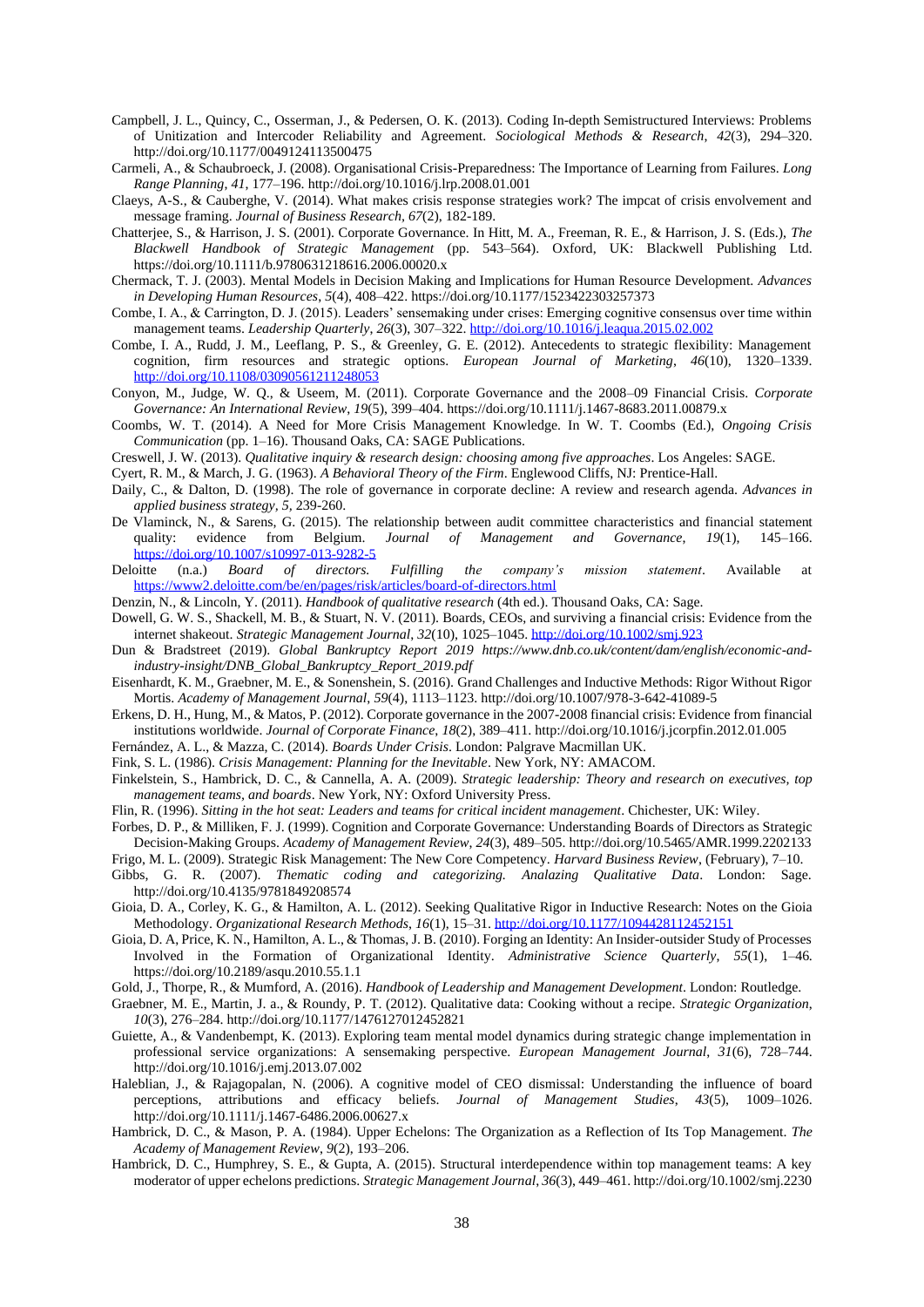Hambrick, D. C., Geletkanycz, M. A., & Fredrickson, J. W. (1993). Top executive commitment to the status-quo: Some tests of its determinants. *Strategic Management Journal*, *14*(6), 401–418. http://doi.org/10.1002/smj.4250140602

Herman, C. F. (1963). Some Consequences of Crisis Which Limit the Viability of Organizations. *Administrative Science Quarterly*, *8*(1), 61–82.

Hillman, A. J., Nicholson, G., & Shropshire, C. (2008). Directors' multiple role identities, identification and board monitoring and resource provision. *Organization Science*, *19*(3), 441–456.<http://doi.org/10.5465/AMBPP.2006.22896785>

Hodgkinson, G. P. (1997). Cognitive inertia in a turbulent market: The case of UK residential estate agents. *Journal of Management Studies*, *34*(6), 921–945.<https://doi.org/10.1111/1467-6486.00078>

Hodgkinson, G. P[., & Sparrow, P. R.](http://www.research.lancs.ac.uk/portal/en/people/paul-sparrow(73bad3d7-5de6-4eb4-915c-2e5d58f4a5b7).html) (2002). *[The Competent Organization: A Psychological Analysis of the Strategic](http://www.research.lancs.ac.uk/portal/en/publications/the-competent-organization-a-psychological-analysis-of-the-strategic-management-process(db2d57bb-da25-4645-b789-6cf7200fecec).html)  [Management Process](http://www.research.lancs.ac.uk/portal/en/publications/the-competent-organization-a-psychological-analysis-of-the-strategic-management-process(db2d57bb-da25-4645-b789-6cf7200fecec).html)*. Maidenhead: Open University Press.

Hodson, R. (1999). *Analyzing Documentary Accounts*. Thousand Oaks, CA: Sage

James, E. H., & Wooten, L. P. (2005). Leadership as (Un)usual: How to display competence in times of crisis. *Organizational Dynamics*, *34*(2), 141–152[. https://doi.org/10.1016/j.orgdyn.2005.03.005](https://doi.org/10.1016/j.orgdyn.2005.03.005)

Janis, I. (1972). *Victims of groupthink; a psychological study of foreign-policy decisions and fiascoes*. Boston, Houghton Mifflin Company.

Karabag, S. F. (2019). Factors impacting firm failure and technological development: A study of three emerging-economy firms. *Journal of Business Research*, *98*, 462–474. https://doi.org/10.1016/j.jbusres.2018.03.008

Kash, T. J., & Darling, J. R. (1998). Crisis management: prevention, diagnosis and intervention. *Leadership & Organization Development Journal*, *19*(4), 179–186.

Krippendorff, K. (2004). *Content analysis*. Thousand Oaks, CA: SAGE.

- Kücher, A., & Feldbauer-Durstmüller, B. (2019). Organizational failure and decline  $-$  A bibliometric study of the scientific frontend. *Journal of Business Research*, *98*(May 2018), 503–516. https://doi.org/10.1016/j.jbusres.2018.05.017
- Lamont, M., & Molnár, V. (2002). The Study of Boundaries in the Social Sciences. *Annual Review of Sociology*, *28*(1), 167– 195. http://doi.org/10.1146/annurev.soc.28.110601.141107
- Leblanc, R. (2016). *The Handbook of Board Governance*. *Corporate Governance*. Hoboken, New Jersey, USA: Wiley.
- Levrau A. (2017). *Belgium: Male/Female United in the Boardroom*. In: Seierstad C., Gabaldon P., Mensi-Klarbach H. (Eds.), Gender Diversity in the Boardroom. Cham: Palgrave Macmillan
- Lincoln S., Y., & Guba G, E. (1985). *Naturalistic Inquiry*. Beverly Hills, CA: Sage.
- Lorsch, J. W. (1995). *Empowering the Board*. Harvard Business Review, *73*(1), 107-111.
- Lorsch, J. W., & MacIver, E. (1989). *Pawns or Potatoes. The Reality of America's Corporate Boards*. Harvard: Harvard Business Review.
- Lukason, O., & Laitinen, E. K. (2019). Firm failure processes and components of failure risk: An analysis of European bankrupt firms. *Journal of Business Research*, *98*, 380–390. https://doi.org/10.1016/j.jbusres.2018.06.025
- MacDougall, A., Ritchie, L., Yalden, R., & Bradley, N. (2016). *The Board's Role in Crisis Management*. Toronto: Osler, Hoskin & Harcourt LLP.
- Maitland, E., & Sammartino, A. (2015). Decision making and uncertainty: The role of heuristics and experience in assessing a politically hazardous environment. *Strategic Management Journal*, *36*(10), 1554–1578[. http://doi.org/10.1002/smj.2297](http://doi.org/10.1002/smj.2297)
- Maitlis, S., & Sonenshein, S. (2010). Sensemaking in crisis and change: Inspiration and insights from weick (1988). *Journal of Management Studies*, *47*(3), 551–580. https://doi.org/10.1111/j.1467-6486.2010.00908.x
- McNulty, T., Florackis, C., & Ormrod, P. (2013). Boards of Directors and Financial Risk during the Credit Crisis. *Corporate Governance: An International Review*, *21*(1), 58–78.<http://doi.org/10.1111/corg.12007>
- Medeiros, K. E., Partlow, P. J., & Mumford, M. D. (2014). Not too much, not too little: The influence of constraints on creative problem solving. *Psychology of Aesthetics, Creativity, and the Arts*, *8*(2), 198–210.<https://doi.org/10.1037/a0036210>
- Merendino, A., Dibb, S., Meadows, M., Quinn, L., Wilson, D., Simkin, L., & Canhoto, A. (2018). Big data, big decisions: The impact of big data on board level decision-making. *Journal of Business Research*, *93*, 67–78. https://doi.org/10.1016/j.jbusres.2018.08.029
- Merendino, A. & Melville R. (2019). The board of directors and firm performance: empirical evidence from listed
- companies, *Corporate Governance*, *19*(3), 508-551[. https://doi.org/10.1108/CG-06-2018-0211](https://doi.org/10.1108/CG-06-2018-0211)

Milliken, F. J. (1987). Three Types of Perceived Uncertainty About the Environment: State, Effect, and Response Uncertainty. *Academy of Management Review*, *12*(1), 133–143.

Mitchell, R. J., Shepherd, D. A., & Sharfman, M. P. (2011). Erratic strategic decisions: when and why managers are inconsistent in strategic decision making. *Strategic Management Journal*, *32*(7), 683–704. http://doi.org/10.1002/smj.905

Mitroff, I. I., Shrivastava, P., & Udwadia, F. E. (1987). Effective Crisis Management. *The Academy of Management Executive*, *1*(4), 283–292.

Mooney, A. C., Holahan, P. J., & Amason, A. C. (2007). Don't take it personally: Exploring cognitive conflict as a mediator of affective conflict. *Journal of Management Studies*, *44*(5), 733–758.<http://doi.org/10.1111/j.1467-6486.2006.00674.x>

- Morrow, J. L., Sirmon, D. G., Hitt, M. A., & Holcomb, T. R. (2007). Creating value in the face of declining performance: Firm strategies and organizational recovery. *Strategic Management Journal*, *28*(3), 271–283. https://doi.org/10.1002/smj.579
- Mumford, M. D., Friedrich, T. L., Caughron, J. J., & Byrne, C. L. (2007). Leader cognition in real-world settings: How do leaders think about crises?. *Leadership Quarterly*, *18*(6), 515–543. http://doi.org/10.1016/j.leaqua.2007.09.002
- Mumford, M. D., Todd, E. M., Higgs, C., & McIntosh, T. (2017). Cognitive skills and leadership performance: The nine critical skills. *Leadership Quarterly*, *28*(1), 24–39[. http://doi.org/10.1016/j.leaqua.2016.10.012](http://doi.org/10.1016/j.leaqua.2016.10.012)
- Muñoz-Izquierdo, N., Segovia-Vargas, M. J., Camacho-Miñano, M.-del-M., & Pascual-Ezama, D. (2019). Explaining the causes of business failure using audit report disclosures. *Journal of Business Research*, *98*, 403–414. https://doi.org/10.1016/j.jbusres.2018.07.024
- Musteen, M. (2016). Behavioral factors in offshoring decisions: A qualitative analysis. *Journal of Business Research*, *69*(9), 3439–3446[. http://doi.org/10.1016/j.jbusres.2016.01.042](http://doi.org/10.1016/j.jbusres.2016.01.042)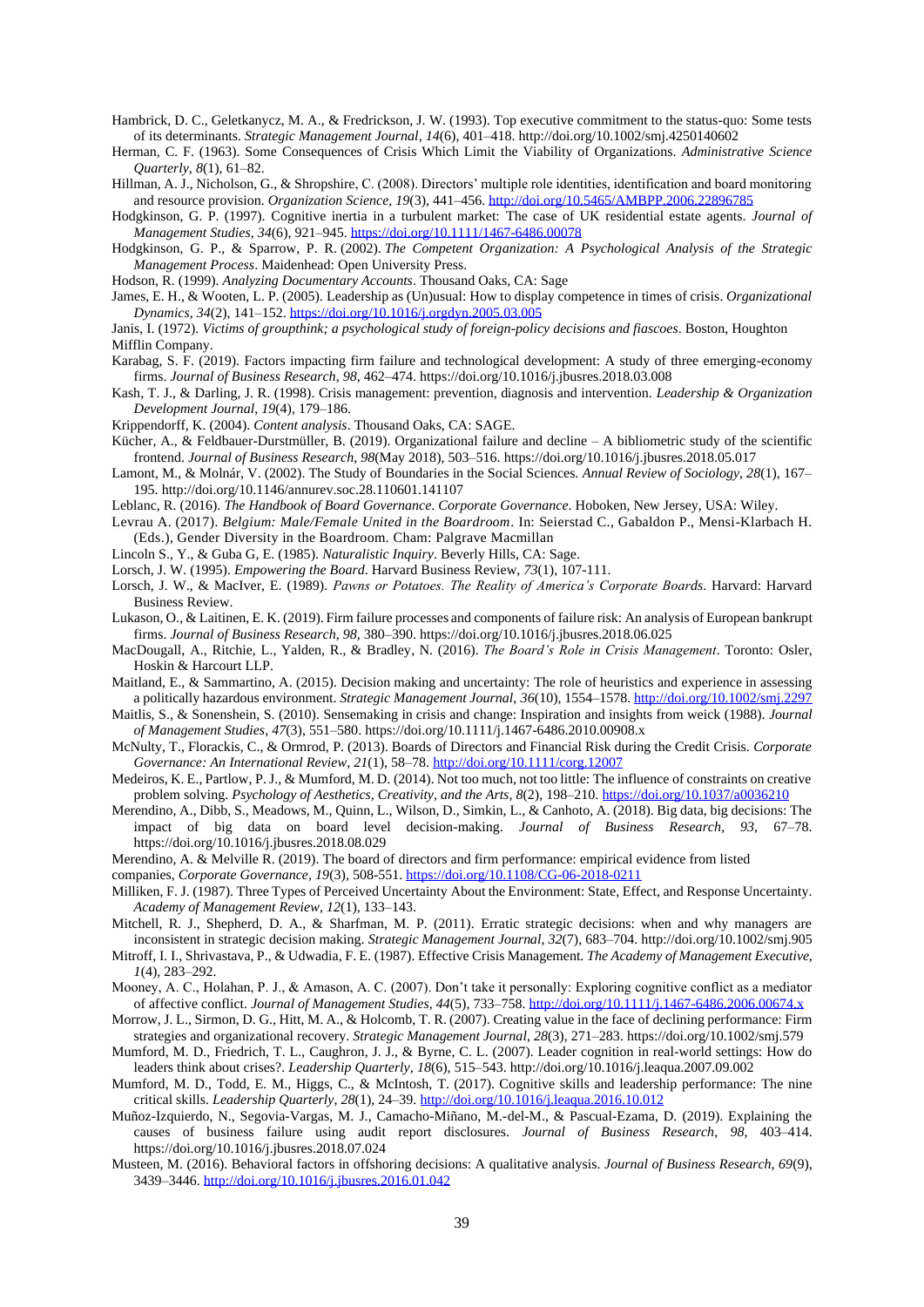Nadler, D. (2004). Building Better Boards. *Harvard Business Review*, *82*(5), 102-111.

Nag, A. (2015). *Strategic Management*. New Delhi, India: Vikas.

- Narayanan, V. K., Zane, L. J., & Kemmerer, B. (2011). The cognitive perspective in strategy: An integrative review. *Journal of Management*, *37*(1), 305–351. http://doi.org/10.1177/0149206310383986
- Park, S. H., Westphal, J. D., & Stern, I. (2011). Set up for a Fall: The Insidious Effects of Flattery and Opinion Conformity toward Corporate Leaders. *Administrative Science Quarterly*, *56*(2), 257–302. http://doi.org/10.1177/0001839211429102
- Pearson, C. M., & Clair, J. A. (1998). Reframing Crisis Management. *Academy of Management Review*, *23*(1), 59–76.
- Platt, H., & Platt, M. (2012). Corporate Board Attributes and Bankruptcy. *Journal of Business Research*, *65*(8), 1139-1143. http://doi.org/10.1016/j.jbusres.2011.08.003
- Pugliese, A., Nicholson, G., & Bezemer, P. J. (2015). An observational analysis of the impact of board dynamics and directors' participation on perceived board effectiveness. *British Journal of Management*, *26*(1), 1–25. http://doi.org/10.1111/1467- 8551.12074
- Quarantelli, E. L. (1988). Disaster Crisis Management: A Summary of Research Findings. *Journal of Management Studies*, *25*(4), 373-385. <https://doi.org/10.1111/j.1467-6486.1988.tb00043.x>
- Raelin, J. D., & Bondy, K. (2013). Putting the good back in good corporate governance: The presence and problems of doublelayered agency theory. *Corporate Governance: An International Review*, *21*(5), 420–435. http://doi.org/10.1111/corg.12038
- Reger, R. K., & Palmer, T. B. (1996). Managerial Categorization of Competitors: Using Old Maps to Navigate New Environments. *Organization Science*, *7*(1), 22–39. http://doi.org/10.1287/orsc.7.1.22
- Rindova, V. P. (1999). What corporate boards have to do with strategy: a cognitive perspective. *Journal of Management Studies*, *36*(7), 953–975.
- Samdanis, M., & Lee, S. H. (2019). Uncertainty, strategic sensemaking and organisational failure in the art market: What went wrong with LVMH's investment in Phillips auctioneers?. *Journal of Business Research*, *98*, 475–488. <https://doi.org/10.1016/j.jbusres.2018.08.030>
- Sayegh, L., Anthony, W. P., & Perrewé, P. L. (2004). Managerial decision-making under crisis: The role of emotion in an intuitive decision process. *Human Resource Management Review*, *14*, 179–199[. http://doi.org/10.1016/j.hrmr.2004.05.002](http://doi.org/10.1016/j.hrmr.2004.05.002)
- Sharfman, M. P., & Dean Jr., J. W. (1991). Dimensions and Constructs: A Response to Dess and Rasheed. *Journal of Management*, *17*(4), 711–715.
- Sheaffer, Z., & Mano-Negrin, R. (2003). Executives' orientations as indicators of crisis management policies and practices. *Journal of Management Studies*, *40*(2), 573–606[. http://doi.org/10.1111/1467-6486.00351](http://doi.org/10.1111/1467-6486.00351)
- Sheng, J., & Lan, H. (2019). Business failure and mass media: An analysis of media exposure in the context of delisting event. *Journal of Business Research*, *97*, 316–323. https://doi.org/10.1016/j.jbusres.2018.01.055
- Shipman, A. S., & Mumford, M. D. (2011). When confidence is detrimental: Influence of overconfidence on leadership effectiveness. *Leadership Quarterly*, *22*(4), 649–665. http://doi.org/10.1016/j.leaqua.2011.05.006
- Shropshire, C. (2010). The role of the Interlocking Director and board receptivity in the diffusion of practice. *Academy of Management Review*, *35*(2), 246–264.
- Shrivastava, P., Mitroff, I. I., Miller, D., & Miclani, A. (1988). Understanding Industrial Crises. *Journal of Management Studies*, *25*(4), 285–303. https://doi.org/10.1111/j.1467-6486.1988.tb00038.x
- Strauss, A. L. (1987). Qualitative analysis for social scientists. *World*, *1*, 319. https://doi.org/10.1017/CBO9780511557842
- Stern, E. K. (2003). *Crisis decision making: A cognitive institutional approach. Swedish National Defence College*. Stockholm: Swedish National Defense College.
- Torchia, M., Calabrò, A., & Morner, M. (2015). Board of Directors' Diversity, Creativity, and Cognitive Conflict. *International Studies of Management & Organization*, *45*(1), 6–24. http://doi.org/10.1080/00208825.2015.1005992
- Trahms, C. A., Ndofor, H. A., & Sirmon, D. G. (2013). Organizational Decline and Turnaround: A Review and Agenda for Future Research. *Journal of Management*, *39*(5), 1277–1307. http://doi.org/10.1177/0149206312471390
- van Essen, M., Engelen, P.-J., & Carney, M. (2013). Does " Good " Corporate Governance Help in a Crisis ? The Impact of Country- and Firm-Level Governance Mechanisms in the European Financial Crisis. *Corporate Governance: An International Review*, *21*(3), 201–224. https://doi.org/10.1111/corg.12010
- Weick, K. E. (1989). Mental models of high reliability systems. *Organization & Environment*, *3*(2), 127–142.
- Weick, K. E. (1995). *Sensemaking in organizations*. Thousand Oaks, CA: Sage.
- Weick, K. E., & Roberts, K. H. (1993). Collective Mind in Organizations: Heedful Interrelating on Flight Decks. *Administrative Science Quarterly*, *38*(3), 357-381[. http://doi.org/10.2307/2393372](http://doi.org/10.2307/2393372)
- Weick, K. E. & Bougon, M. G. (1986). Organizations as cognitive maps: Charting ways to success and failure. In Sims, H. P., & Gioia, D. A. (Eds.), *The thinking organization*. San Francisco: Jossey-Bass, 102-135.
- Weitzel, W., & Jonsson, E. (1989). Decline in Organizations: A Literature Integration and Extension. *Administrative Science Quarterly*, *34*(1), 91–109[. http://doi.org/10.2307/2392987](http://doi.org/10.2307/2392987)
- Williams, T. A., Gruber, D. A., Sutcliffe, K. M., Shepherd, D. A., & Zhao, E. Y. (2017). Organizational Response to Adversity: Fusing Crisis Management and Resilience Research Stream. *Academy of Management Annals*, *11*(2), 733-769. http://doi.org/10.5465/annals.2015.0134
- Withers, M. C., Corley, K. G., & Hillman, A. J. (2012). Stay or Leave: Directors Identities and Voluntary Exit from the Board During Organizational Crisis. *Organization Science*, *23*(3), 835-850.<http://doi.org/10.1287/orsc.1110.0660>
- Wooten, L. P., & James, E. H. (2008). Linking Crisis Management and Leadership Competencies: The Role of Human Resource Development. *Advances in Developing Human Resources*, *10*(3), 352–379. https://doi.org/10.1177/1523422308316450
- Wrona, T., Ladwig, T., & Gunnesch, M. (2013). Socio-cognitive processes in strategy formation A conceptual framework. *European Management Journal*, *31*(6), 697–705. http://doi.org/10.1016/j.emj.2013.07.005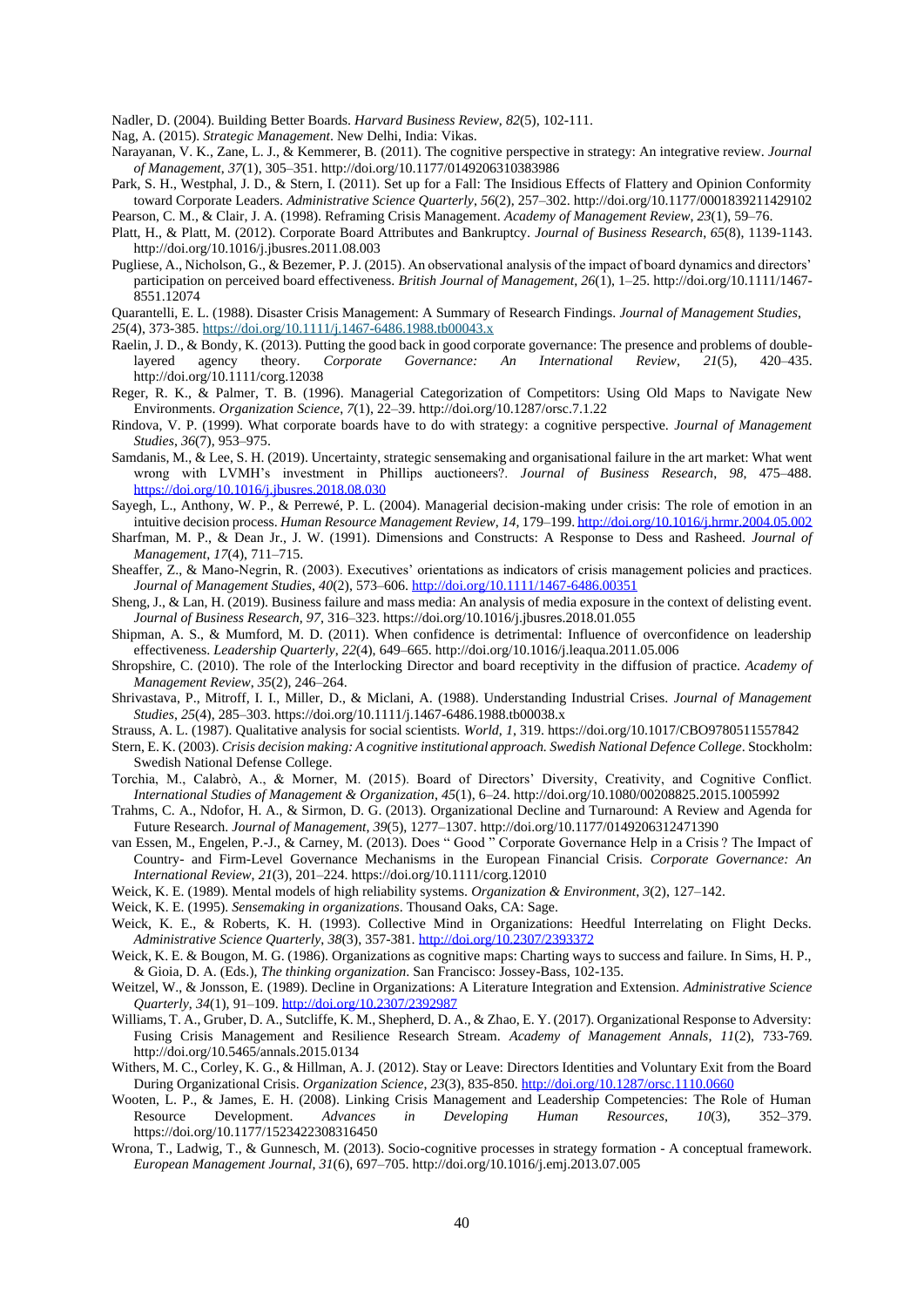# **TABLES**

| Company                                             | <b>Interviewee</b>      | <b>Type of crisis</b>                                                                                                                                                                                                                                        | <b>Outcome</b>                                                                                                                           |
|-----------------------------------------------------|-------------------------|--------------------------------------------------------------------------------------------------------------------------------------------------------------------------------------------------------------------------------------------------------------|------------------------------------------------------------------------------------------------------------------------------------------|
| Informant 1:<br>Book publishing<br>company          | Chair                   | External: fundamental changes in the<br>industry<br>(digitalisation<br>of<br>book<br>publishing) having a negative impact on<br>turnover.                                                                                                                    | The company survived and<br>changed its business model.                                                                                  |
| Informant 2:<br>Hydraulics<br>company               | Chair                   | External:<br>market<br>turbulence<br>and<br>uncertainty.                                                                                                                                                                                                     | The company was ultimately<br>taken over.                                                                                                |
| Informant 3:<br>Bank<br>and<br>insurance<br>company | Independent<br>director | External: the financial crisis of 2008.<br>Internal: the board could not reach an<br>agreement with the executives.                                                                                                                                          | After one and a half years, the<br>bank was back on track and<br>changed its name. Two years<br>later, the bank was profitable<br>again. |
| Informant 4:<br>Steel company                       | <b>CEO</b>              | External: the collapse of the steel market<br>leading to a major restructuring of the<br>steel industry.                                                                                                                                                     | After<br>three<br>the<br>years,<br>restructuring was completed<br>the company became<br>and<br>profitable again.                         |
| Informant 5:<br>Construction<br>company             | Chair                   | Internal: the main shareholders were on<br>the board; the CEO and some directors<br>did not agree with the company's new<br>strategy.                                                                                                                        | The crisis is in the last stage,<br>i.e. learning and reflecting.                                                                        |
| Informant 6:<br>Consulting firm                     | Independent<br>director | Internal: for several years, there was a<br>conflict<br>between<br>the<br>three<br>major<br>shareholders<br>and<br>between<br>the<br>shareholders and the CEO.                                                                                               | The crisis is in the last stage,<br>i.e. learning and reflecting.                                                                        |
| Informant 7:<br>Photo finishing<br>company          | Independent<br>director | Internal: CEO megalomania as well as an<br>excessive misuse of company resources.<br>External: disruptive changes in the<br>industry making their business model<br>obsolete.                                                                                | After ten years, the company<br>paid back all its loans and<br>became profitable thanks to a<br>new business model.                      |
| Informant 8:<br>Luxury<br>goods<br>production       | <b>CEO</b>              | Internal: conflicts between management<br>and the dominant shareholder about the<br>change of the business model.<br>External: digitalisation of the marketing<br>and sales channels in the industry<br>creating the need to change their business<br>model. | The crisis was resolved, a new<br>model<br>business<br>was<br>implemented, and the company<br>became profitable again.                   |
| Informant 9:<br>Bank<br>and<br>insurance<br>company | Independent<br>director | External: the financial crisis.<br>Internal: directors were unable to reach<br>an agreement.                                                                                                                                                                 | The<br>bank collapsed,<br>was<br>rescued by the government,<br>and was immediately taken<br>over by another bank.                        |
| Informant 10:<br><b>Utilities</b><br>company        | <b>CEO</b>              | External: the decline of the gas and<br>electricity market, as well as regulatory<br>pressure to keep prices low.                                                                                                                                            | The company survived the<br>crisis and became successful.                                                                                |
| Informant 11:<br>Supermarket<br>chain               | <b>CEO</b>              | Internal: an extremely large acquisition<br>financed<br>with<br>of<br>a lot<br>debt.<br>External: a competitor announced an<br>accounting scandal that also impacted<br>the stock price of this company.                                                     | The<br>eventually<br>company<br>tackled the crisis and continued<br>with their existing business<br>model.                               |
| Informant 12:<br>Supermarket<br>chain               | <b>CEO</b>              | External: due to the financial crisis,<br>customers spent less in supermarkets,<br>which had an important impact on the<br>revenues of one of their largest<br>subsidiaries.<br>Internal: the CEO of the subsidiary was                                      | The CEO was replaced.                                                                                                                    |

Table 1: Background information of cases and interviewees

not able to take the necessary measures.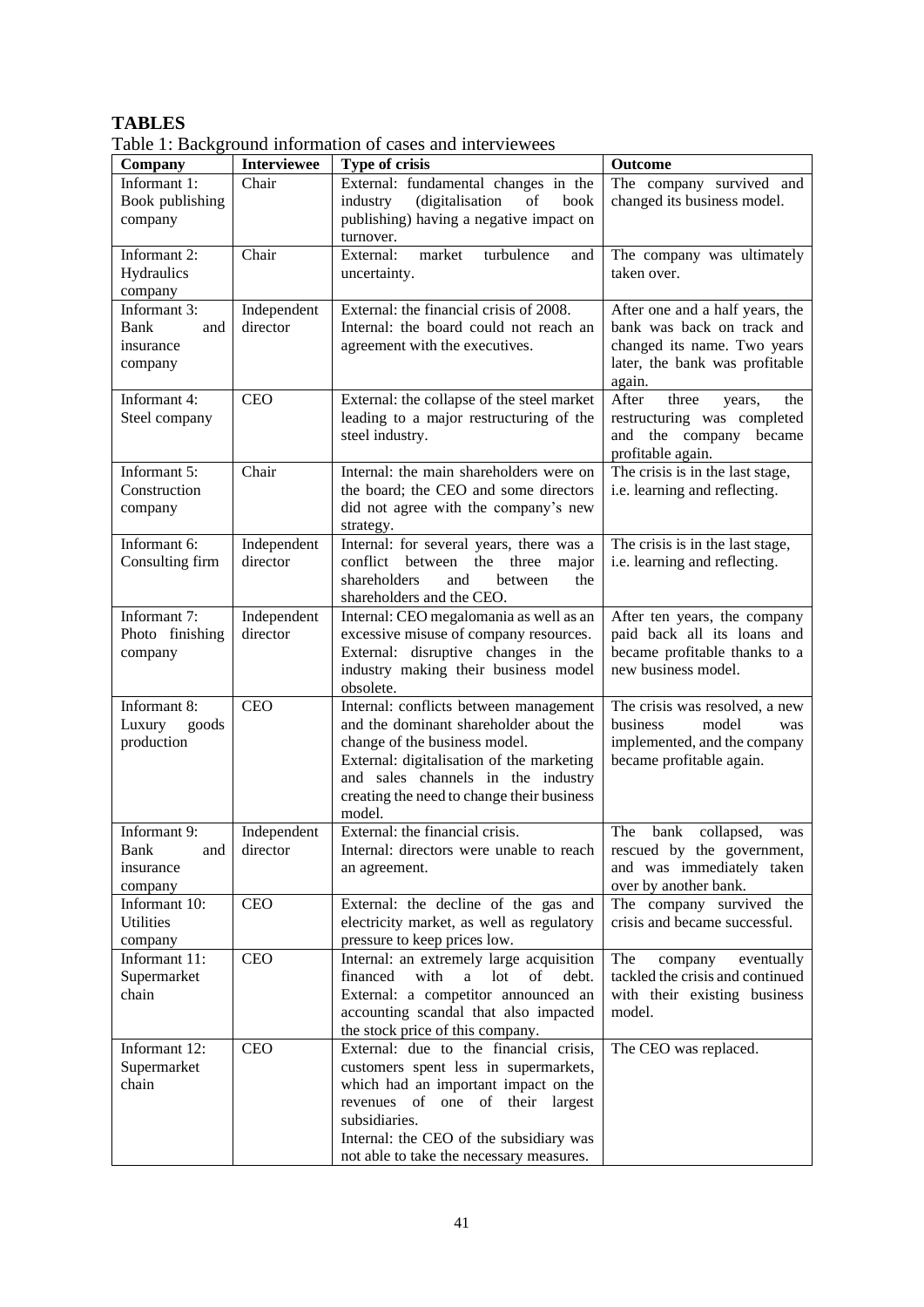| Informant 13:<br>Hospital                                               | Chair                                   | Internal: disagreements about the future<br>financing of the hospital.                                                                                                                                                                                 | The board agreed to the<br>financing and survived.                                                                                                    |
|-------------------------------------------------------------------------|-----------------------------------------|--------------------------------------------------------------------------------------------------------------------------------------------------------------------------------------------------------------------------------------------------------|-------------------------------------------------------------------------------------------------------------------------------------------------------|
| Informant 14:<br>Bank                                                   | <b>CEO</b>                              | External: the beginning of the financial<br>crisis.<br>Internal:<br>disagreements<br>between<br>management and the largest shareholder                                                                                                                 | The bank survived the crisis<br>and successfully implemented<br>a new strategic plan.                                                                 |
| Informant 15:<br>Food production<br>company                             | <b>CEO</b>                              | about the strategy to follow.<br>External:<br>important<br>changes<br>in<br>which<br>regulation,<br>has<br>increased<br>competition.<br>Internal: an outdated business model.                                                                          | The company survived and<br>implemented a new business<br>model.                                                                                      |
| Informant 16:<br>Financial<br>clearing services<br>company              | <b>CFO</b>                              | Internal: escalating ambitious IT project<br>in combination with struggles between<br>top managers and bad management.                                                                                                                                 | The company survived the<br>crisis and the escalating IT<br>project was stopped.                                                                      |
| Informant 17:<br>Bank                                                   | <b>CEO</b>                              | External: the financial crisis.<br>Internal:<br>misalignment<br>between<br>reference shareholders<br>about which<br>strategy to follow.                                                                                                                | The bank resolved the crisis<br>and successfully implemented<br>a new strategy.                                                                       |
| Informant 18:<br>Parent company<br>the<br>in<br>manufacturing<br>sector | Independent<br>director                 | Internal: a company acquisition that did<br>not work; the board did not promptly<br>intervene.                                                                                                                                                         | The company did not solve the<br>crisis. Following acquisition<br>by another company, there was<br>a reshuffle of the entire board<br>and management. |
| Informant 19:<br>Hospital                                               | Independent<br>director                 | Internal: negotiation issues between<br>hospitals that sought to merge.                                                                                                                                                                                | The hospital changed the board<br>composition and established an<br>ad hoc crisis committee.                                                          |
| Informant 20:<br>Private<br>health<br>clinic                            | Independent<br>director                 | Internal: the management was not able to<br>agree on which investments the hospital<br>needed.                                                                                                                                                         | New executives were hired.                                                                                                                            |
| Informant 21:<br>Manufacturing<br>firm                                  | <b>CEO</b>                              | 1. External/Internal: the loss of two<br>major customers, whom the board did<br>promptly<br>replace<br>with<br>not<br>new<br>customers.<br>2. External: Banks did not allow any<br>more credit and required immediate<br>payment of outstanding debts. | 1. New investments and new<br>shares to win back the two<br>major customers.<br>2. Bankruptcy.                                                        |
| Informant 22:<br>Energy<br>company                                      | <b>CEO</b>                              | Internal: independent directors did not<br>take any decisions or position with<br>respect to the CEO's proposals on how to<br>solve investment issues.                                                                                                 | New directors and an external<br>advisor were appointed.                                                                                              |
| Informant 23:<br>Hospital                                               | Independent<br>director                 | External/Internal:<br>media<br>raised<br>the<br>concerns about the managerial style and<br>flaws of the hospital.                                                                                                                                      | The<br>board<br>of<br>directors<br>address<br>managed<br>to<br>the<br>concerns.                                                                       |
| Informant 24:<br>Technology<br>products firm                            | Independent<br>director                 | Internal: the need for funding for a joint<br>venture.                                                                                                                                                                                                 | The board of directors and a<br>crisis committee managed to<br>restructure the company.                                                               |
| Informant 25:<br>Manufacturing<br>firm                                  | Chair<br>and<br>independent<br>director | Internal: as the company grew, quarrels<br>between the designer, Chief Commercial<br>Officer and CEO escalated.                                                                                                                                        | The designer was encouraged<br>to leave the company.                                                                                                  |
| Informant 26:<br>Fashion/clothing<br>company                            | Independent<br>directors                | Internal:<br>director<br>who<br>a<br>was<br>a<br>shareholder<br>centralise<br>wanted<br>to<br>corporate decision-making.                                                                                                                               | The director resigned.                                                                                                                                |
| Informant 27:<br>Manufacturing<br>firm                                  | <b>CEO</b>                              | Internal: fraud by one of the regional<br>managers.                                                                                                                                                                                                    | The CEO fired the manager.                                                                                                                            |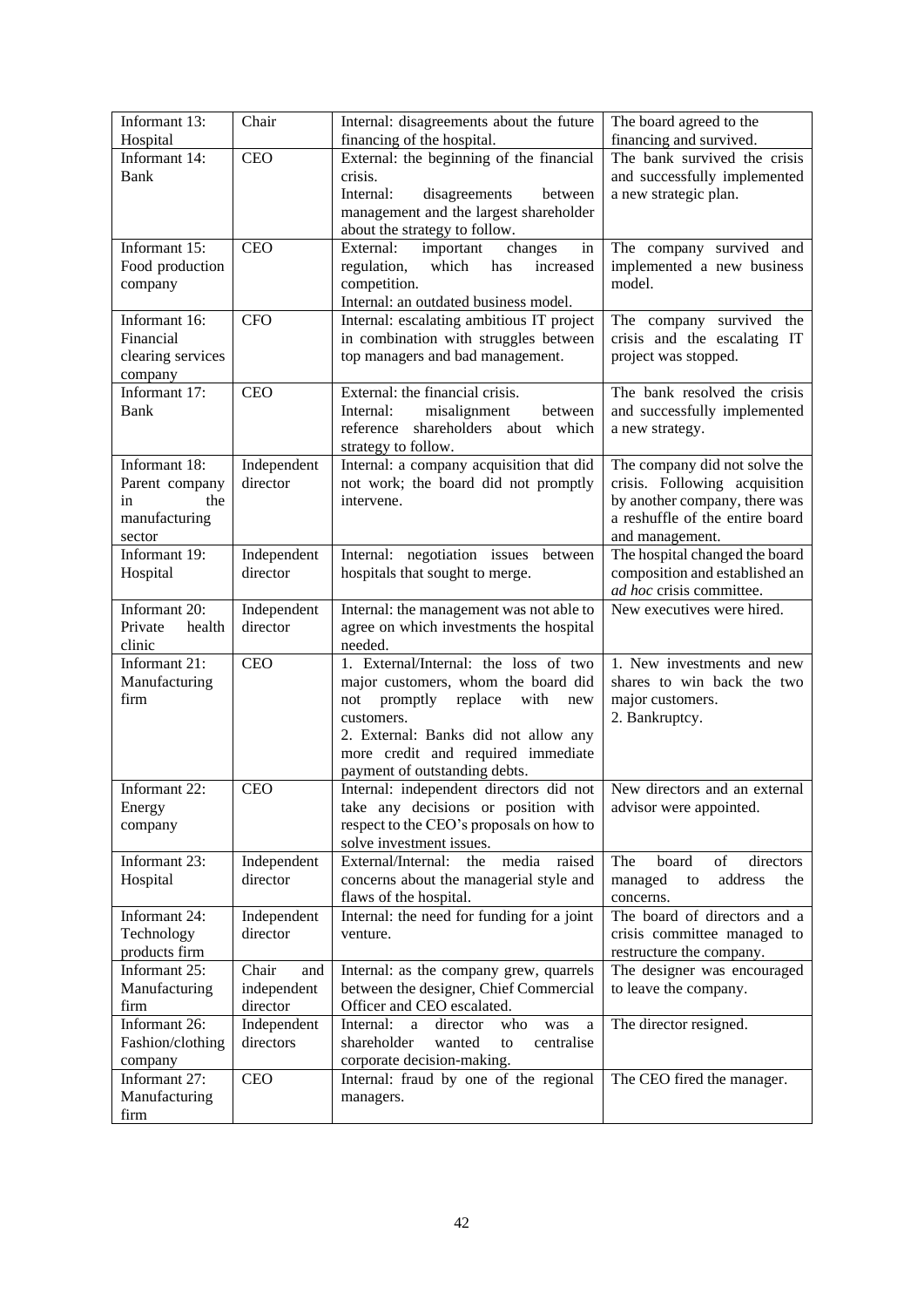# **FIGURES**

Figure 1. Results from primary data

| <b>First order concepts</b>                                                                                                                                                                                                                                                                                           | Second order<br>themes                     | Aggregate<br>dimensions          |
|-----------------------------------------------------------------------------------------------------------------------------------------------------------------------------------------------------------------------------------------------------------------------------------------------------------------------|--------------------------------------------|----------------------------------|
| • Overestimation of directors' capabilities to solve a crisis<br>· Older generation of directors show narcissistic behaviour in<br>times of crisis<br>judgement of environmental signs                                                                                                                                | Overconfidence                             |                                  |
| Lack of knowledge of how to tackle a crisis or its signs<br>Combination of the increased complexity and a paucity of<br>knowledge leads to a severe delay in decision-making<br>Lack of management skills as a reason for the long delay in<br>$\bullet$<br>detecting the crisis                                      | Lacking relevant<br>expertise              | <b>Individual</b><br>constraints |
| Directors are independent on paper but not in practice<br>Directors' personal interests turn out to be more important than<br>the interests of the company<br>Difficult for independent directors to raise their voices when the<br>$\bullet$<br>board is dominated by the main shareholders(s)                       | Lacking<br>independence                    |                                  |
|                                                                                                                                                                                                                                                                                                                       |                                            |                                  |
| Conflict avoidance between directors<br>Striving to create a harmonious and friendly boardroom,<br>$\bullet$<br>directors rarely express their disagreements<br>Directors who attempt to please their peers or superiors do not<br>$\bullet$<br>seek alternative solutions to tackle the crisis                       | Groupthink<br>(cognitive biases)           |                                  |
| • Directors want to boost short-term results<br>Short-termism<br>• Short-term decisions for short-term outcomes<br>• Taking marginal and incremental actions to survive                                                                                                                                               |                                            | <b>Collective</b>                |
| • Important decisions are delayed<br>• Sticking to the old business model rather than intervening with<br>Postponing<br>new solutions<br>decision-making<br>• Waiting until the crisis becomes major and then solving it under<br>huge pressure                                                                       |                                            | constraints                      |
| • A low level of effective responses to environmental stimuli<br>• Understating issues, expecting a prompt stabilisation of<br>uncertainty                                                                                                                                                                            | Underestimation                            |                                  |
|                                                                                                                                                                                                                                                                                                                       |                                            |                                  |
| The board is not fully informed about the seeds of the crisis<br>Manipulation of information from executives or from some<br>$\bullet$<br>directors of the board<br>Executives and independent directors do not inform each other<br>$\bullet$<br>in a clear, accessible and transparent way                          | Lack of critical<br>information            |                                  |
| Shareholder representatives act irrationally based on outdated<br>business ideas<br>Emotional connection with the company makes directors blind<br>to the reality<br>Dominant majority shareholders on the board makes it difficult<br>$\bullet$<br>for independent directors to voice their concerns during a crisis | Emotional<br>response of<br>shareholders   | <b>Hybrid</b><br>constraints     |
| Directors are disinterested in the company<br>Directors' busy agenda means they are not devoted to solving a<br>$\bullet$<br>crisis                                                                                                                                                                                   | Low level of<br>commitment of the<br>board |                                  |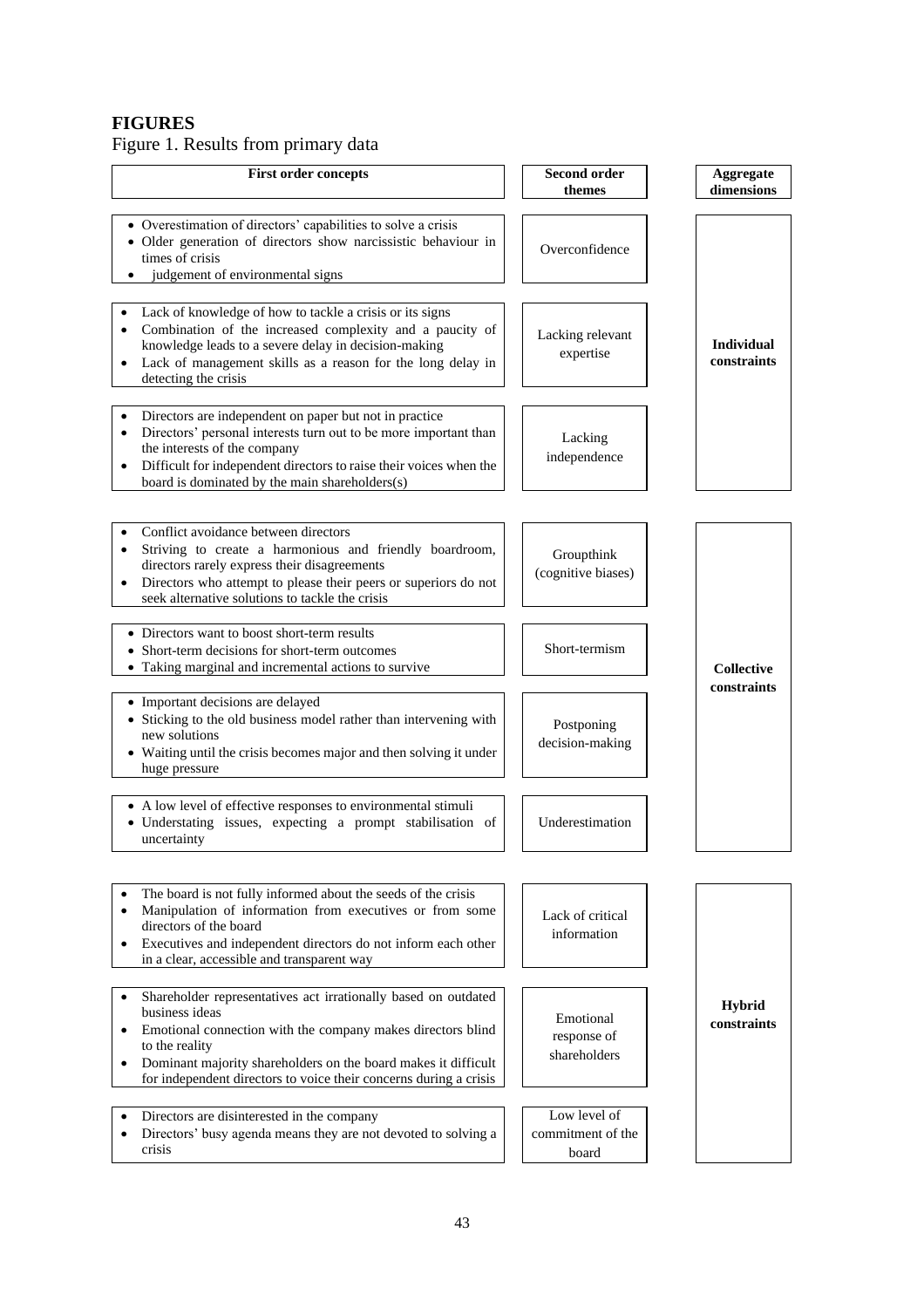Figure 2. Factors that hinder directors' cognitive schemas

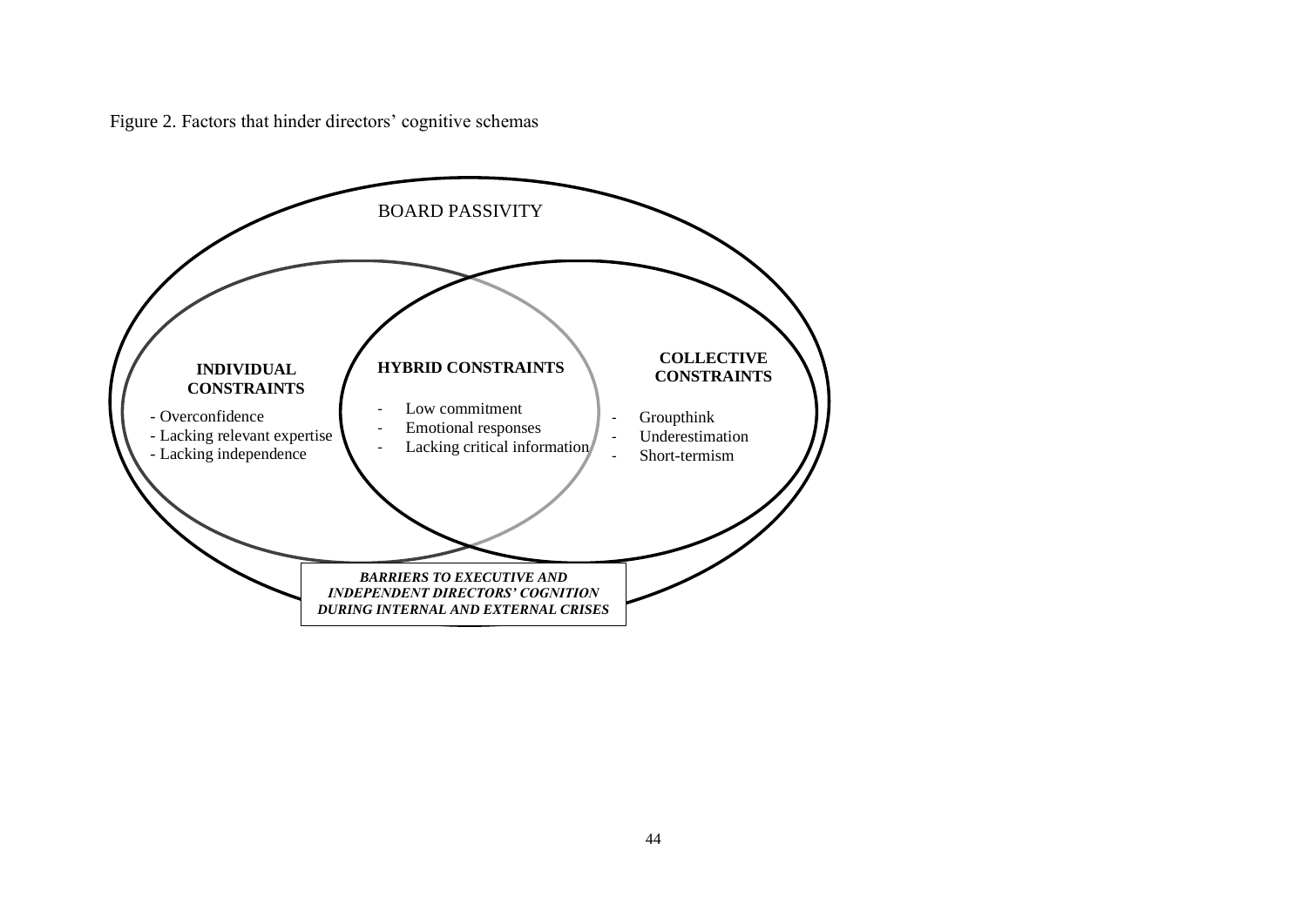## **Appendix A: Interview Guide**

## **Introduction**

- Description of the project by the researchers.
- Could you please describe your previous and current role and expertise?
- Could you briefly describe what happened during the crisis that your company experienced?
- 1. Why was the board not able to recognise, in a proactive way, that a crisis was approaching?
- How could you see that the board was not aware of it? What were the main factors?
- Can you see important differences between the different companies where you had/have mandates? If yes, what could explain these differences?
- 2. How difficult was it to come to an agreement within the board when the company faced a crisis? Why?
- 3. *[Background questions: What kinds of (relational) dynamics were created within the board during the crisis? Who took the lead during the crisis? What if there is no consensus in the board? What are the consequences of this lack of consensus?*]
- 4. Who typically takes the lead in proposing actions to tackle the crisis? How?
- 5. What, typically, is the role of the board during a crisis?
- 6. Does the board monitor sufficiently? Is the board still awake or did it fall asleep again?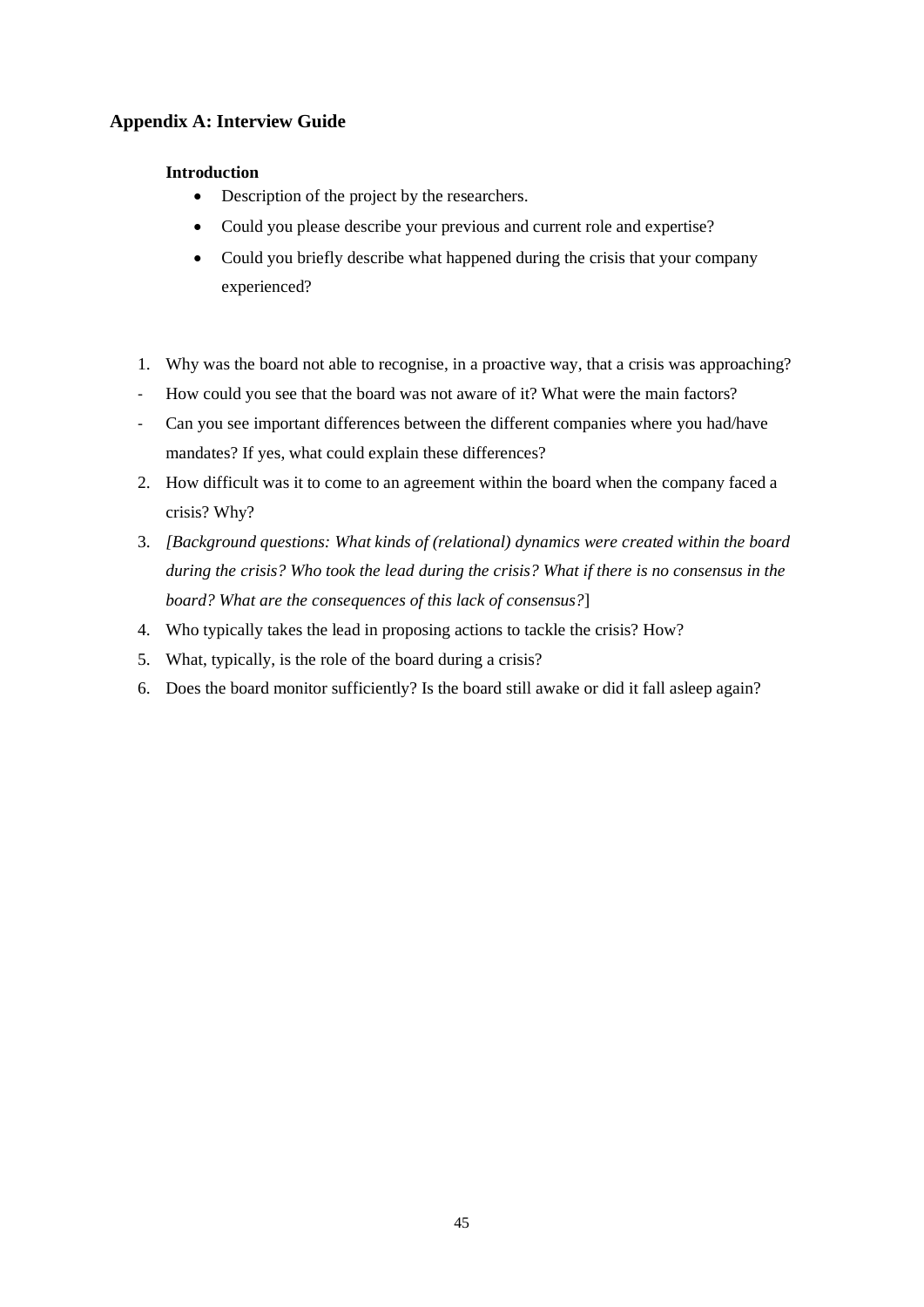## **Appendix B: Additional Quotes**

| <b>Individual</b>                                    | Overconfidence                                     | • The board was passive because it felt very confident. There was no pressure, no uneasiness and no nervousness coming                                                                                                                                                                                                                                                                                                                                                                                                                                                                                                                                                                                                                                                                                                                                                                                                                                                                                                                                                                                                                                                 |
|------------------------------------------------------|----------------------------------------------------|------------------------------------------------------------------------------------------------------------------------------------------------------------------------------------------------------------------------------------------------------------------------------------------------------------------------------------------------------------------------------------------------------------------------------------------------------------------------------------------------------------------------------------------------------------------------------------------------------------------------------------------------------------------------------------------------------------------------------------------------------------------------------------------------------------------------------------------------------------------------------------------------------------------------------------------------------------------------------------------------------------------------------------------------------------------------------------------------------------------------------------------------------------------------|
| constraints<br>(105 quotations)                      | (34 quotations)                                    | from the board.' (Informant 11)<br>• 'The crisis in our company was exacerbated by a lack of board activity. The directors just don't perform; they are pretty<br>relaxed because they think that everything is going to be fine. But this wasn't the case.' (Informant 18)<br>It took a while to really understand if it was just a business cycle or a fundamental change or disruption in the distribution<br>system of books. Everyone was sure that the decline in sales wasn't a real problem.' (Informant 1)                                                                                                                                                                                                                                                                                                                                                                                                                                                                                                                                                                                                                                                    |
|                                                      | Lacking relevant<br>expertise<br>$(41$ quotations) | 'If you do not understand the industry that you are in, you are not going to be of any help.' (Informant 1)<br>• 'You should have mixed competencies within a board. Because my board doesn't, I believe they didn't know that it [a<br>particular operation] was so dangerous. So, they allowed the crisis to escalate.' (Informant 4)<br>'I did not have the character for that. You have managers, the so-called crisis managers; it's a job for which I have a lot of<br>$\bullet$<br>respect because they are people who have a strong character, strong skills [] crisis managers are very few.' (Informant 21)                                                                                                                                                                                                                                                                                                                                                                                                                                                                                                                                                  |
|                                                      | Lacking<br>independence<br>(30 quotations)         | • 'We are 13 on the board, but in fact, there are only two real active board members who own 60% of the company. So, all the<br>others don't react, and you have three or four independents who say exactly the same things. So, the board is simply too<br>large. The 13 members do not play their role because the main shareholder has all the say; on the other side, you have the<br>independents who follow the shareholder.' (Informant 5)<br>'I don't think the chair was a good mediator. The chair had a very clear opinion. It was the lady [owner] of the house<br>[company], so it was tricky because she didn't have an objective view of the situation.' (Informant 8)<br>• 'You cannot have independent directors who are only interested in making their point or in making their arguments.<br>Sometimes they talk for purely selfish reasons because they want to show their colleagues that they are the cleverest.<br>So, you need to play that game.' (Informant 2)                                                                                                                                                                              |
| <b>Collective</b><br>constraints<br>(219 quotations) | Groupthink<br>$(50$ quotations)                    | 'One day we had a discussion. We went around the table and one of the outside directors said, "Well of course as a<br>good independent director I am going to go along with the family and with the CEO." (Informant 11)<br>• 'The directors don't want to be perceived as difficult. This is the reason why they sometimes hide themselves in the<br>group. They don't want to come into conflict with each other, so they tend to think alike.' (Informant 10)<br>• 'well in this kind of period you typically have a group effect that everyone looks at everyone and nobody dares to<br>stand up. People tend to hide themselves [] In typical boards you will have one or two people who have, in a positive<br>way, more value or more voice than the others. Of course, there is a tendency that whenever this person speaks out,<br>others end up agreeing with this person. This is not necessarily good for a board, because everyone thinks alike. People<br>should not be too different because otherwise, they don't have anything to talk about. However, they should be<br>sufficiently different, so that you get diversity of opinion.' (Informant 1) |
|                                                      | Short-termism<br>(53 quotations)                   | It is hard to ask the board not only to think long term. You do not have the people on the board who can think long term<br>about what is going to be the revolution.' (Informant 6)<br>'In the build-up of the crisis, some directors asked, "Is there a crisis coming?" or "How can you see that there is a crisis<br>coming up?" This is not easy, especially when the directors cannot see beyond the end of their nose.' (Informant 3)<br>• 'The board was events-driven without a clear plan. The directors were just worried about tomorrow.' (Informant 24)                                                                                                                                                                                                                                                                                                                                                                                                                                                                                                                                                                                                    |